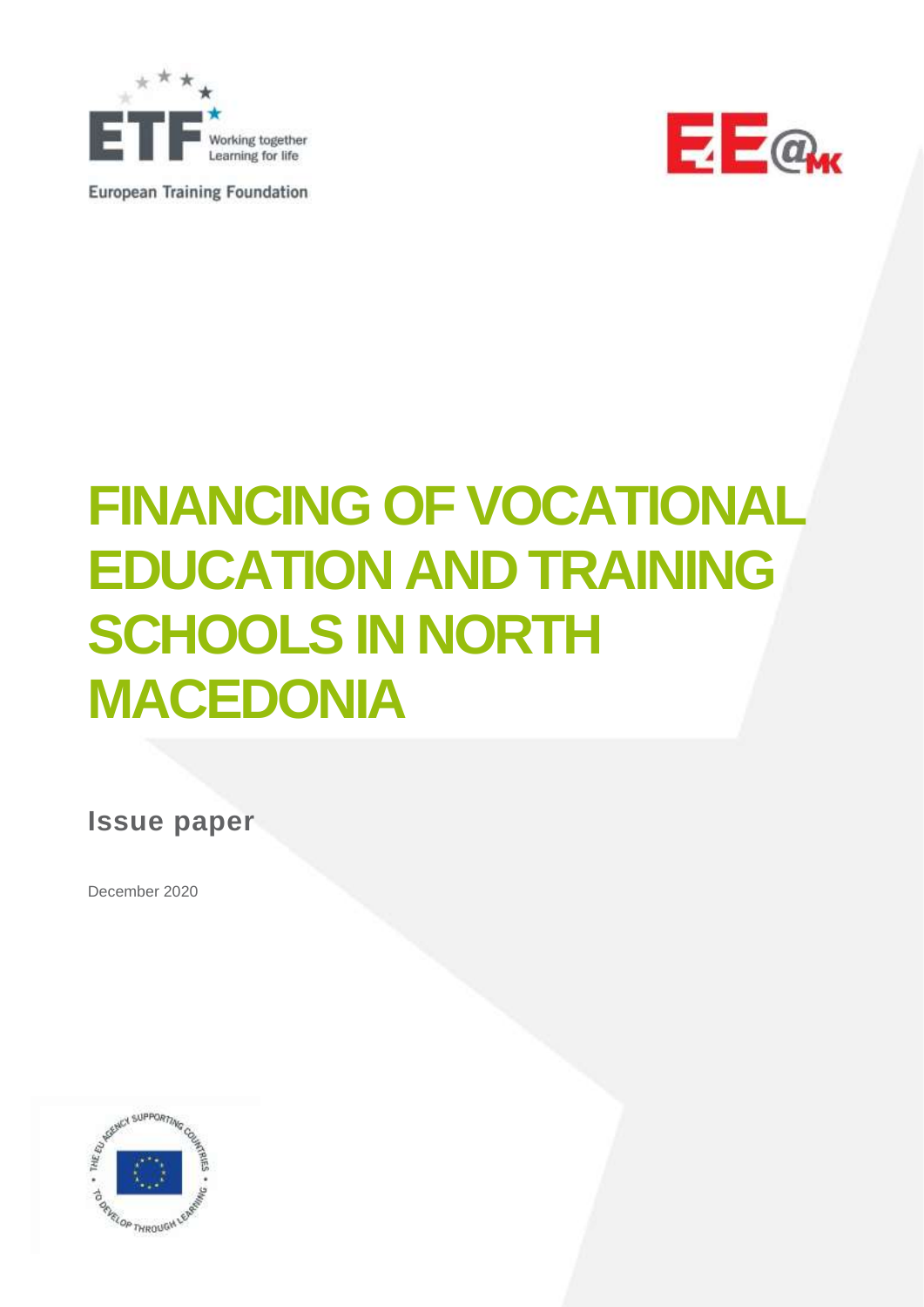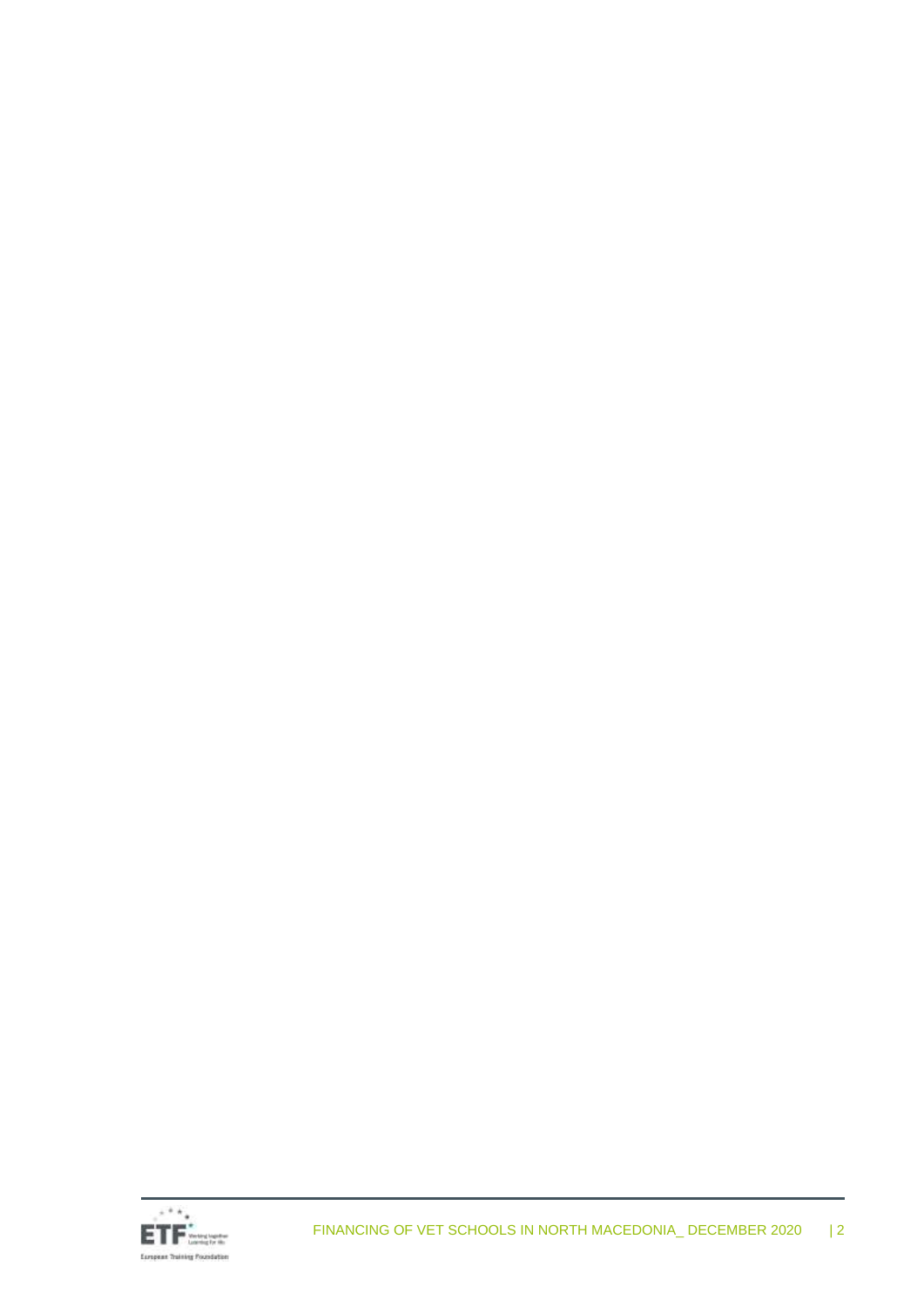# **CONTENTS**

| $\overline{4}$                                                       |
|----------------------------------------------------------------------|
| $\overline{4}$                                                       |
| 6                                                                    |
| 6                                                                    |
| 11                                                                   |
| 18                                                                   |
| 22<br>22                                                             |
| 25                                                                   |
| 29                                                                   |
| 33                                                                   |
| 36                                                                   |
| 36                                                                   |
| 37                                                                   |
| ANNEX 1: FEG MEMBER'S PROPOSAL FOR A FINANCING MODEL INVOLVING<br>43 |
| 43                                                                   |
| 43                                                                   |
| 44                                                                   |
|                                                                      |

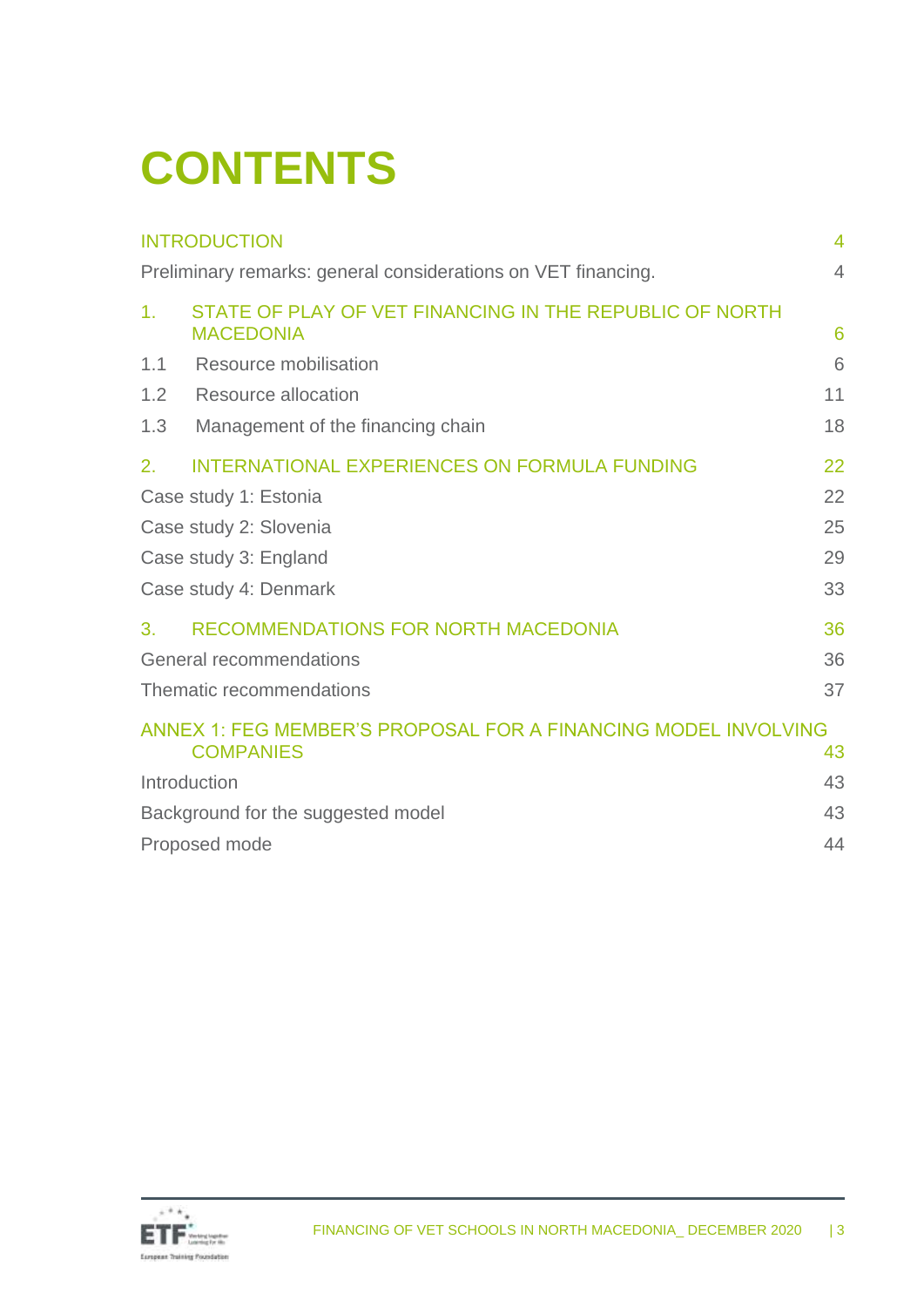# <span id="page-3-0"></span>**INTRODUCTION**

Context*.* In 2019, the Ministry of Education set up a national "financing expert group" (FEG) to reflect on the financing of VET, with the support of the Education for Employment in North Macedonia project (E4E@mk) and European Training Foundation (ETF). The mandate of this group is to explore options for making VET financing more effective and come up with proposal for broader policy discussion. After the constitutive meeting (3 December 2019), a first discussion workshop was organised on 12-13 February 2020 as a launching step to « unpack » the financing issue, share and discuss an initial analysis of the situation of VET financing and expose Macedonian stakeholders to other countries' approaches, namely Estonia and Slovenia. Since then, the FEG met several times to discuss policy priorities.

Issue paper: structure and objectives*.* Based on the abovementioned steps, this issue paper, authored by Marie Dorléans, senior specialist in ETF, presents **an analysis of the current state of play** of VET financing in the Republic of North Macedonia (*Chapter I*), shares the **experience of other countries in terms of formula funding for funds allocation to schools**, identified as priority issue by the Macedonian partners the (*Chapter II*), and formulates some **recommendations** for moving forward (*Chapter III*)**.** It is worth clarifying that the note does hardly take into account the additional issues and policy development raised by the Covid-19 pandemia.

It aims to:

- support the strategic reflection of the North Macedonian decision makers on the needs and options for reform,
- inform the policy dialogue between the European Union (EU delegation and services in Brussels) and the country officials, and
- inspire the decisions for support projects or programmes of other international donors and partners for financial assistance.

Target audience. This note is primarily targeted at the members of the national financing expert group, who could find here a reference document to ensure common understanding of issues at stake and a method for organising and sequencing their discussion or work plan effectively. It can also be useful to donors supporting the VET sector, or to any other national stakeholders.

# <span id="page-3-1"></span>Preliminary remarks: general considerations on VET financing.

1. VET financing is not only a constraint; it is an opportunity for VET system and policy change. VET financing can be approached at least from two perspectives:

- as a conditioning factor for reform: whatever is planned, it needs funds to be implemented
- as a full-fledged area of reform: designing appropriate financing instruments (schemes and mechanisms) does not only alleviate the monetary obstacle, but it also fosters and help steers the priorities.

Therefore, financing should not be considered only as a constraint but also as an opportunity for VET system change.

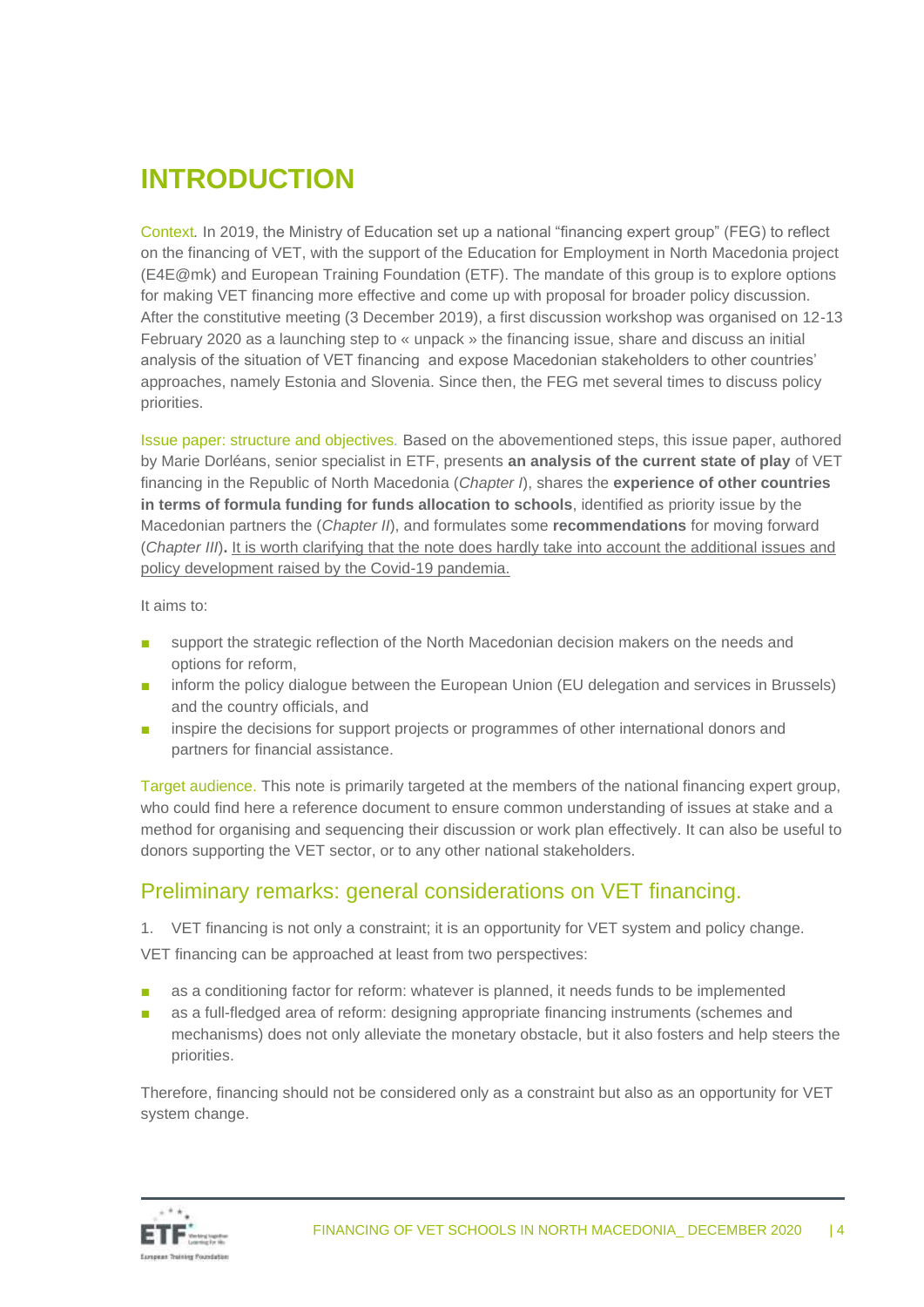- **2. Exploring options for reforming VET financing requires to put on the discussion table a fundamental question: What role is expected from the State?** Depending on the vision of the VET for the future, this question is also a pragmatic one: in contexts where State budgets are constrained, where business sector's further involvement in the training would help increase relevance and quality of the training, there may be room for discussing future priority role of the Public Actor, which should certainly keep focusing on ensuring quality and equity, but could probably reconsider its role in provision.
- 3. **Financing reforms need to be closely articulated with other components of the VET policy.** For instance, the quality assurance system, the governance setting, or the training provision arrangements are essential elements to consider when reflecting on increasing the efficiency of the system.
- **4. Whether it is for resource mobilisation or for resource allocation, no single financing instrument can solve all problems, but the impetus is to find the right mix.**

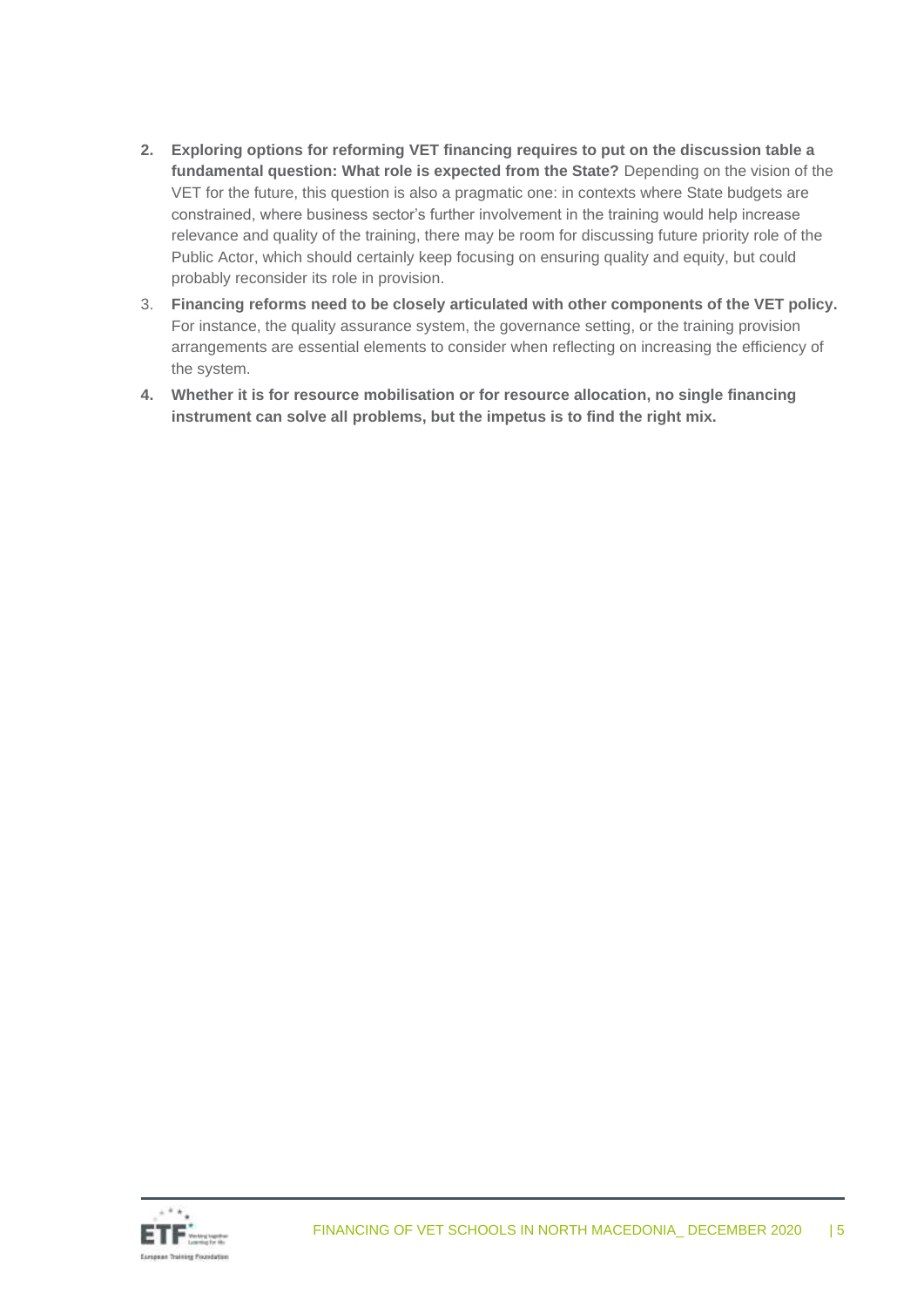# <span id="page-5-0"></span>**1. STATE OF PLAY OF VET FINANCING IN THE REPUBLIC OF NORTH MACEDONIA**

This chapter presents a detailed, evidence-based analysis of the state of play, which builds on desk review and on discussions held with stakeholders during field visits, bilateral meetings and a 1.5-day workshop organised in partnership with the Education for Employment at North Macedonia (E4E@мк) project supported by the Swiss Agency for Development and Cooperation (12-13 February 2020, Skopje).

**It focuses on the various issues, financing or non-financing, that affect the financial situation of the vocational education and training (VET) system in the Republic of North Macedonia (RNM)** - whether concerning the *mobilisation* of resources, their *allocation* to schools or the financial *management* at all levels. It endeavours to identify main issues and bottlenecks, and to spot some key levers for alleviating the financial constraint, with a priority attention to opportunities for a better use current resources (efficiency gains, more targeted use of existing financing instruments), instead of only seeking the solution in additional funds (budget increase and financing source diversification). These levers will then be further explored in Chapter III.

The state of play is organised around the main dimensions of financing as identified in the ETF tool called « the Financing Prism », designed to ensure systematic analysis and to organise effective dialogue about financing.

Therefore, the chapter reviews the three main facets of the financing:

- Resource Mobilisation
- Resource Allocation
- Management of the Financing Chain

and two transversal issues:

- **Costing**
- Data.

For each dimension, a description of the current situation is proposed, from a quantitative and/or qualitative point of view, followed by the key critical points for further attention.

# <span id="page-5-1"></span>1.1 Resource mobilisation

**By resource mobilisation, one should consider here all that relates to the resources that enter into the VET system** (for covering its running expenses or capital investment expenses, or for financing reforms), that is to say at least:

- the stakeholders as sources of finance: who pays
- the monetary aspects: amounts concerned
- the mobilisation channels.

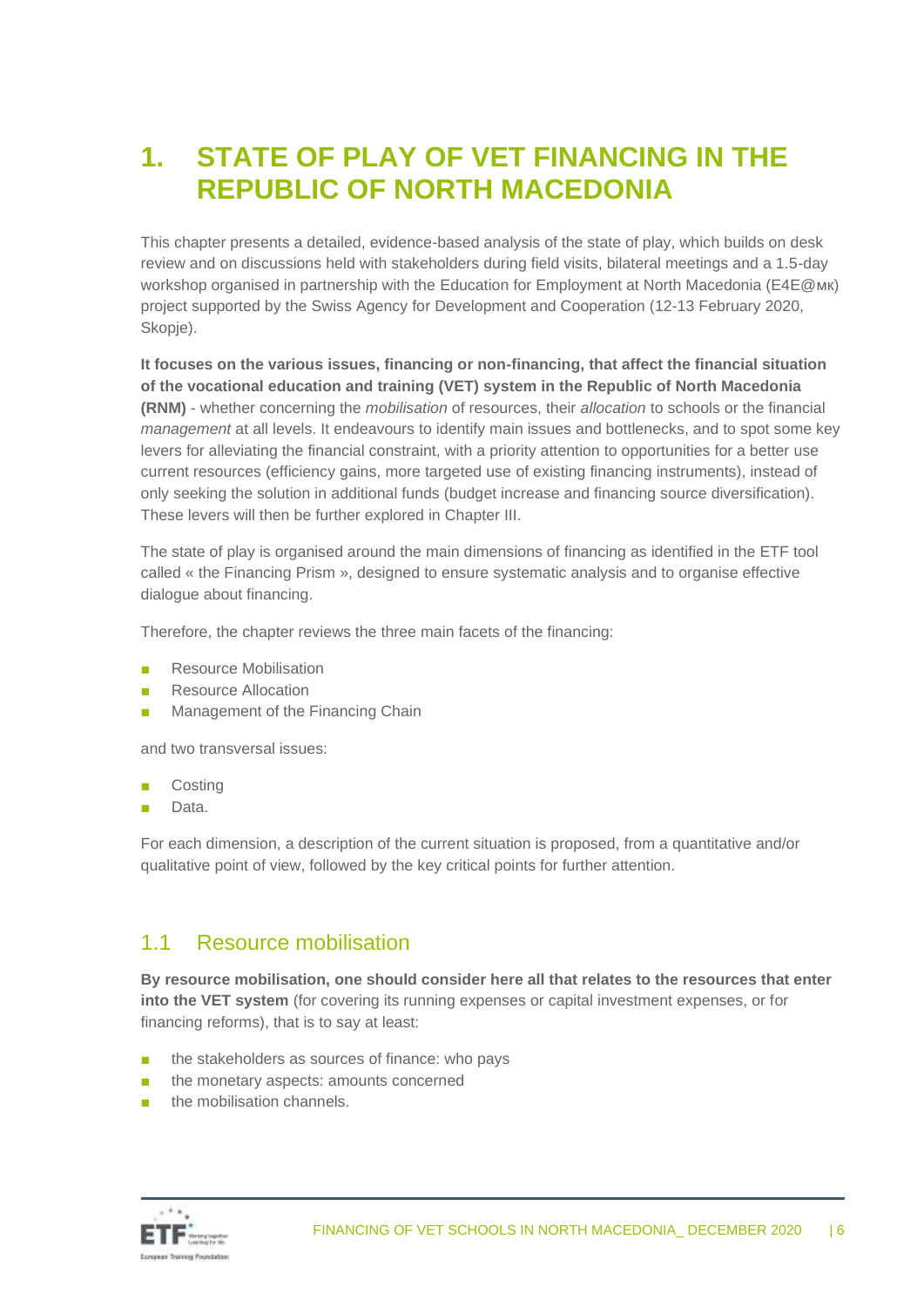Engaging a discussion on resource mobilisation can be rather smoothly done by **mapping the key stakeholders** currently engaged, or entitled to be engaged, in the resource mobilisation.



#### Current situation (Stakeholders and respective contributions)

Historically, in North Macedonia, the resource mobilisation is the main, if not sole, responsibility of the State, whose role covers various missions, including offering public provision, guaranteeing quality (setting standards, training trainers…) or ensuring equity. In this sense, public money covers most costs of the system.

#### **PUBLIC STAKEHOLDERS**

**The State** is the main source of finance. 96.7% of the funds received by the schools originate in the State budget. The budget line granted by the Ministry of finance for **Ministry of Education and Science** includes the envelop for the schools. Following the law on local self-government, for all schools but the 11 current State schools (the 3 upcoming regional VET centres to be created will also have this status), these funds transit through the Municipalities. Municipalities have been transferred the whole education competence (see box below), although it appears that their dependency on central government is still high, namely because of their still limited capability in most cases. This also means that the **Ministry of local self-government** is an important stakeholder to involve in discussions.

**Municipalities** can (should) add to the State budget part of their own resources (collected through their local taxation system, the share they receive of the value added tax<sup>i</sup> or of the personal income tax), to increase the grant to schools, but cannot earmark their own resources to teachers' salaries. In practice, it seems they do little so, either because they do not fully 'own' this new competence or because they lack the capacities. The part that municipalities spend from their own budget for secondary education is only 1.18%.

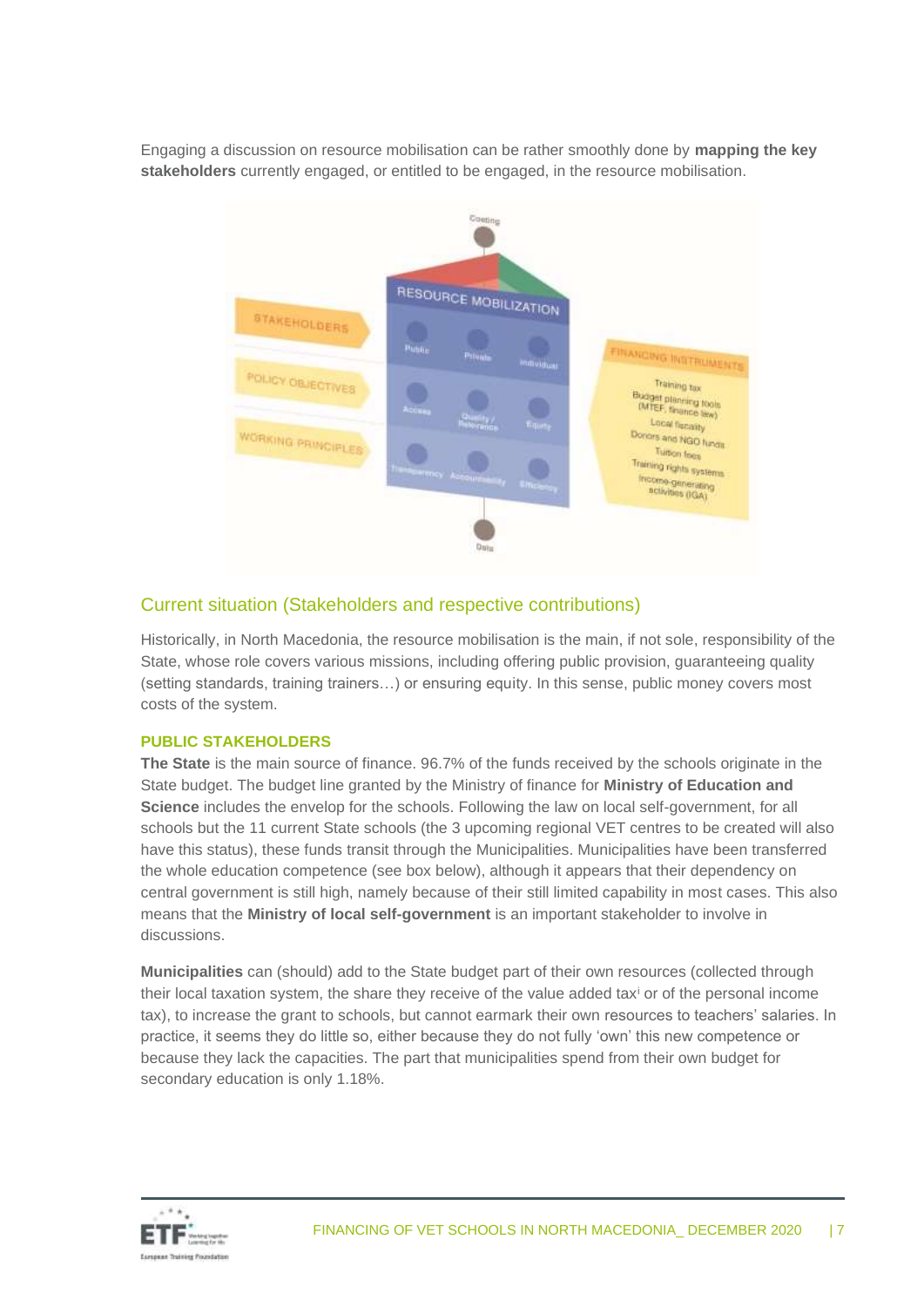#### **THE FINANCING OF AND BY MUNICIPALITIES**

Mandate in education: Art 22 of the law on local self-government, 2002 : « establishment, financing and administration of primary and secondary schools, in cooperation with the central government, in accordance with the law, as well as organising transportation and nutrition of students and their accommodation in dormitories »

Financing sources (Art 11): State subsidies, own resources (local taxes, fees and « fees determined by law »). Municipalities receive 3% of personal income tax (they lobby for 50%), 4.5% of VAT (they lobby for 10%), a 7% share of companies profit tax and no share of personal wages tax.

Grants to municipalities come « from the budget of the Republic of North Macedonia and from the budget of the funds », they include: income from VAT, categorical, capital transfer, block grant, grant for delegated authorities. Block grants represent 98% of total transfers to municipalities, and half of their revenues.

Block grants: Financing for VET schools come from block grants. They Block grants amount was ca 15 Mds MKD (245 M euros) in 2017, 88% of which go to education including secondary (27,4% out of which 65% goes for VET) ; (10% for social protection, 1.6% for culture and the rest for fire-fighting : the 4 main responsibilities of municipalities). Education block grants represent ca 2.1% of GDP.

Grants cover 93,44% of secondary education expenditure (municipal budget 1.18%) and self-financing activities almost 3.38% in secondary education.

Own resources: Disparities across municipalities are huge in terms of own revenue. Per capita revenue spent by municipalities from the City of Skopje are higher than the national average by 33%, or higher than those by rural municipalities by 70%. Most of the tax revenues are generated either in the City of Skopje (54%) or in the urban area (40%) and only 7.44% of the tax revenues are collected in the rural area municipalities.

The value added tax (VAT) serves as an equalization grant for municipalities, as there is none, despite the transferred competency on secondary education

Source: Trenovski B., *Analysis of the current situation and problems in financing of delegated competencies - Block grants*, Inception Report, Skopje, September 2018

Schools are allowed by law to mobilise their own resources<sup>1</sup>. In practice, an extremely small number of them do so. According to the findings of the E4E@mk project baseline report, which analysed a sample of 29 schools representing 39% of all VET schools in the country, only 2 were referred to as having income generating activities, by selling some services provided by students – in

<sup>1</sup> According to the law on secondary education, allowed sources of funds for schools include: participation fees from users of schools' services; sales of goods and services resulting from their core activities; private companies, public enterprises, governmental bodies and institutions providing practical training for students; approved projects by the Minister of education and science; interests and dividends; legacy, gifts, covenants.

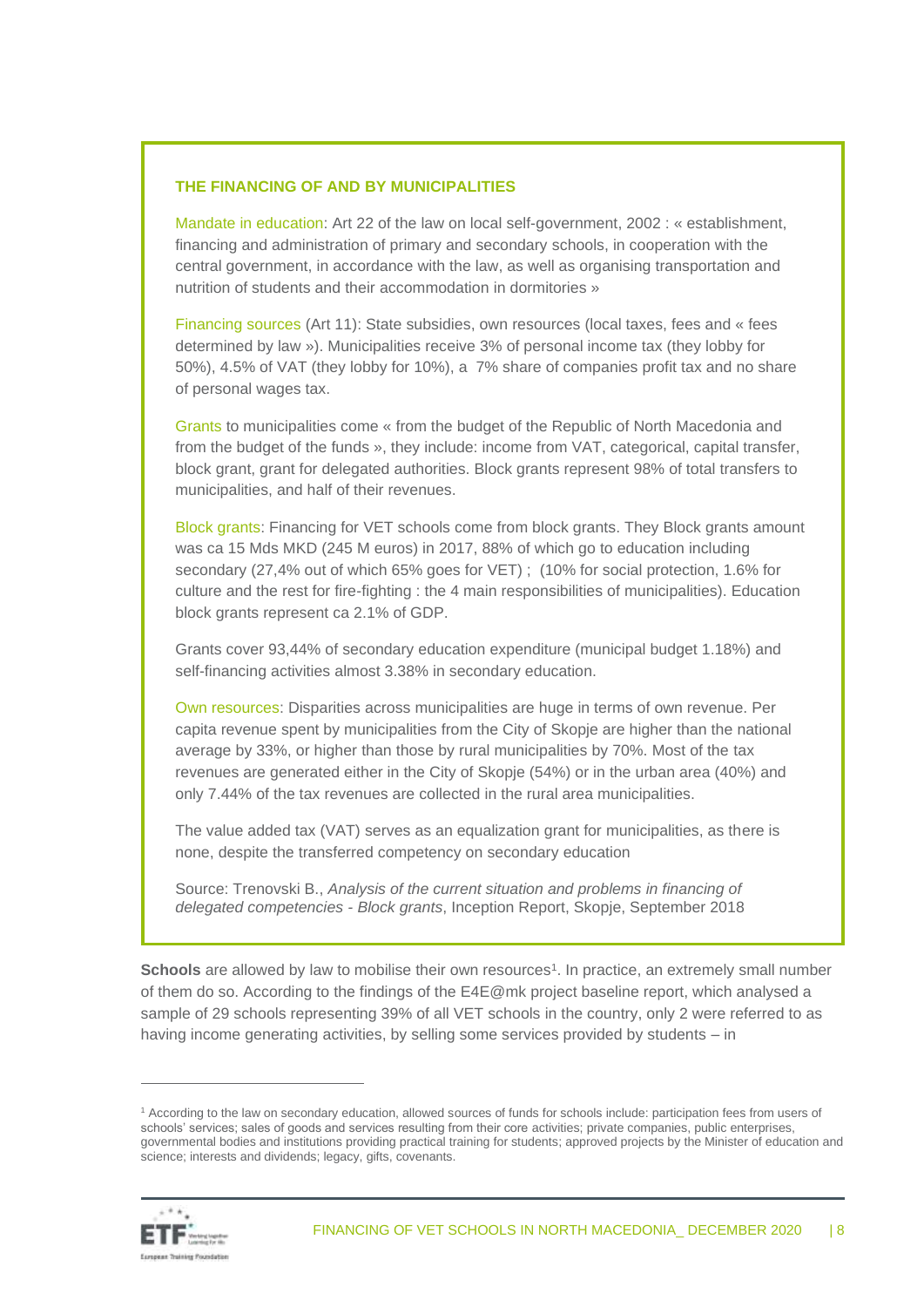hospitality/catering)<sup>2</sup>. In total, only 2.9% of school resources come from non tax revenue or Income generating activities (including fees).

#### **PRIVATE STAKEHOLDERS**

**Businesses** are not levied financial contribution for VET, and so far they do not mobilise financial resources through any other financing instrument. There is no data that would quantify their intangible voluntary contribution.

The fees in **private schools** are not regulated by law. There is not an official data on the fees of private schools, but one recent article on fakulteti.mk portal wrote that the fees vary between 1500 to 5000 EUR per year<sup>3</sup>.

#### **INDIVIDUALS**

Given that **public secondary education is by law free of charge and represents almost 90%<sup>4</sup> of**  the secondary education, households (individuals) do hardly participate to the financing<sup>5</sup>. One exception concerns individuals above 17 years old who left school and resume training through evening courses.

In addition, households may incur costs such as little material, textbooks, equipment, uniforms, safety shoes or other work clothing, insurance (for some profiles a special type of insurance is required), medical examinations, travel expenses of the student to the company where the training is held. However, most of the schools' report that they do not have information on the amounts disbursed by students or parents for such costs.

#### **Questions for national awareness-raising**

Once the mapping of stakeholders is done, shared and used for inviting the relevant institutions to the discussion table, the first driver for discussion can then be the following question: **Who currently pays, and who should pay (what and why) in the future?** This question goes hand in hand with another fundamental one: **what is the expected role of the State** in education and training? It also raises the issue of possible financial participation from learners or their families – in particular for the higher levels of VET (as individual returns of investment grows, in terms of employability and earning prospects).

Or from another angle: **what is expected from the business/private sector** partners, and **how they can they contribute, both from a financial and non financial points of view ?** For example, when developing **work-based learning** (as is being done in Republic of North Macedonia), they may participate in incurring the financial burden of students, as they receive them in their premises and devote resources to work-place learning; they could also participate or support the teaching of soft skills in the school-place. The next question is **how to deal with a heterogeneous landscape of companies**: in particular, could small and micro companies be exempted from mobilising resources (which they often do not have, even if non-financial) but still be gradually included in the training

<sup>3</sup> Source[: https://www.fakulteti.mk/news/06072018/privatnite-uchilishta-vo-podem-se-plakja-od-1-500-do-5-000-evra-za-godina](https://www.fakulteti.mk/news/06072018/privatnite-uchilishta-vo-podem-se-plakja-od-1-500-do-5-000-evra-za-godina) <sup>4</sup> At the beginning of the 2017/2018 school year, there were 117 public schools and 14 private schools.

Source[: http://www.stat.gov.mk/Publikacii/2.4.18.04.pdf](http://www.stat.gov.mk/Publikacii/2.4.18.04.pdf)

<sup>5</sup> From baseline study (Dokmanovikj et al., 2018, p. 29)



<sup>&</sup>lt;sup>2</sup> Source: Dokmanović M., Spasevski D., Shapkova Kocevska K., Gichevska S., 2018, Legal framework and resources in the vocational education and training in the Republic of North Macedonia - Research report

Public secondary education represents 89,3% of total number of schools. The state statistical office does not publish data on number of VET private schools; therefore it may be that schools offer both gymnasium and VET profiles.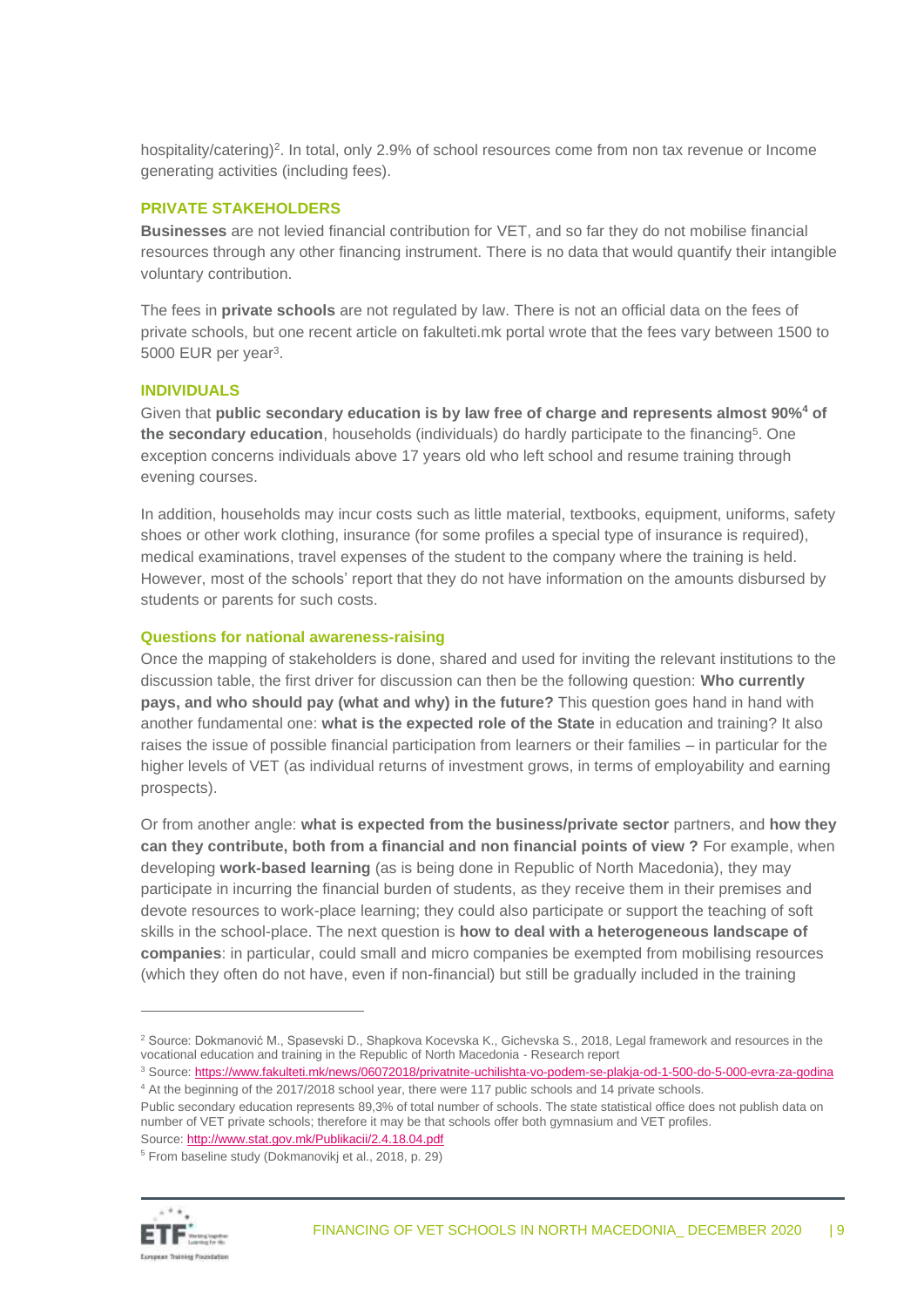system? In RNM, a discussion on a training levy for companies seems out of the scope: highly immature, unfit to the context, it could even be counterproductive against the objective of engaging companies, if they start to feel it could bind them financially.

These fundamental questions on respective roles and responsibilities go with a practical one: do we know how much the system needs, i.e. **is there a cost estimate of needed resources?** In North Macedonia, it seems that the strategy has been costed, which is a positive achievement, rare enough to be mentioned.

#### Key points for further discussion and recommendations (Resource mobilisation)

#### ✓ **Fiscal and institutional capacity of municipalities:**

- they are not equally able to raise resources, do not have the same sense of priority (and impetus to prioritize education)
- repeatedly reported is the lack of capacity of municipalities to fulfil their role of monitoring/supervision of the schools<sup>6</sup>
	- discuss the relevance of **an equalization fund that would ensure equity** across schools independently of the wealth of the municipality they belong to,
	- identify the needs for **capacity building actions targeting municipalities** including the budget needed and the legitimate actors to provide this support- to help them better fulfil their role in the education system.

#### ✓ **Income-generating activities by VET schools**

- The legal possibility of income generating activities exists
- Using it at best raises two issues : i- unequal capacity of schools to do it (linked to sectoral specialties of training provision, dynamism of the local demand according to geographic location (local economic potential disparities)) and the need to smooth them (equalisation scheme?); iimotivation of school principals to develop them (incentives for schools, or performance management framework incl. this indicator…)
	- review the legal framework for income-generating activities and organise a consultation with school headmasters on enabling measures

<sup>&</sup>lt;sup>6</sup> According to the law on secondary education, inspection supervision is performed by the State Educational Inspectorate and the authorized inspectors from the municipalities and the City of Skopje (Art.108). However, there is no official information how many of the municipalities have authorized inspectors with regard to education. In addition, the methodology that some municipalities use for allocation of block grants does not include provisions for monitoring or supervision of schools (4 out of 9 municipalities surveyed in the baseline study reported to use this methodology).

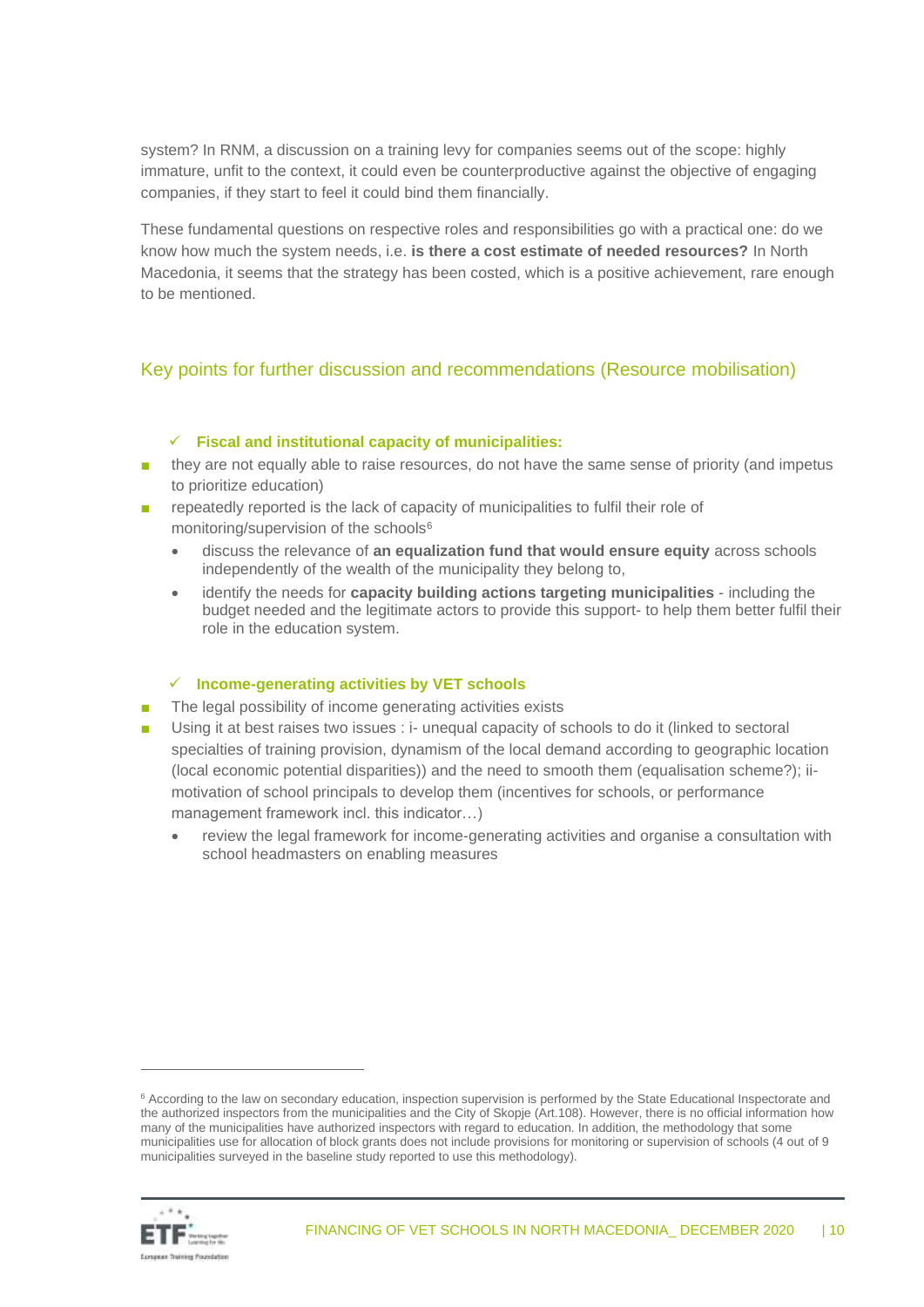

# <span id="page-10-0"></span>1.2 Resource allocation

**In general terms, the discussion on resource allocation can smoothly be anchored to the objectives of the policy**: to what extent do resource allocation patterns serve, in particular (as most common and generic policy objectives):

- access and participation to VET (not only youth in initial VET, but also adults as company employees or unemployed supported by employment services – although here, given the focus requested by North Macedonian partners on school funding, Continuing VET is not analysed)
- quality (and relevance)
- equity across beneficiaries (who may include individuals students, workers, unemployed...-, or companies, etc.)

Resource allocation mechanisms may steer the policy in at least three ways:

- Adopting calculation methods for resource allocation based on outcomes<sup>7</sup>, rather than repeating historical / incremental budget distribution patterns
- **Encouraging modern forms of teaching** involving more work-based learning, which can not only improve quality and relevance, but also decrease the financial burden on the State
- **Incentivising companies to engage** in continuing training for their workforce

The two first elements are particularly relevant to North Macedonia given the current situation.

but sometimes difficult to implement because



<sup>&</sup>lt;sup>7</sup> Outcome-based allocation is an ideal paradigm, because it rewards performance and the impact of the VET system (by taking into account for resource allocation learning outcomes, employment outcomes. But it requires reliable data throughout the education -training- employment chain, and needs to be made flexible for integrating unforeseen heterogenous factors that could affect performance (eg: economic crisis, Covid19 pandemia, etc.)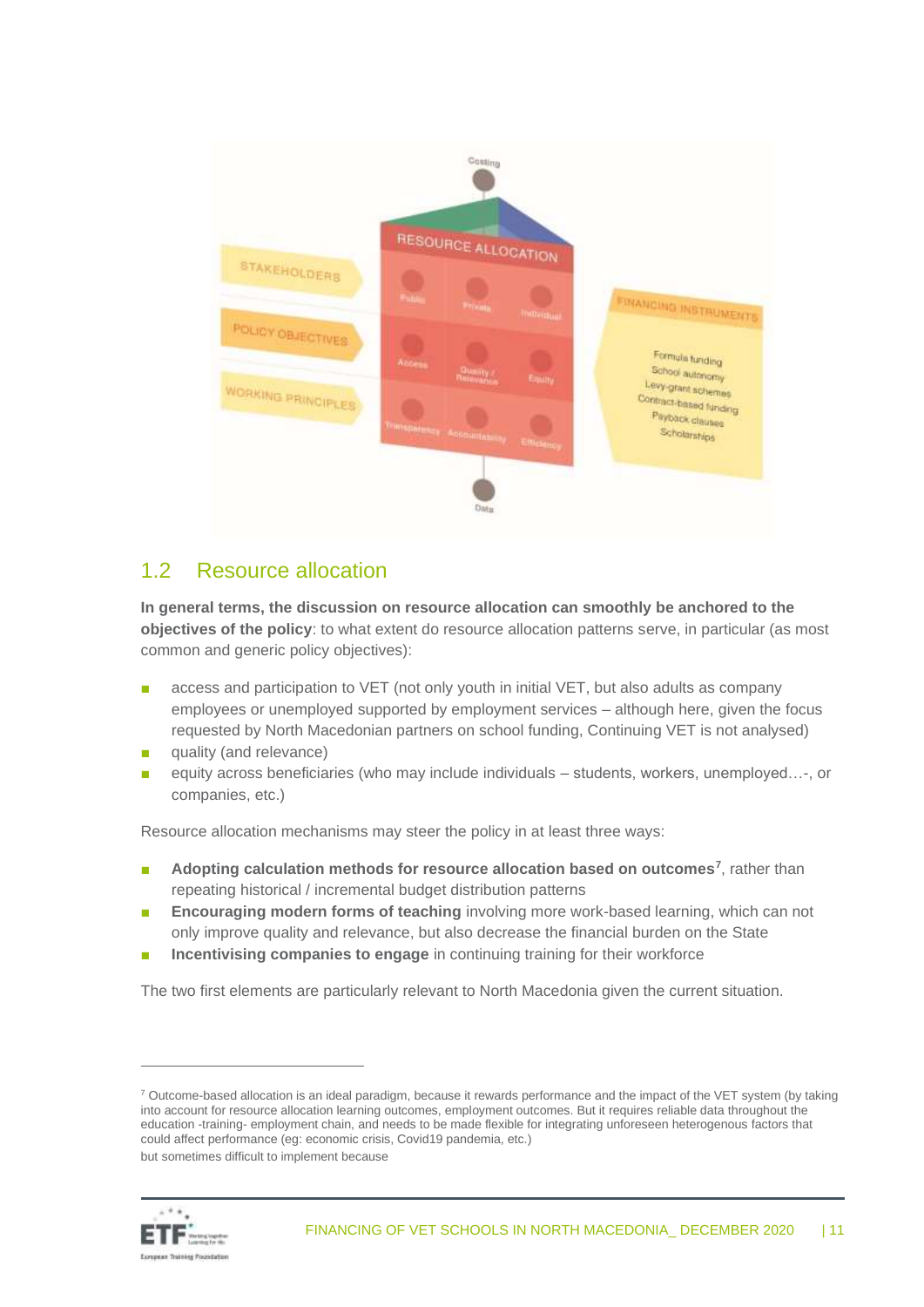*Nota bene*: Incentives to companies are also considered in RNM to encourage work-based learning, but this can be dangerous from a sustainability point of view in the long run (the more companies engage in WBL, the most costly to the State budget)

Sample financing instruments for resource allocation include levy-grant schemes (not applicable to NMK, see above), formula funding, contract-based funding/bidding procedures, incentives for companies, vouchers for individuals, payback clauses…

#### Current situation (Priority objectives and allocation rules)

#### **ACCESS**

Per capita funding, which determines the resource allocation to schools, is calculated as follows:

Primary education: number of pupils, adjusted to the population density + transportation costs (based on number of students and routes' length)

Secondary education: number of students and share of students in VET, adjusted with the number of students with special education needs (SEN)

In other terms, there is a **funding formula** for VET schools in North Macedonia since 2008. For each VET school, the standard allocation relies on the following calculation. As previously explained, it is channelled through the block dotations to municipalities (technical details are presented in the box hereafter):

#### **A lumpsum**

**+ a per student standard price x nb of students** 

**+ a 0.2 weighting factor for VET schools (compared to general education schools)** i.e. a 20% bonus for VET (before 2020 this bonus was 10%<sup>8</sup>)

**+ 1.0 weighting factor for Students with special education needs (SEN)**

**<sup>8</sup>** Noteworthy is that the 0.1 coefficient for VET schools has been revised and increased to 0.2 from 2020.

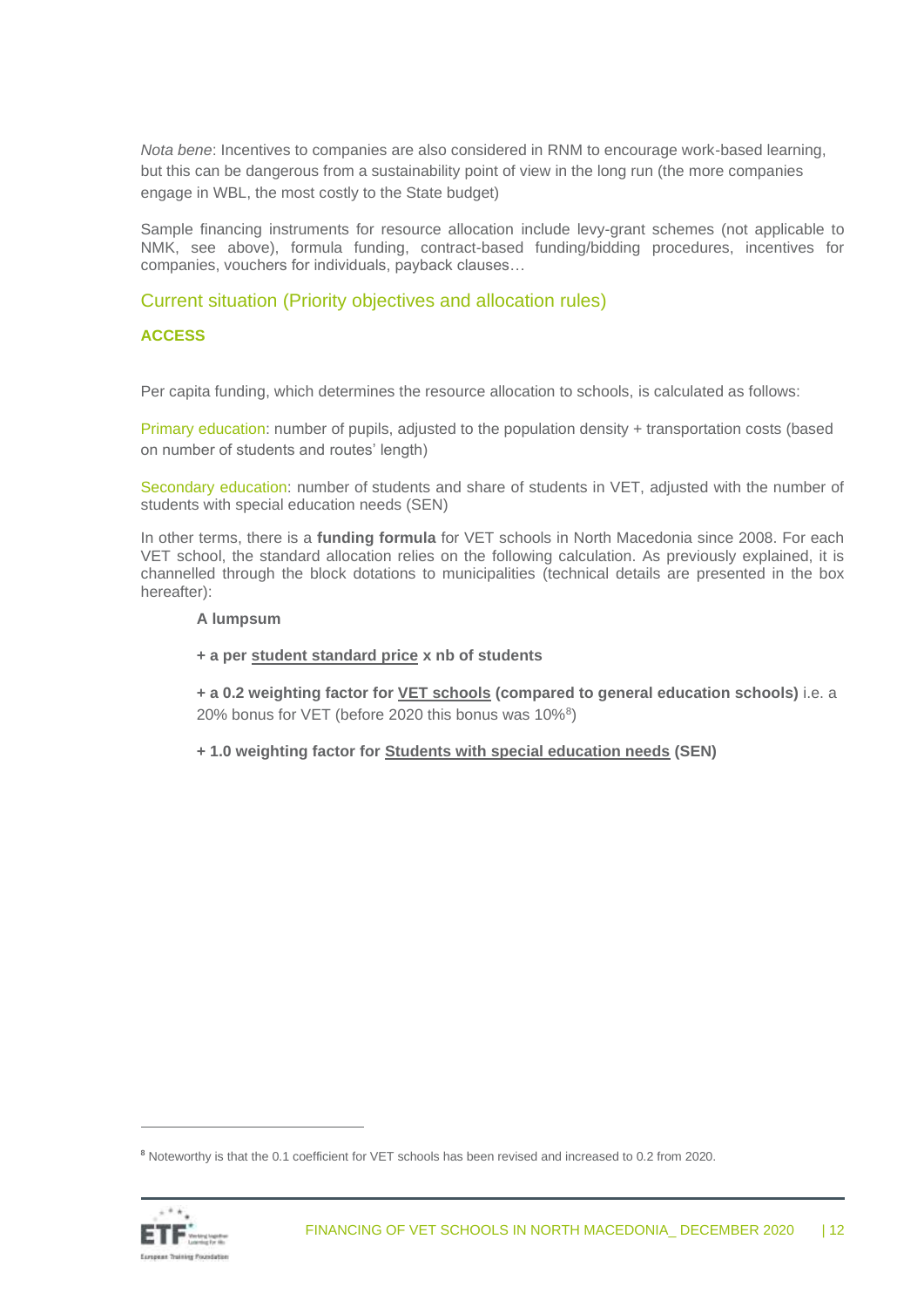#### **SCHOOLS FUNDING FORMULA IN NORTH MACEDONIA (BASED ON BLOCK DOTATIONS TO MUNICIPALITIES)**

#### **BDSo=O + PUo x C**

BDSo – Block dotation for secondary education for Municipality/City of Skopje

O – Basic sum per Municipality/City of SkopjePUo – Pondered number of students in Municipality/City of Skopje

C – Standard (amount) per student

#### **PUo=Uo + Uc x Kc + Upp x Kpp**

PUo – Pondered number of students in Municipality/City of Skopje

Uo – Total number of students in secondary education in Municipality/City of Skopje

Uc – Number of students in VET in Municipality/City of Skopje

Kc – Coefficient (ponder) for VET education (0.2)

Upp – Number of students with disabilities in secondary education in Municipality/City of Skopje

Kpp - Coefficient (ponder) for students with disabilities in secondary education (1.0)

This funding formula clearly intends to serve **policy objectives of access and equity**: access because the calculation mode takes into account the number of students to be enrolled, equity because SEN reaching out is supported by an additional weighting factor.

In addition, always related to the "access/participation policy objective", (accredited) schools can receive **contract-based funding** by participating to tenders<sup>9</sup> organised by the employment agency with the objective to offer targeted training courses for unemployed persons registered at the employment agency; these courses are defined based on the skills needs of the labour market. Once the costs of the course are covered, the remaining allocation can be used to finance the running costs of the school, including for initial training.

Regarding **transportation expenses**, a rather remarkable persistent problem of Macedonian secondary education is the financing of transportation of students to schools. Since the introduction of obligatory secondary education in 2014, the Law on Secondary Education made it an obligation to provide free of charge transportation of students from their residence to the school they have selected. The organization and financing of this new task was entrusted to municipalities. They have to organize tenders through public procurement procedures, select the cheapest offer from transportation companies, and pay the resulting costs. The only reason for not organizing a tender is when the municipality has its own public transportation company (like Skopje) or can use the services of public transportation company of a neighbouring municipality (like Illinden). In practice though, this is one of the main bottlenecks to municipalities' financial room for manoeuvre, as transportation costs take most of their budget; and still, it is not ensured everywhere<sup>1011</sup>.

Seven types of **stipends for individuals** exist<sup>12</sup>, but they are not all currently being implemented. One targets the deficit occupation of waiters: students choosing a training to this profession receive an

<sup>&</sup>lt;sup>12</sup> 7 types of stipends are foreseen for the students enrolled in secondary schools in the 2019/2020 year:



<sup>9</sup> According the Law for Adult education, this possibility can be used only by the VET schools that have a "license" as training providers accredited for adult education

<sup>&</sup>lt;sup>10</sup> Source: https://meta.mk/srednoshkoltsite-od-tetovo-i-deneska-protestiraa-poradi-problemot-so-prevozot/

<sup>11</sup> Source: https://www.fakulteti.mk/news/04102018/prespanskite-srednoshkolci-ostanaa-bez-prevoz-za-bitola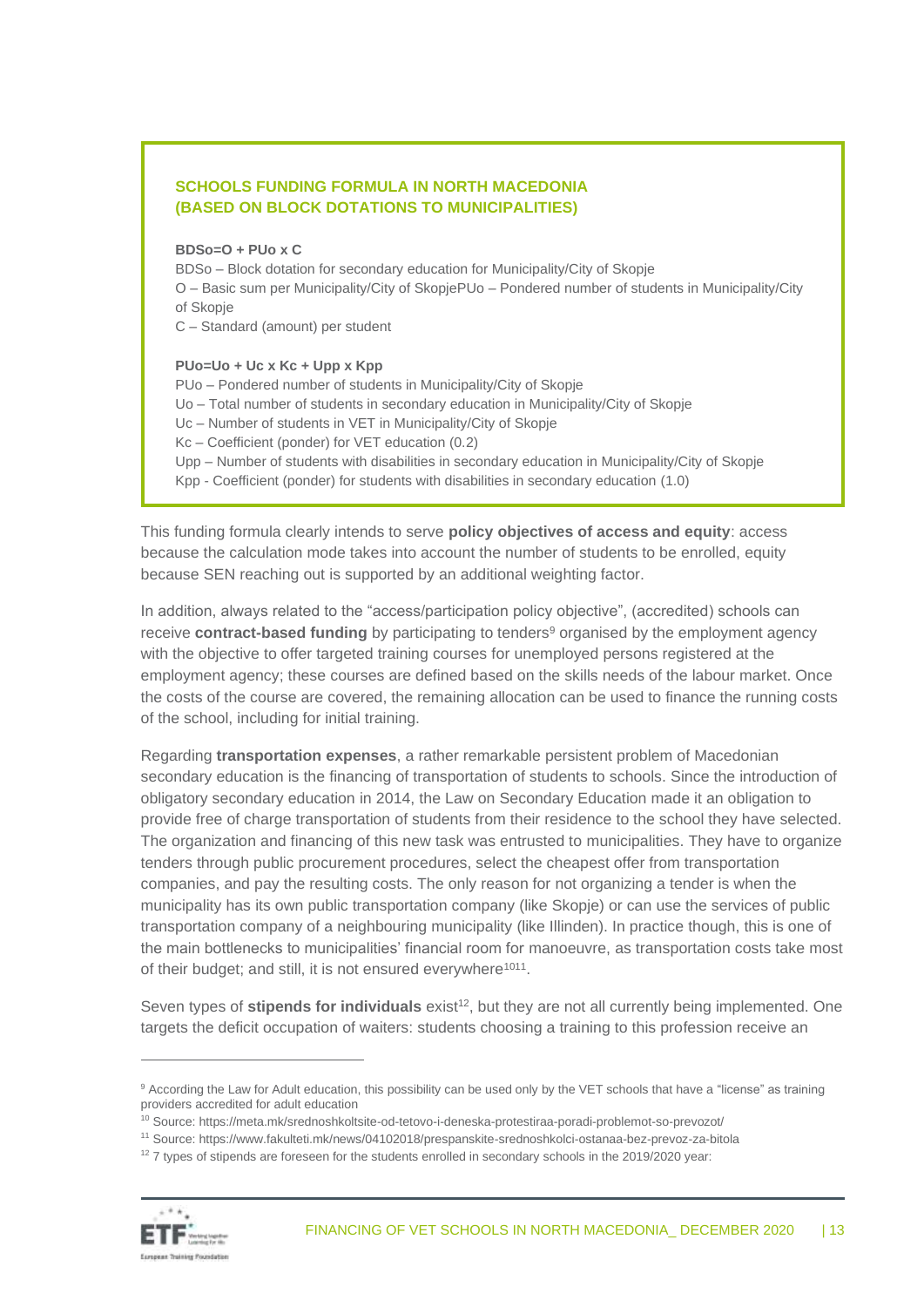allocation amounting 2200 MKD (35 euros) monthly over 9 months. Although little used, this could be in the future an interesting financial tool to regulate demand for occupations, **in complement and support of stronger vocational guidance and a genuine enrolment policy.** This could be crossed with equity considerations, if the pre-requisits for receive these stipends would include

Last but not least, in order to encourage access (participation) of companies to VET, a tool is available: **incentives for companies** are mentioned in the legal texts. The extent to which they are effectively used is unclear. Companies could be allowed to have customs or tax reliefs, for instance. The reflection could first focus on how to activate those possibilities, and then how to broaden their scope, for instance to give priority to companies from lagging behind municipalities, or to offer types of incentives (like preferences or reward in State procurement procedures)

#### **QUALITY**

Resource allocation for quality commonly refer to expenses dedicated to equipment or infrastructure renewal, material, manuals, training of teachers etc. Running and capital expenditure are commonly distinguished. For running expenditure, a proxy is the resources available once deduced the teacher's salaries<sup>ii</sup>, as those are uneasy to change.

Based on the figures available through the baseline study (which took a sample of schools, and builds on 2017 data), **total costs that the schools spend on human resources** (including salaries for full time employed, part time workers, temporary employment and other compensation for contractual services) equals approximately **70% of their total revenues** (777 mil. MKD). If this figure is accurate, this would leave around **one third of school resources for 'quality expenses'**, which in theory grants room for manoeuvre and improvement. However, funding for training of teachers/trainers is reported to be an issue.

**For capital expenditure**, it seems that in North Macedonia, **they represent less than 1% of school expenses, which means that there is little opportunity for infrastructure renewal, whereas the VET schools are somehow poorly equipped**. In addition, in 2017, the state (Ministry of education and science) has spent 6.8 mil. MKD for construction of new secondary schools, 20 mil. MKD for reconstruction of current secondary schools and 2.3 mil. MKD for construction of sport halls for the secondary schools. (Source: [https://finance.gov.mk/files/u6/ZAVRSNA%20SMETKA%202017%20-](https://finance.gov.mk/files/u6/ZAVRSNA%20SMETKA%202017%20-%20SPOENA.pdf) [%20SPOENA.pdf\)](https://finance.gov.mk/files/u6/ZAVRSNA%20SMETKA%202017%20-%20SPOENA.pdf)

But the data available do not enable to determine the share of these funds dedicated to secondary VET schools.

Source[: http://www.slvesnik.com.mk/Issues/9dff084216a1493bbe7b6909f0d7eaef.pdf,](http://www.slvesnik.com.mk/Issues/9dff084216a1493bbe7b6909f0d7eaef.pdf) p.9



Stipend for talented students – sportists: 100 students, 2970MKD monthly

Stipend for talented students from secondary schools: 100 students, 2970MKD monthly

Stipend for students with special education needs: 100 students, 2750MKD monthly

Stipend for social support of students: 400 students, 2200MKD monthly

Stipend for orphaned students: 50 students, 2750 MKD monthly

Stipend for students from tourism / hospitality profiles: 15 students, 2200MKD monthly

Stipend for Roma students with GPA in the following intervals: GPA 4.5 – 5: 200 students, 2200MKD monthly; GPA 3.5 – 4.49: 320 students, 1500MKD monthly; GPA 3 – 4.49: 160 students, 1000MKD monthly; Stipends for Roma students with special educational needs with GPA  $3 - 5$ : 50 students, 1000MKD monthly; Motivational stipend for Roma students with GPA 2-2.99: 150 students, 600 MKD monthly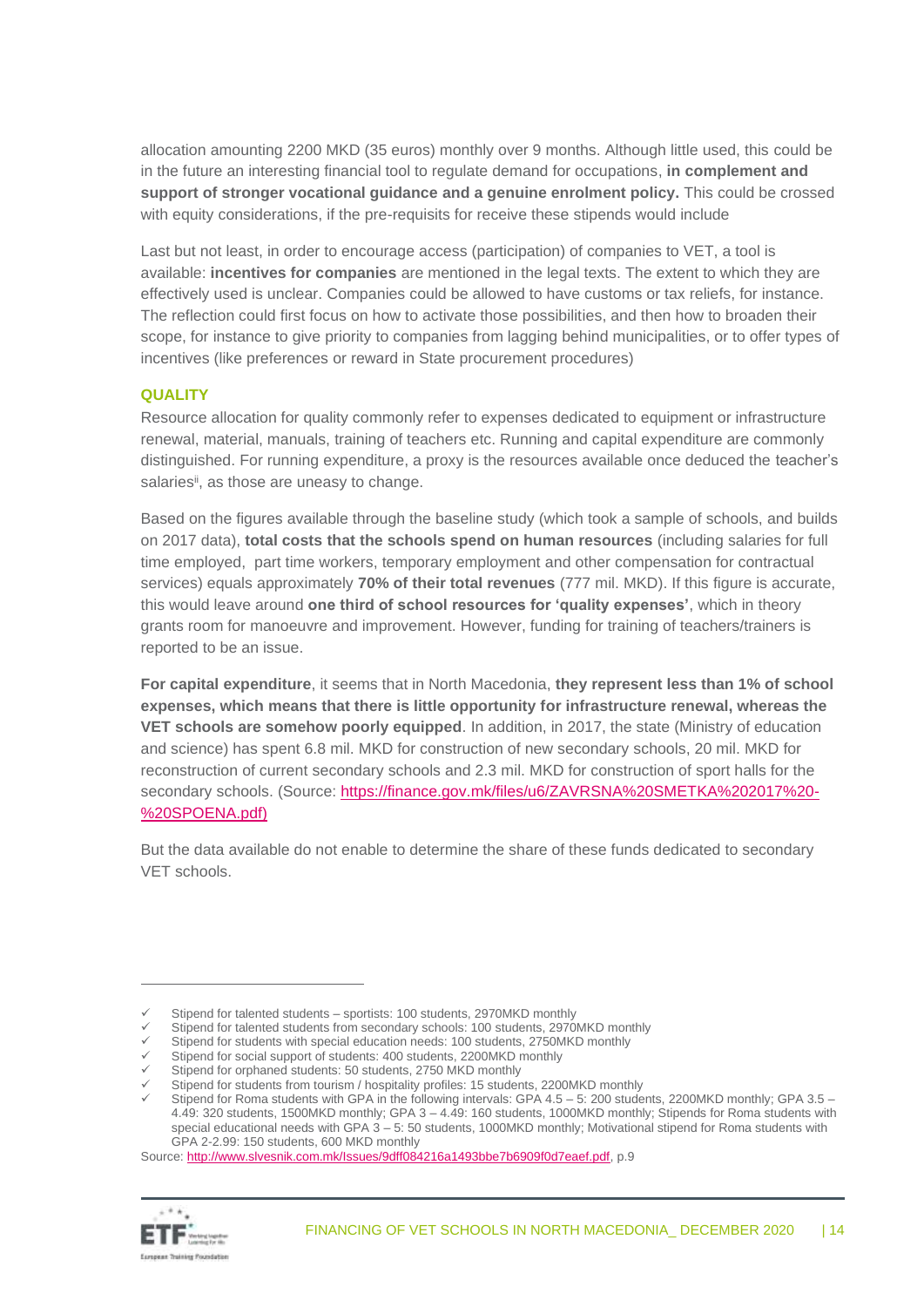#### **SCHOOL EXPENSES**

The expenses of schools are divided into the following categories:

- **Salaries and allowances**
- **Good and services** (travelling and daily expenses, public utilities, heating, communication and transport, materials, repair and on-going maintenance)
- **Subsidies and transfers** (transfers to companies and NGOs public/private)
- **Capital expenses**
- **Interest costs**

In a baseline study (Dokmanovikj et al., 2018, p. 24), findings for the sample of 29 schools were as follows:

- 65% of the funds were used for salaries and allowances for the employees (590 million MKD),
- 33,5 % were used for procurement of goods and services (304 million MKD including Travel costs and per diems (3 M, 1%), Temporary employment (2 M, 1%), Maintenance (34 M , 11%), Utilities, heating, transport and communication (49 M, 16%), Cоntractual services (185 M, 61%) Materials (25M, 8%) and Other running expenses (7 M, 2%)),
- Less than 1% for capital expenditures (almost 9 million MKD)
- 0,5% were used for subsidies, transfers and interest payments (4 million MKD).

#### **EQUITY**

**Equity seems to be a constant policy objective in North Macedonia**. It covers the issue of ethnicity (Strategy, p. 37: "purpose to reduce ethnic prejudice") and students with special education needs (SEN), but should also be considered from the standpoint of disparities across municipalities (with the need to compensate for those that do not have a sufficient fiscal capacity, hence cannot honour their commitments/function vis-à-vis the education sector).

The menu of available **stipends** includes, as mentioned above, different targets relevant from a social inclusion / equity point of view: those economically vulnerable (Stipend for social support of students), orphaned students, Roma students.

The **issue of regional vulnerabilities** (incl. disparities of wealth across municipalities) does not seem to be systematically addressed yet. This is probably due to the lack of data, but also to politically sensitive issues, and that explains also the old update of the census (2002) which could otherwise be a useful tool to monitor disparities and address inequities.

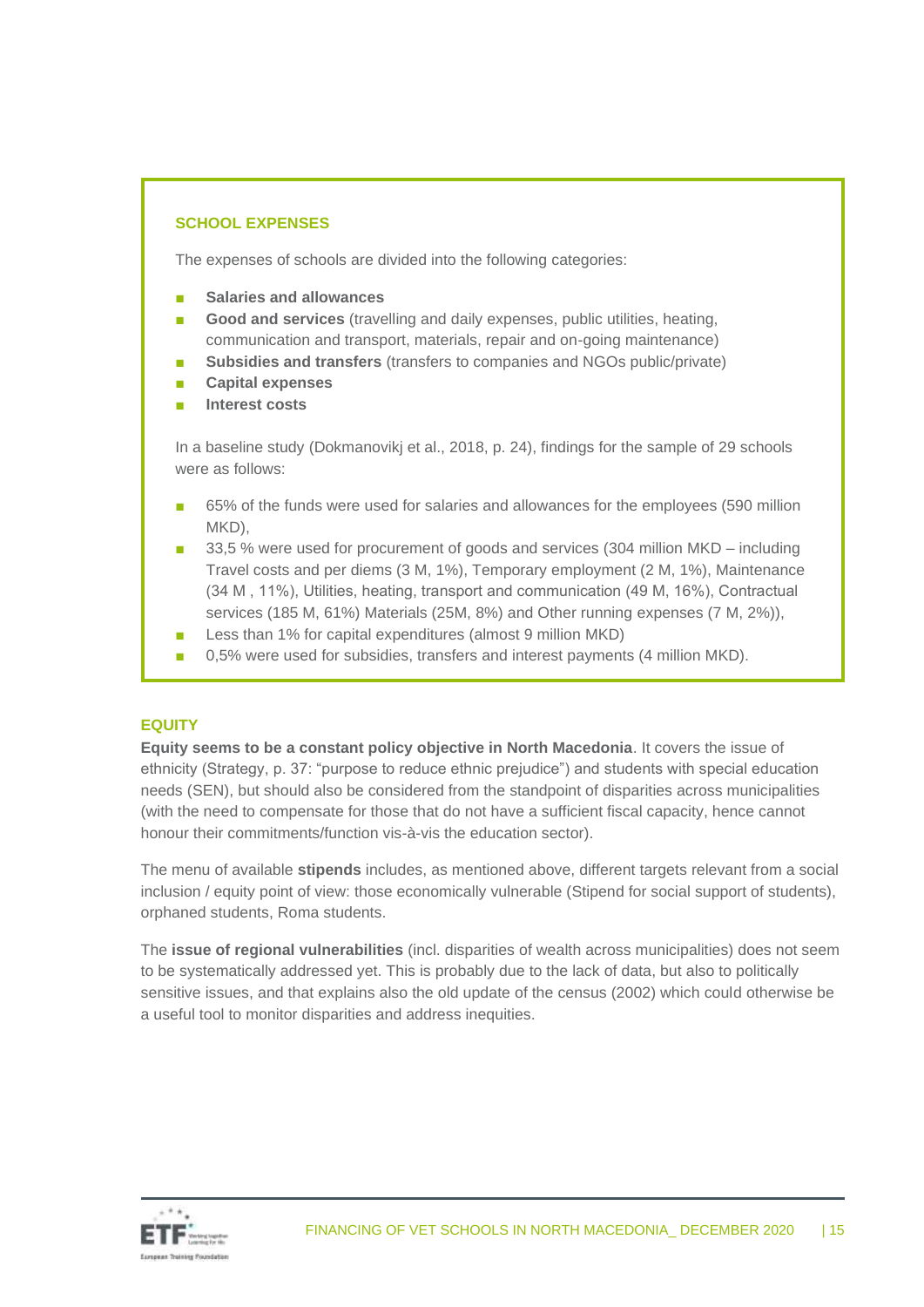#### **COVID UPDATE: MAIN DECISIONS TAKEN BY THE GOVERNMENT IN 2020 REGARDING RESOURCE ALLOCATION<sup>13</sup>**

"The government will subsidize/finance:

- part of the cost for accommodating of the full-time students from families affected by the health and economic crisis caused by Covid 19
- above 16-year-old students enrolled in public secondary schools to purchase school supplies from low-income families caused by the health and economic crisis
- vouchers for young people up to 29 years of age with at least secondary education, for digital skills training to improve their competitiveness in the labour market.

In a nutshell, various financing tools for resource allocation exist, but it seems they are not fully known, all the less broadly used and efficiently managed, and they do not seem to address the issue of municipalities.

#### Key points for further discussion and recommendations (Resource allocation)

#### ✓ **What to finance** *in priority***, and what would be the most adapted tools?**

(In other terms: what should resources be allocated for). Different types of expenditure are mentioned in the responsibilities of the public actors, including transportation, dormitories, meals… this should be subject to a discussion that would ground into a precise state of play (e.g.: how many VET schools currently offer dormitories, transportation or meals – and are the needs equally important for all segments of the population, or all municipalities, ...). Depending on the type of expenses, different financing tools could be combined (formula funding, stipends/scholarships…). Moreover, these different expenses should be reflected upon in correlation (e.g.: a refined or extended transportation support policy may partially set-off the need for dormitories, for instance)

#### ✓ **How to improve the funding formula to VET?**

The questions that may be discussed, based on experience, include:

- **Are weighting factors in the formula sufficient** to incentivize school directors (e.g.: does a 1.0 factor for SEN encourage sufficiently reaching out efforts to enrol SEN students?; is a 0.2 additional weighting factor for VET appropriate for each profile, ex. construction vs. personal services? Does it sufficiently take into account equipment and material costs?
- **Could the revision of the formula that the Government wishes be combined with other tools of resource allocation** (e.g.: contract-based funding, as for training programmes for unemployed currently existing, or stipends) that would be more effective incentives for reaching out to specific target groups or equalizing disparities (for instance related to municipality inequities)?

<sup>&</sup>lt;sup>13</sup> Source: E4E note, 'Republic of North Macedonia education system in COVID period'

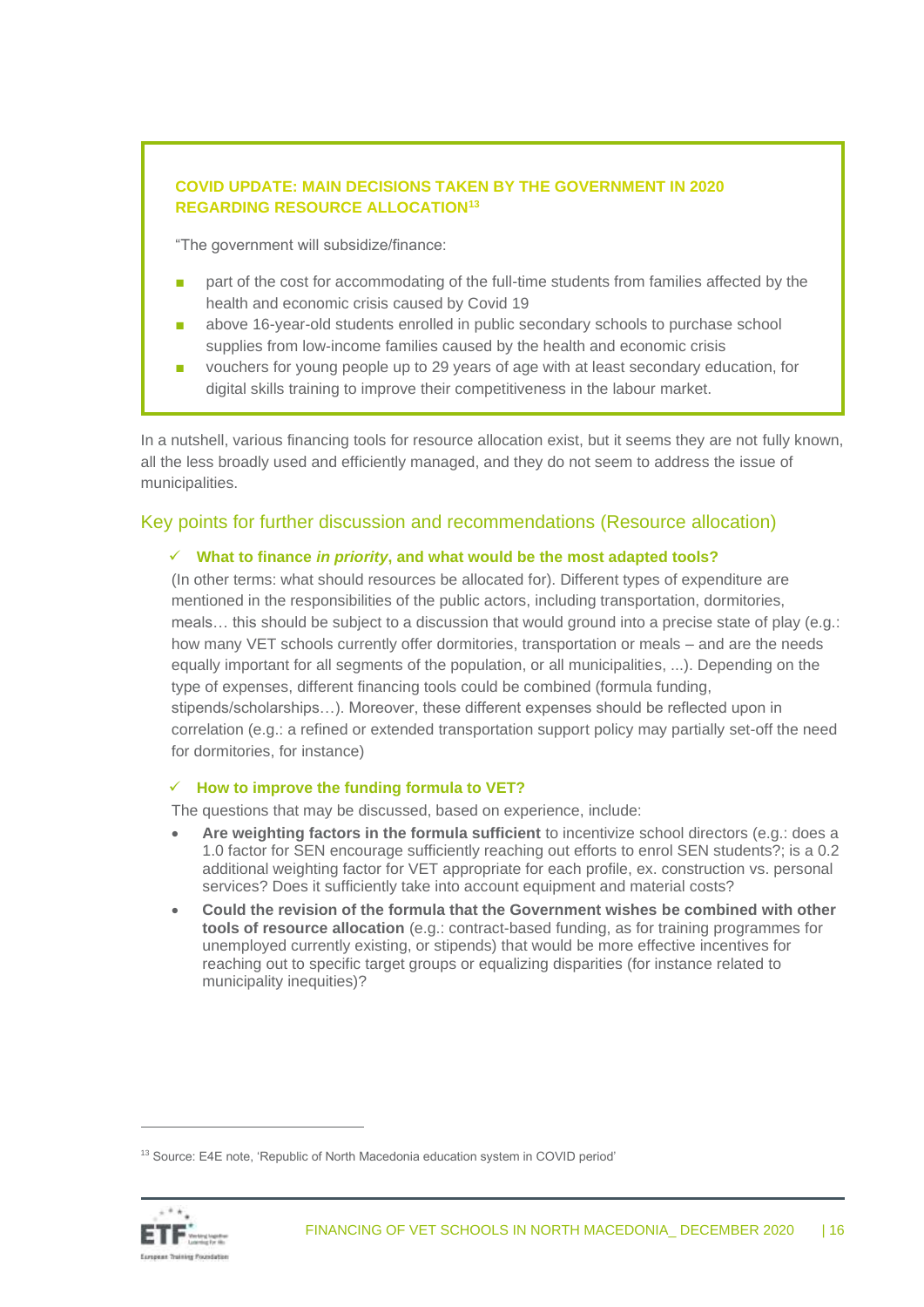#### ✓ **How to make best and flexible use of existing tools such as stipends?**

See above. Some tools exist and could be more used to serve the policy objectives, provided timely information on needs (from an economic or a social point of view) is made available and processed.

#### ✓ **Could innovative approaches alleviate the cost of transportation?**

(e.g.: mutualisation among parents,…)

*Nota bene*: This national reflection on revising allocation tools should be done taking into account the budget constraint (i.e. keeping in mind that no increase in the overall budget envelop is foreseen).

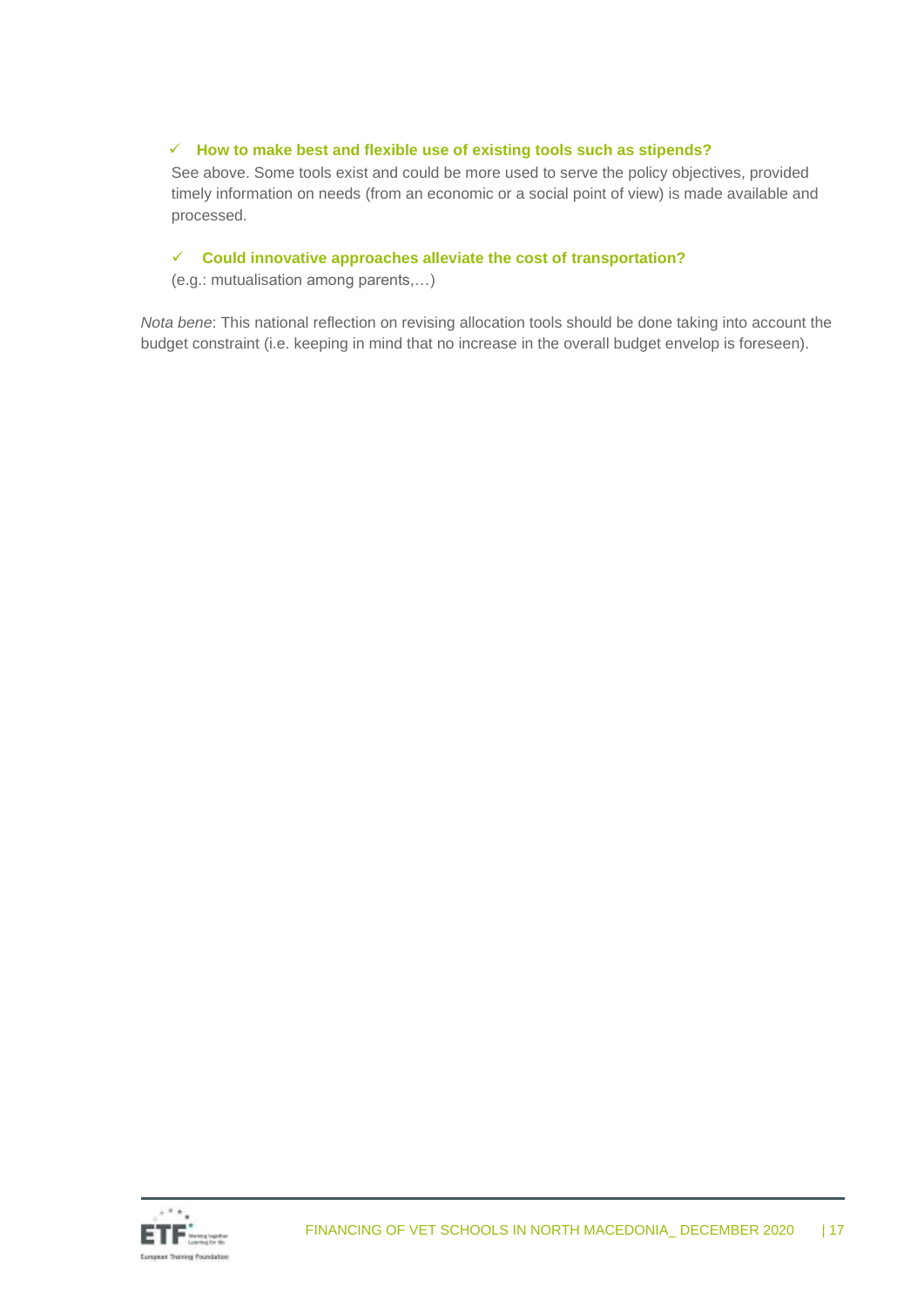

# <span id="page-17-0"></span>1.3 Management of the financing chain

The dimension of "management (or governance) of the financing chain" focuses on the **running aspects and processes**, which will make resource mobilisation and resource allocation smoothly articulate, and will ensure overall good performance of the system. It pays particular attention to the "meta objectives" (or working principles) behind the VET operations. Three key aspects are examined in priority, but each country can choose to have more: transparency of the financing chain, accountability of stakeholders and efficiency of the overall machinery. This means that this facet of the prism also calls for deep attention to the governance setting and how different actors fulfil their roles and obligations.

#### Current situation (Working principles)

#### **TRANSPARENCY**

Some facts affect transparency or reflect transparency issues in the finance management process in North Macedonia.

**Between State and municipalities**, the regulation does not specify the calculation procedures, or the values of key parameters for State budget allocations. The block grant calculation seems to be in decline, and municipalities ask for more transparency in this calculation. Although the criteria are defined every year by the Methodology, published in the Official Gazette, the actual calculation is not publicly available and the municipalities are not informed about the annual publication of the calculations on the web page of each line ministry – which could be a sufficient measure to address this issue<sup>14</sup>.

Besides, one fifth of municipalities have blocked bank accounts, which may jeopardize the financing of VET schools (Cf. Trenovski B., ibid, *p.16)*

<sup>&</sup>lt;sup>14</sup> Redefining the manner and determining the criteria for designated and block grants for municipalities, World bank/Ministry of Finance,2019, Trenovski B. -not published-.

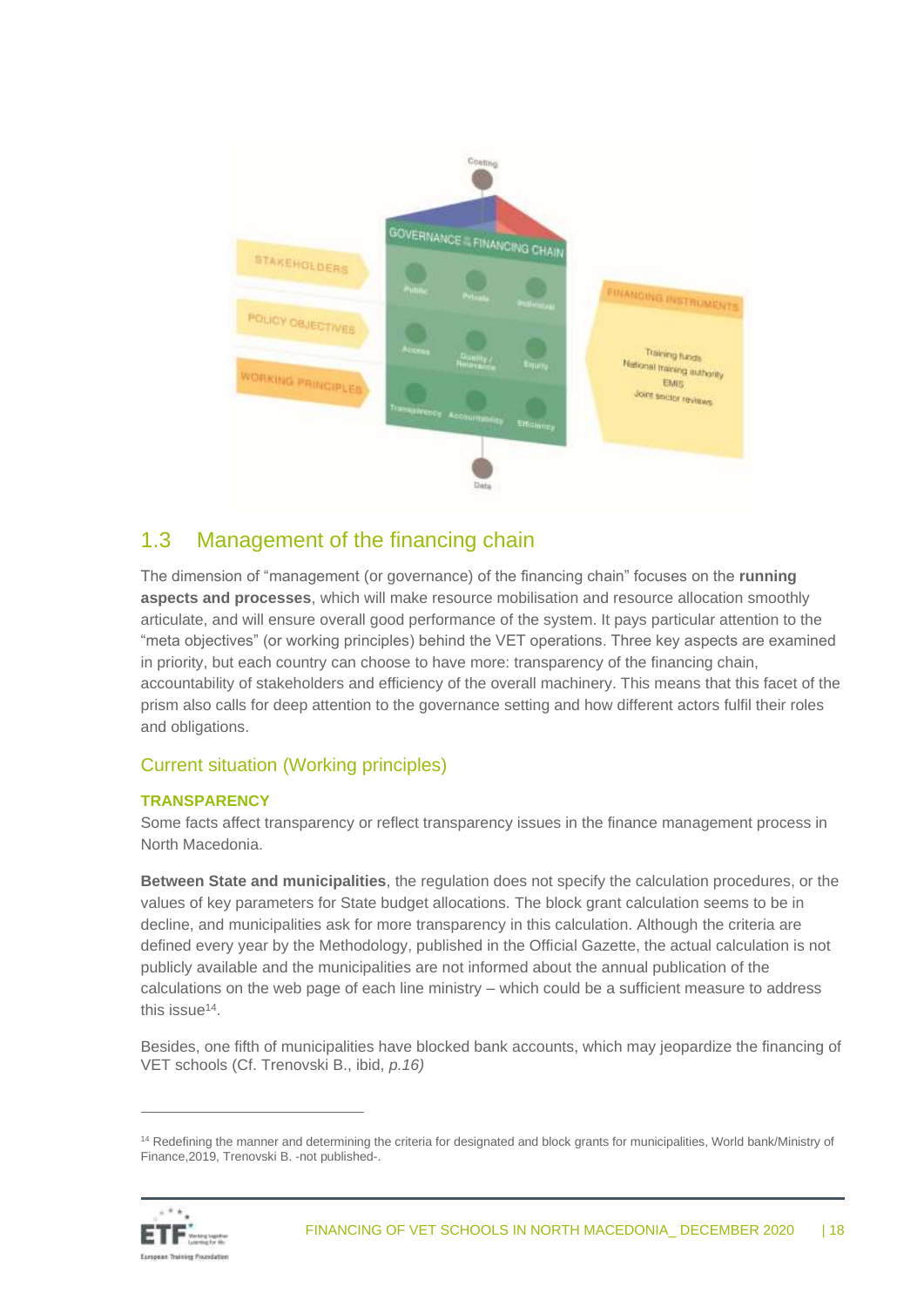#### **ACCOUNTABILITY**

Accountability schemes are not clearly defined or at least made public. All institutions should have clear accountability lines, while some bodies could be entrusted with the supervision of this accountability.

**At school level**, the state educational inspectorate is evaluating school performance/quality and follows a school evaluation document with various topics. Under topic 6 (resources), one of the indicators there is Financial operations in the school and includes 'Procedures ensuring compliance with financial regulation; Transparency in planning and spending of the school budget'. Under topic 7 (management, governance and policy making) is assessed the development planning that includes 'Materials and funds for professional development of the staff, procurement and maintenance, infrastructure'. However, there is no information available on the effectiveness and results of these evaluations.

**At macro level**, among key bodies for putting accountability in practice, one could tentatively identify:

- the board for education policy development (strategy p. 60)
- the commission for monitoring the development of the system for financing municipalities (Cf. Trenovski B., ibid, p. 15)
- the ZELS
- the IPA II sectoral monitoring committee
- the WG on education, employment and social policies <sup>15</sup>

#### **EFFICIENCY**

The main issue of efficiency lies in the problem of **low pupil-teacher ratio**, which seems to be worsening<sup>16</sup>: while the number of students in VET keeps decreasing, the number of teachers still goes up. The class size norm for secondary is set at 21, but its level is currently 17. The problem is also that there is no difference between the PTR in general secondary and in VET.

Another important question to raise is about the degree of flexibility in the system: in case savings would be made (e.g.: on heating in school buildings), to what extent could the savings made be used for other purposes and remain at the school level (this is a decisive factor to motivate a more efficient management of funds at school level).

#### Key points for further discussion and recommendations (Management of the financing chain)

#### ✓ **HR management analysis**

**How to increase the pupil teacher ratio in order to improve the efficiency of the system?** 

A major problem from the efficiency point of view stands in the very low pupil teacher ratio (PTR) in VET, below all other countries' practices. This indicator is key, because teachers costs are the

<sup>&</sup>lt;sup>16</sup> This is not specific to VET: In secondary education, as the number of secondary school students decreased by 24%, number of classes grew by 8% and the number of secondary schools grew by amazing 25%. As a result, also the number of FTE teachers grew by 16% for more detailed analysis, see Trenovski B., *Analysis of the current situation and problems in financing of delegated competencies - Block grants*, Inception Report, Skopje, September 2018



<sup>15</sup> *[https://ec.europa.eu/neighbourhood-enlargement/sites/near/files/north\\_macedonia\\_erp\\_2019-2021.pdf](https://ec.europa.eu/neighbourhood-enlargement/sites/near/files/north_macedonia_erp_2019-2021.pdf)*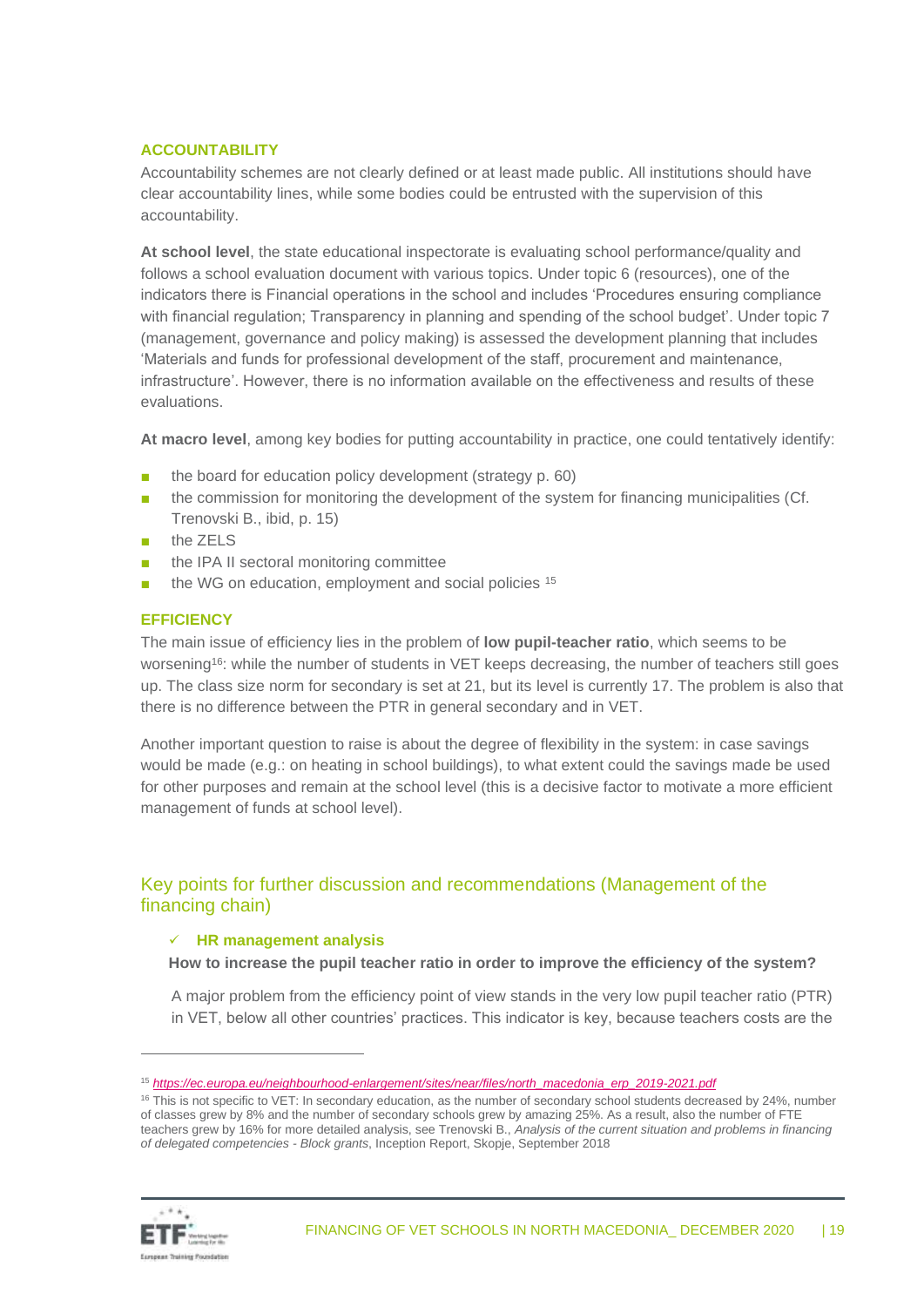most important source of expenditure. An **urgent debate** should be carried out, based on quantitative evidence, and probably some qualitative study on HR management (the current World Bank work may help on this?) **with teacher unions**, to explore how to have a more reasonable PTR. At some stage, the ministry of finance should also take part in it. This reflection could be advanced through school organisation audit and reviewing organisation of learning processes within the schools. But it could and should also be articulated with the creation of **VET regional centres**, which may have a component on mutualizing the teaching force…, or with the **HR development plan 2020** and the IPA project, which had some proposals to re-use/re-orient plethoric teachers into mentors function or advisors of municipality boards<sup>17</sup>. This debate may entail a discussion on the possibility to hire vacataires, or to make more use of part-time teachers, as allowed by the law on teachers<sup>18</sup>. This raises the issue of the so-called « **mobile teachers** ».

#### ✓ **Institutional capacity of municipalities**

Weak competencies will be an issue in the perspective of actual 'managing' the financing for education. To what extent could this institutional capacity be reinforced and oriented towards more performance-based management approaches?

#### ✓ **Equalisation fund**

Financing instruments, such as an equalisation fund or other mechanisms, should be considered and further explored to compensate disparities across municipalities, hence across schools. Such new instruments, if designed properly, and with clear and public operations rules, could also help move to a more transparent management of school financing, which would in turn strive for increased efficiency in public resource use.

#### **Costs**

The Cost transversal issue (or "pivotal point" in the financing prism conceptual model) relates to 2 elements:

- Cost of running the VET system, which needs to be known to enable sound budget planning
- **Cost of envisaged reforms**, which needs to be estimated not only for budget planning but also for serving the pledge towards international development partners

#### **Current situation and key points for discussion**

In North Macedonia, there seems to be a need to **determine the actual cost of the transferred competencies**. There is also a crucial need to **review the current content of costs**, in order to see where there is room for efficiency gains**.** This is to be done in close link with the human resource

 $18$  According to the law on teachers, Art. 11 (2) : « Teachers can work indefinitely and on a permanent basis shorter than fulltime, if the workload is at least half of the working week in the work week and do not teach electives, in accordance with the law. » and (3) "Teachers who teach and have incomplete class hours in school, can work part time in other schools until full workload (fund of classes)".



<sup>17</sup> As part of IPA, the development of a Human Resource Regional Action Plan for rationalization of the overall VET resources in relation to the establishment of the Regional VET Centers identified is planned. Steps prior to the HR plan development include : i) comprehensive study on the feasibility and legal requirements for the profiles of VET teachers and additional educational professionals needed, including new ones (e.g. career guidance experts, education business facilitators, inclusive education experts) ; ii) validation of the study by the legal departments and their key stakeholder institutions ; iii) development of new educational professionals' profiles ; iv) approval of these profiles and of the HR Plan as the main document for operationalisation of the Regional VET Centers. Source : exchange with IPA coordinator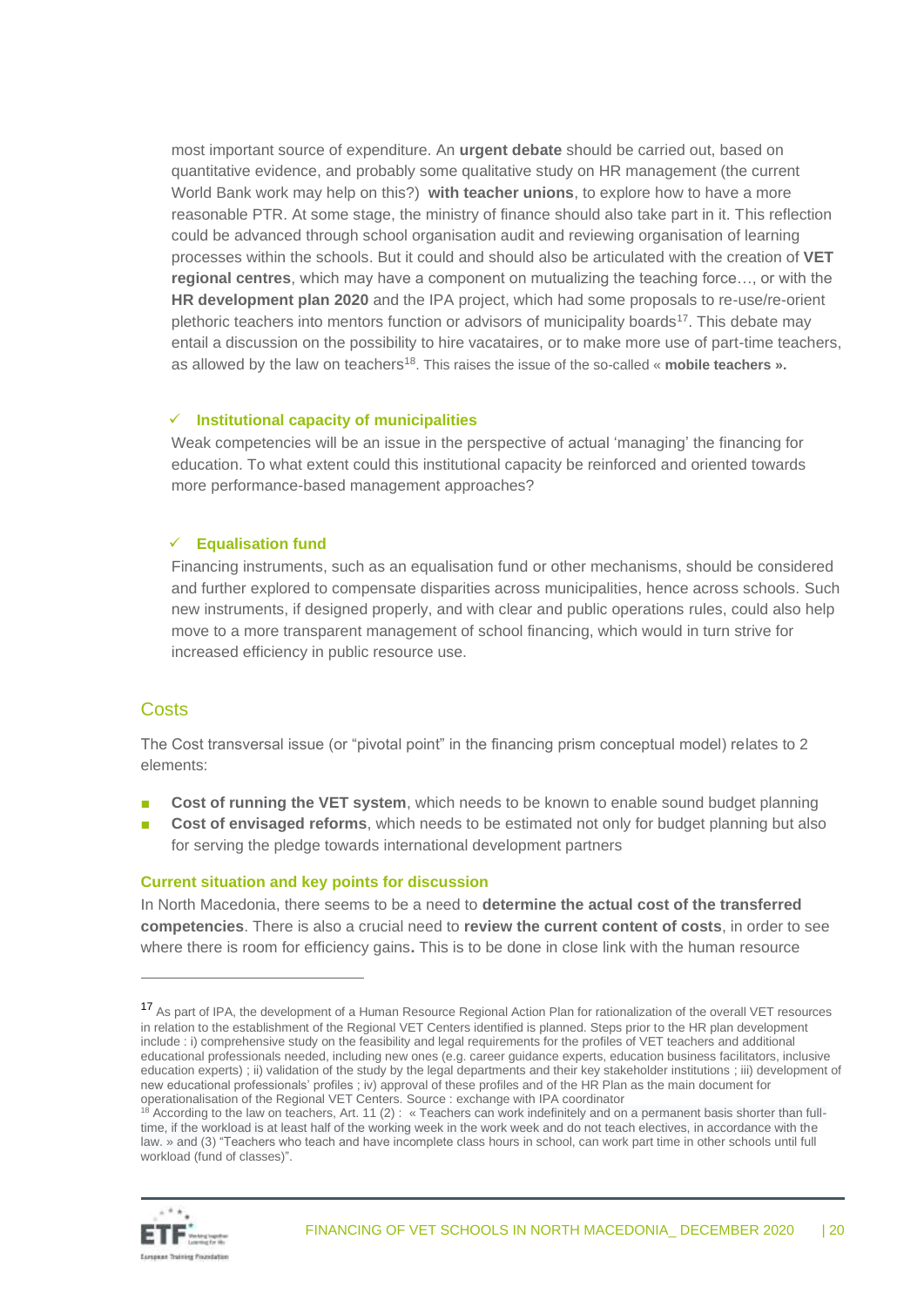management analysis, as the teacher cost represents the bulk of the costs. Information on costs such as transportation, nutrition or dormitories were not known at the moment of this analysis.

In parallel to the technical work on cost calculation, there would be a need to discuss the additions to be made in the regulatory / legal framework (e.g.: norms for a minimum and maximum PTR or class size)

#### Data

Data is the other transversal element that is essential to all subjects of discussion related to financing: having an evidence (data)- based approach enables to depassionate the debate and be concrete in recommendations.

#### **Current situation and key points for discussion**

In the Macedonian case, data seems to be cruelly missing, as the Strategy states and intends to address (p.159/160, and 57). There are **parallel processes of data collection and use**, ensured by different institutions: State statistical office, Bureau for the development of education, National examination centre... An education management information system (EMIS) has been established in 2010 under the Ministry of education. VET specific data is hardy available at the Ministry of education. Data are **mainly collected on paper,** which implies that digitalisation efforts should be made a priority. Finally, efforts on data should also cover "funding and expenditure (Strategy p. 160)

The **IPA project** has made this issue a key priority. IPA 2017 project<sup>19</sup> on electronic systems of Ministry of Education and Science focuses on more integrated information management systems ; it expects to cover changes and updates to EMIS, the Observatory of Skills, Registry of National Qualification Framework and the Professional Qualifications System / Registry, and new IPA3 will use more horizontal/sector specific data for supporting grant schemes.

**At school level**, there is no distinction between general secondary and VET financial data and indicators (in mix schools), which makes it difficult to properly monitor Vet specific financing aspects. <sup>20</sup>

<sup>&</sup>lt;sup>19</sup> Specific objectives of IPA 2017 include: Sstrengthening of the policy framework and policymaking, sector governance, statistics and analytical capacities of the leading ministries and relevant institutions in the sector of education, employment and social policy; Iimprovement of data gathering, data management, forecasting and interoperability in and between the Ministry of Labour and Social Policy, the Ministry of Education and Science and related agencies, such as the Employment Service Agency, schools, Vocational Education and Training Centre, Adult Education Centre, social work centres, social protection or social insurance institutions for greater relevance and more effective use of data for policy making, policy implementation/administration, policy monitoring and for public information purposes.

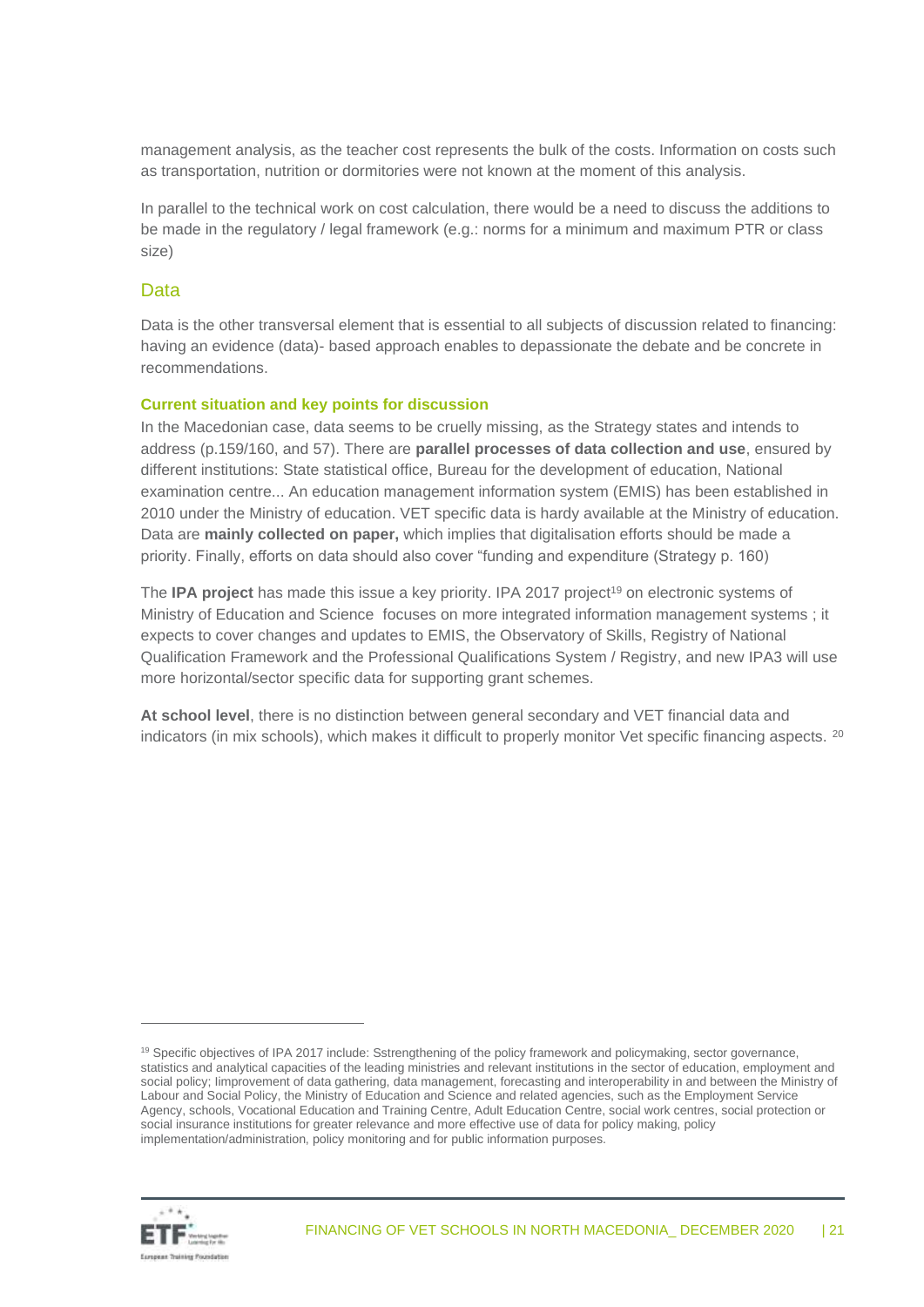# <span id="page-21-0"></span>**2. INTERNATIONAL EXPERIENCES ON FORMULA FUNDING**



## <span id="page-21-1"></span>Case study 1: Estonia

*Main source: Triin Lassi, director of Tallin VET school.*

#### Context

Vision for VET. Estonia is a small Baltic country that counts 1.32 million inhabitants, a workforce of 600.000 (half of the population) and has one of the lowest unemployment rates in Europe (5.15% in 2019, 7.9% in Nov 2020). In Estonia, VET is considered as a key lever for economic competitiveness and for ensuring flexible and skilled workforce, able to adapt to changes in the labour market; it also contributes to a regionally balanced development.

Institutional setting. VET is under the Ministry of Education and Research's jurisdiction and is free of charge for everyone

**VET schools are very autonomous in their management and training provision**. In order to respond better to labour market needs, the social partners are closely involved in VET policy design and implementation of studies.

**The role of the Ministry has changed from controlling provision to steering the system towards quality and performance**: Its main tasks include coordinating the preparation and implementation of education policies; strategic planning, preparation of legislative acts, determining VET public provision supply, developing the financing system for VET and managing the monitoring system on the use of funds, collecting relevant data to national public databases; administering VET public (State) schools, e.g. establishing, reorganizing and closing of public educational institutions, approving the curricula, textbooks and teaching/study aids.

VET system. The VET system in Estonia counts around 24.000 students, 40% of which being adults. It relies on ca 2100 teachers, 48% of them over age of 50 and 8% under the age of 30. Teachers full time salary is set by national minimum - 1315 euros (92% of national average 1433). Few teachers work full-time in one school; instead they teach in different places or do additional tasks for school. The average **teaching hours is 22** hours per week, but hours are not basis for the contract (full time, 35-hours work week based). Teachers can have different contracts (teaching specialists from the field). The class size norm (used for calculating funding) is **28 students per class**.

## VET school funding

VET financing in Estonia is underpinned by the **willingness to support VET schools autonomy** in their management and their choices of training provision. With the increased autonomy of VET schools, the role of the Ministry of Education has changed from **controlling** provision to **steering** the system towards quality and performance. The Ministry sets out the conditions under which it will finance schools to deliver VET.

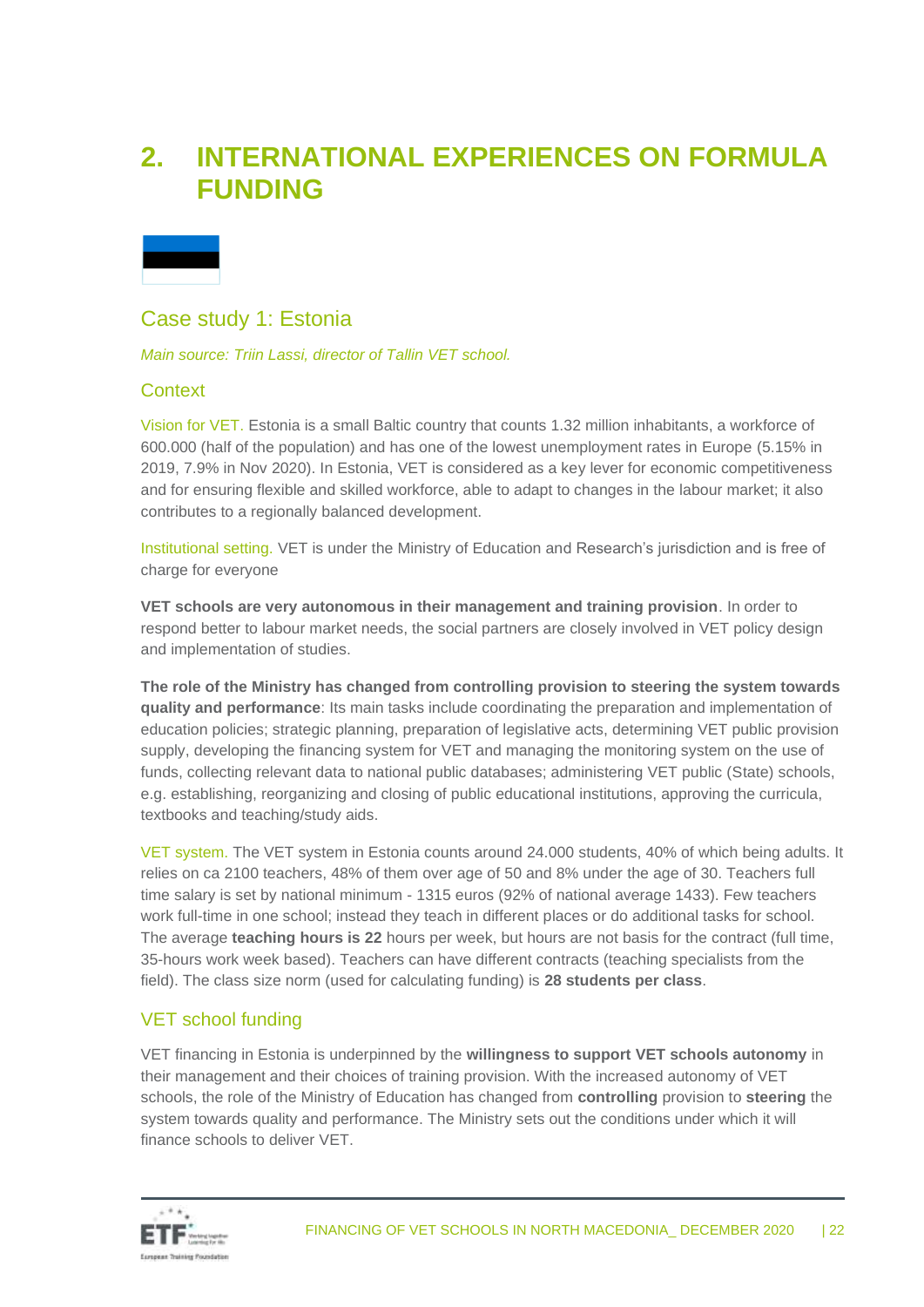Therefore, funding is distributed according to a formula that provides each VET school with an annual budget over which they have control for recruitment, staffing (including pay), course provision and student enrolments. In other terms, there is a disconnect between how the financing envelop is calculated for each school, and the way the school will effectively disburse it. In addition, schools are authorised to raise their own resources.

Budget planning and resource allocation to VET schools. Since 2016, the accountancy system was centralised to the Ministry of Education. **VET schools draw down funds from their Treasury Account (VET schools do not have bank accounts)**. Schools remain responsible for their budgets, how they are spent- and for ensuring the balance and meeting their financial obligations.

According to a new scheme for VET financing, introduced in 2018, **VET schools receive their budgets according to three blocks**:

- 1. **Basic funding** (to cover all salaries and material costs), calculated according to a funding formula
- 2. **Stipends for students** (covering scholarships and grants and a monthly basic allowance for students of EUR 60 per month as well as meals, public transport and dormitory accommodation);
- 3. **Performance-based funding** (not earmarked to any specified expenditure but they are expected for encourage VET schools to meet VET strategic goals).

Only student stipends are provided as an **earmarked** block grant; the remaining budget is delegated on **a lump-sum** basis and spent at the discretion of each VET school.

The financing of schools is very closely related to the "state order" to schools – which qualifications are needed in the labour market. The Ministry of Education has started an **OSKA system of sectoral (all levels of education) analyses** to identify the needs for labour and skills in a 10-year perspective. The results of these analyses form an integral part of state order to school and have also a considerable impact of school financing. If in some sector the need for qualified labour decreases, also the schools must reduce the number of enrolments.

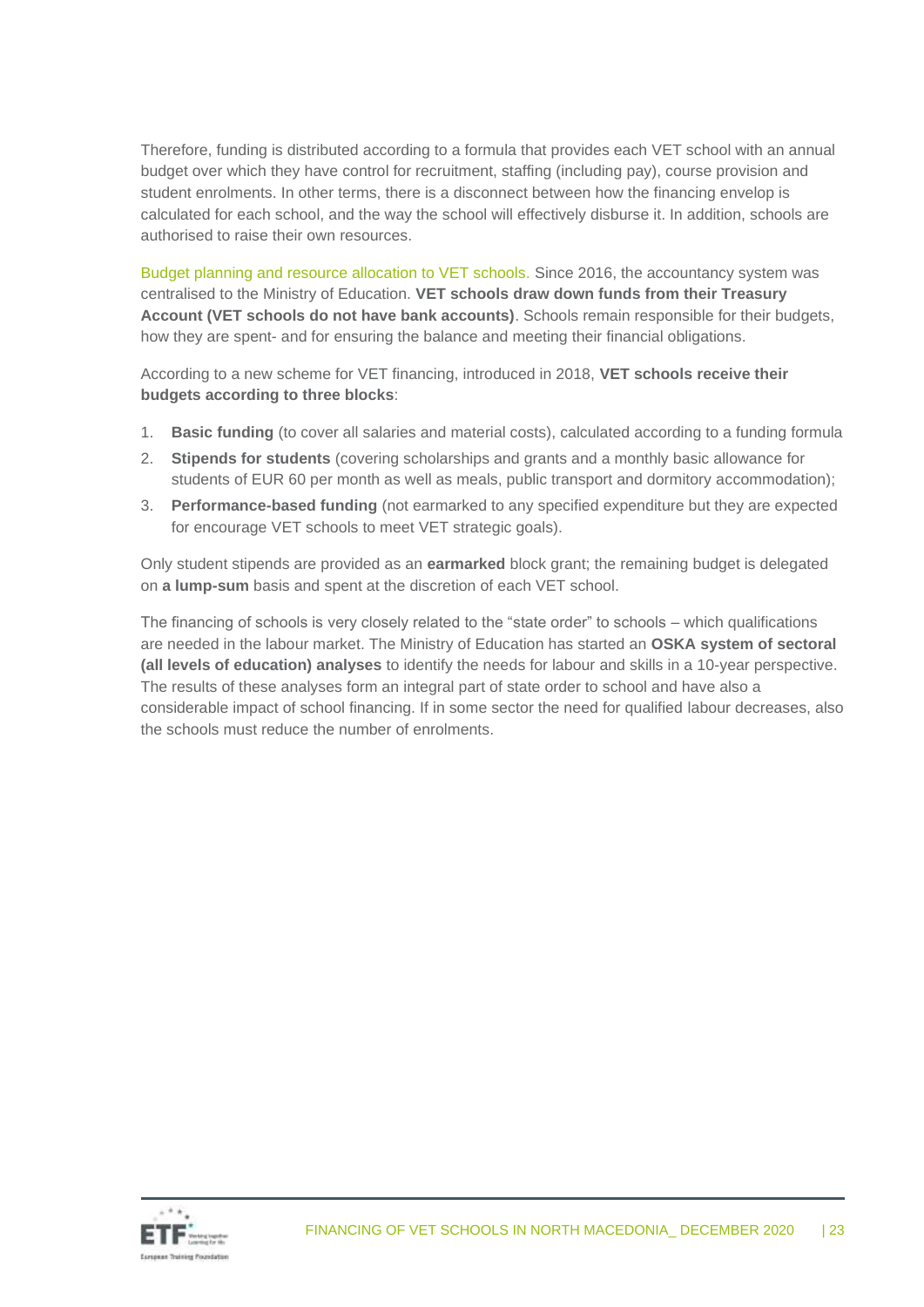#### **The funding formula**



#### Lessons learnt from Estonia

- **Budget allocation versus finance management.** There is a disconnect between the way the budget is calculated (to meet the standards set by the Ministry) and the way it can then be disbursed (decided at school level, in the respect of national norms – there is fungibility of the school budget) – only stipends for students are earmarked.
- **School management autonomy:** Therefore, schools are not reporting against predefined plans on expenses – and their management autonomy is encouraged: they can decide on recruitment needs, salary levels (respecting a minimum wage) etc.
- **Incentivizing performance**. Introduction of a performance component still to be applied-
- **Need for new competencies.** This scheme requires excellent management and entrepreneurial competencies at school management level (hence different profiles)
- **A different role for the State.** Besides (and up-stream) the formula, the State orients and dimensions, by State order, the training provision that the VET schools can offer, according to needs, based on robust tools for monitoring the labour market.

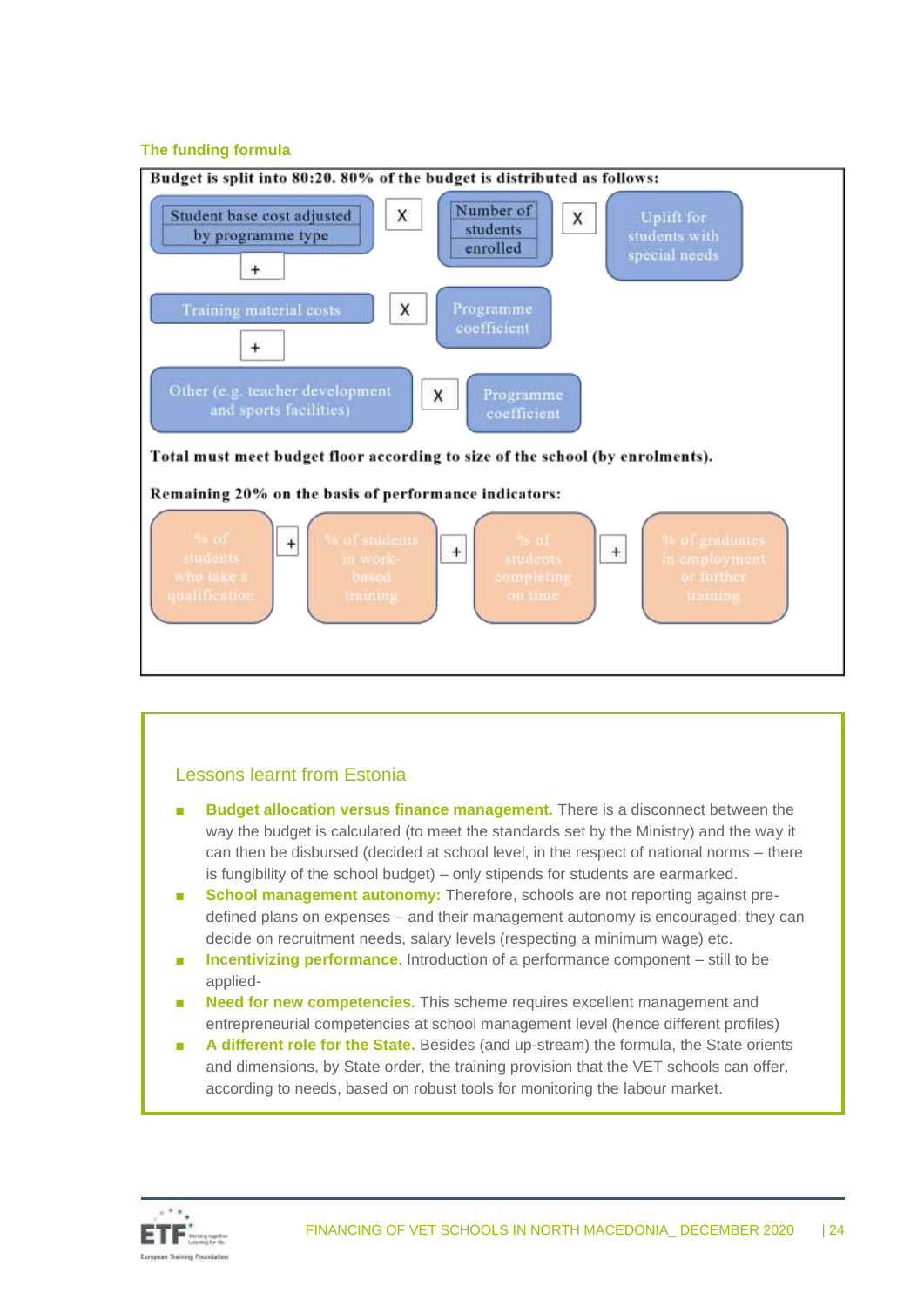

# <span id="page-24-0"></span>Case study 2: Slovenia

*Main source: Branko Kumer, former director of VET schools in Slovenia.*

#### **Context**

Vision*.* Allowing and encouraging for more flexibility in VET provision at school level (schools should be able to choose how to manage and use their resources to increase the quality of education), as well as increasing the transparency of spending were among the main reasons for reforming VET financing in 2003 in Slovenia. The reform introduced a new budgeting process for VET schools, primarily based on student enrolments and their choice of programme.

Institutional setting. In Slovenia, VET schools are either founded and owned by the state or owned by the municipalities. The funding system for VET is centralized for providers founded by the **state**; for basic and adult education providers founded by **municipalities**, these are jointly responsible for their funding. IN addition, the fully state-funded schools are allowed to raise their own resources - from adult training programmes (including training for unemployed people), sale of training products (e.g. operating a restaurant), leasing of assets, EU project funding (Erasmus+ and European Social Funds) and donations. Each VET school has a governing council.

#### School funding formula: the "virtual school" approach

Budget allocation. The funding process of schools is designed to meet two types of cost: teaching costs per programme and student, and material costs per student which together form the 'annual price' of educating and training a student within each programme, in conformity with the legal requirements (e.g. in terms labour wages, material and equipment norms, etc.).

These costs are calculated on the basis of a "virtual school". Interestingly enough, this virtual school is *not* derived from the norms, nor does it exist, but it is built from the average observed data for schools over past years.

For each VET school, an enormous amount of previous years' data is collected, and a series of averages are calculated for different types of costs in schools of different characteristics (for example VET schools of different sizes). The averages form a virtual school upon which the per student 'price' is calculated

Step 1: Build the virtual VET school based on average characteristics with a calculation of average labour and other costs (based on observed data)

Step 2: Calculate the price and average coefficients for each programme type (defined by qualification attained) and course type.

Step 3: Apply the per capita price adiusted by each relevant coefficient to achieve each VET school budget.

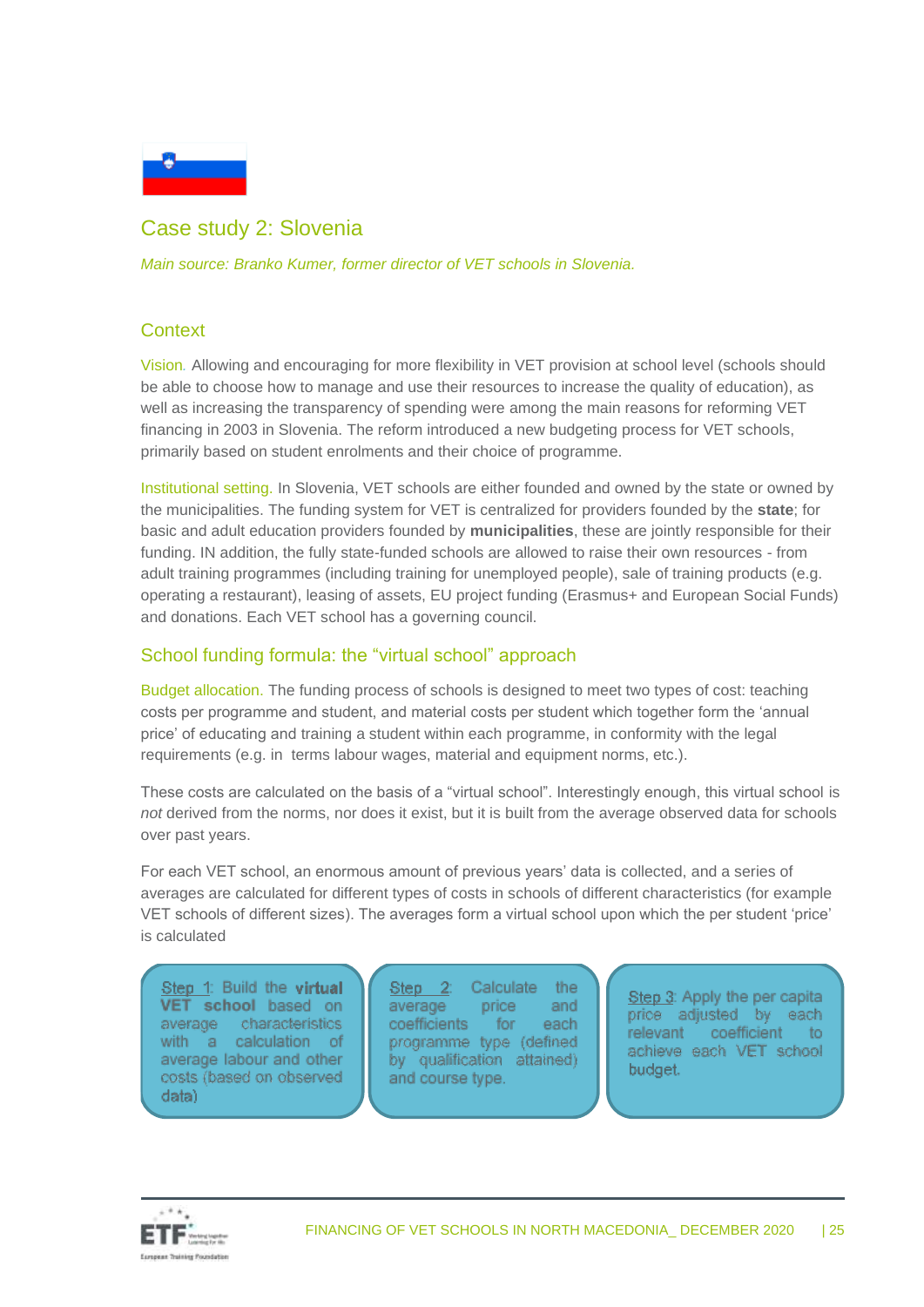The '**virtual VET school'** is created based on an 'average' sized school following the class size averages **based on past data (rather than the norms).** The table below shows the 'virtual school' numbers for each type of programme. Enrolment data show that the average class size in a 4-year course is 26 students (lower than the norm) with 6 classes per year. This gives a total number of 624 full-time students (over the total 4 years) with 24 classes.

#### **TABLE 1: THE 'VIRTUAL' VET SCHOOL BASIS FOR CALCULATING BASIC STUDENT COSTS IN SLOVENIA**

| <b>Type of education</b><br>programme | Number of students per   Number of classes/per<br>class | year of education | ratio<br>students/classes |
|---------------------------------------|---------------------------------------------------------|-------------------|---------------------------|
| 4 year, Full-Time                     | 26                                                      | 6                 | $= (4x26x6) = 624/24$     |
| 3 year, Full-Time                     | 21                                                      |                   | $= (3x21x7) = 441/21$     |
| 2 year, Full-Time                     | 10                                                      | 9                 | $= (2x10x9) = 180/18$     |

## The funding formula.

VET schools receive a lump-sum budget based on:

- 1. a 'per student (teaching) 'price' x enrolment numbers,
- 2. an 'per student (material and equipment) 'price' weightened by type and level of VET x enrolment numbers

#### **1. The per student 'price'**

**The per student (or per capita) 'price'** *(also called sometimes per student cost)* is based on the data averages calculated for the virtual school. It integrates **labour costs,** based the norms for staff numbers and grades of staff within each position. The regulation lists **20 different staff roles with 65 pay grades** from head teacher to cleaners with adjustments for staff working across grade tariffs. These labour costs take into account "salaries and employer contributions and other benefits to be paid to staff delivering secondary education programmes", coefficients and wage steps.

**The per student 'price' is agreed annually by the Minister and published**. The Minister can make in-year adjustments to the 'price'.

This per student price is then multiplied by the enrolment numbers to obtain the amount to be allocated to each school.

#### **2. The material and equipment costs**

Three types of material and equipment expenditure costs are considered for each secondary education programme, agreed by the Minister and published annually by the Ministry of Education:

- *running costs* (utility costs, training materials, tools and communications)
- maintenance costs (maintenance of fixed assets, library materials, teacher/trainer training and publications of reports)
- **additional costs** (exam costs, excursions and health insurance)

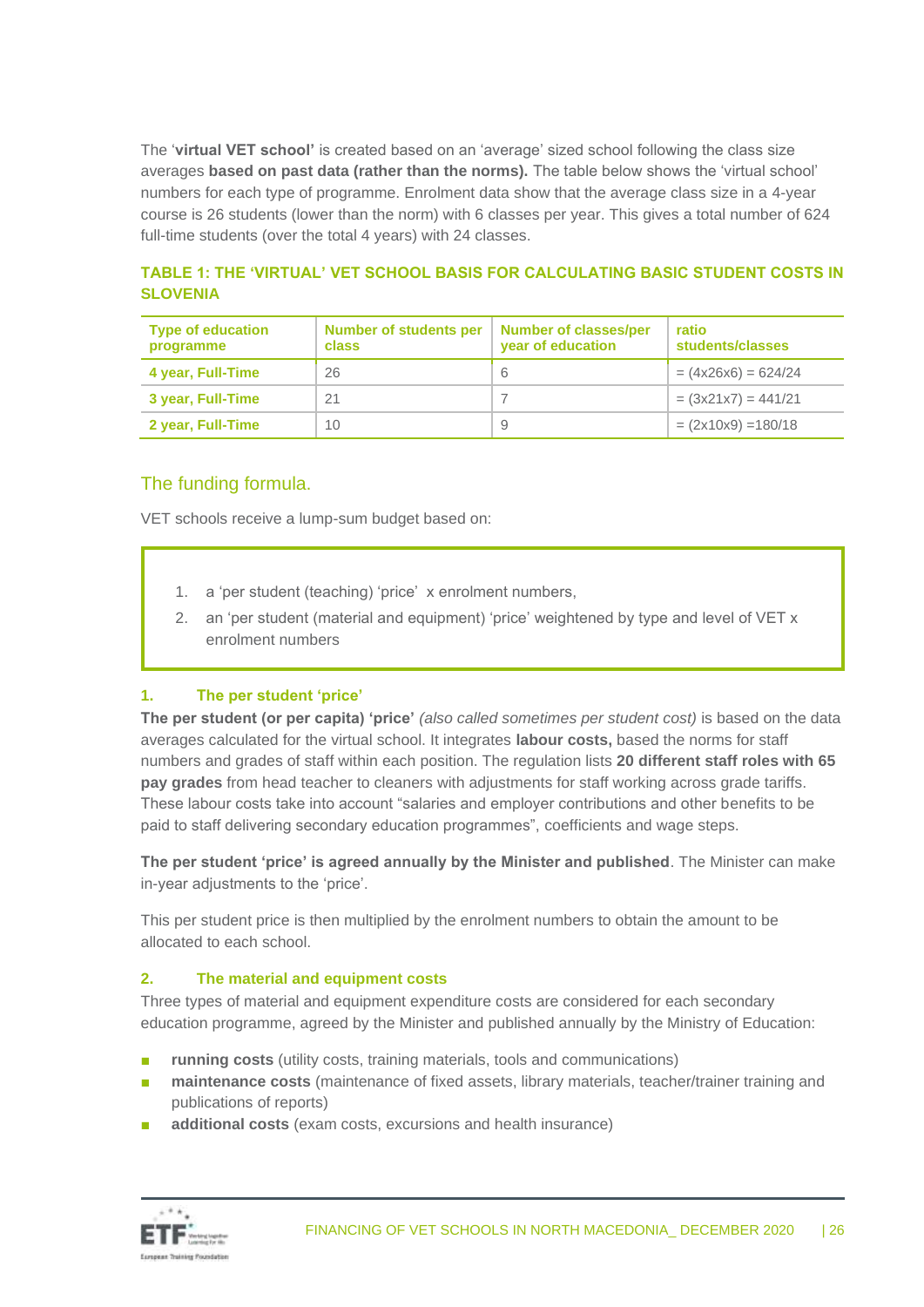They form a per student allocation for material and equipment. But since January 2019, this allocation is weightened according to the level and type of education (while an additional allocation is provided for boarders). This means that once the Minister has decided the per student allocation for material costs, each student attracts (for the school funding) an equal, lower or higher proportion of this allocation, depending on where s/he studies (see Table below).

#### **TABLE 2: WEIGHTINGS APPLIED TO MATERIAL COSTS IN DIFFERENT VET PROGRAMMES IN SLOVENIA**

| <b>Programme</b>                                                           | Weighting |
|----------------------------------------------------------------------------|-----------|
| High School (gymnazija)                                                    | 1.0       |
| Gymnasium sports section (gymnazija športni oddelek)                       | 1.0       |
| Secondary vocational education (Srednje strokovno izobraževanje)           | 1.0       |
| Lower vocational education (Nižje poklicno izobraževanje)                  | 2.0       |
| Secondary vocational education (Srednje poklicno izobraževanje)            | 1.1       |
| Vocational technical education (Poklicno-tehnično izobraževanje)           | 1.0       |
| Vocational course/Matriculation course (Poklicni tečaj, Maturitetni tečaj) | 0.8       |

#### **3. Other costs:**

Some financial items are kept outside of the formula, for example, staff rights to redundancy allowances; staff compensation and certain aspects of support for students with special needs as well as language support for non-Slovenian speaking students and trade union representation.

#### Allocation process

**The per student part of the budget is allocated according to the enrolment process (run centrally).** Each VET school attracts its own students according to the courses and pathways it offers. The numbers of students (in 2, 3 or 4-year programmes) on  $15<sup>th</sup>$  September drive the budget calculation process with VET schools receiving their allocation at the end of November. **A VET school can apply for additional funds and variations based on a limited number of justifications (e.g. large numbers of senior staff, and/or students with special needs).** 

The budget is allocated on a 12-monthly basis from September of the academic year. There can be inyear adjustments to the per student cost if required. The Ministry holds back 2% of the budget for inyear contingencies.

Once each VET school's budget is confirmed**, each school prepares a financial and business plan**  and submits it to the Ministry of Education. These plans are updated regularly and monitored and checked by the Ministry.

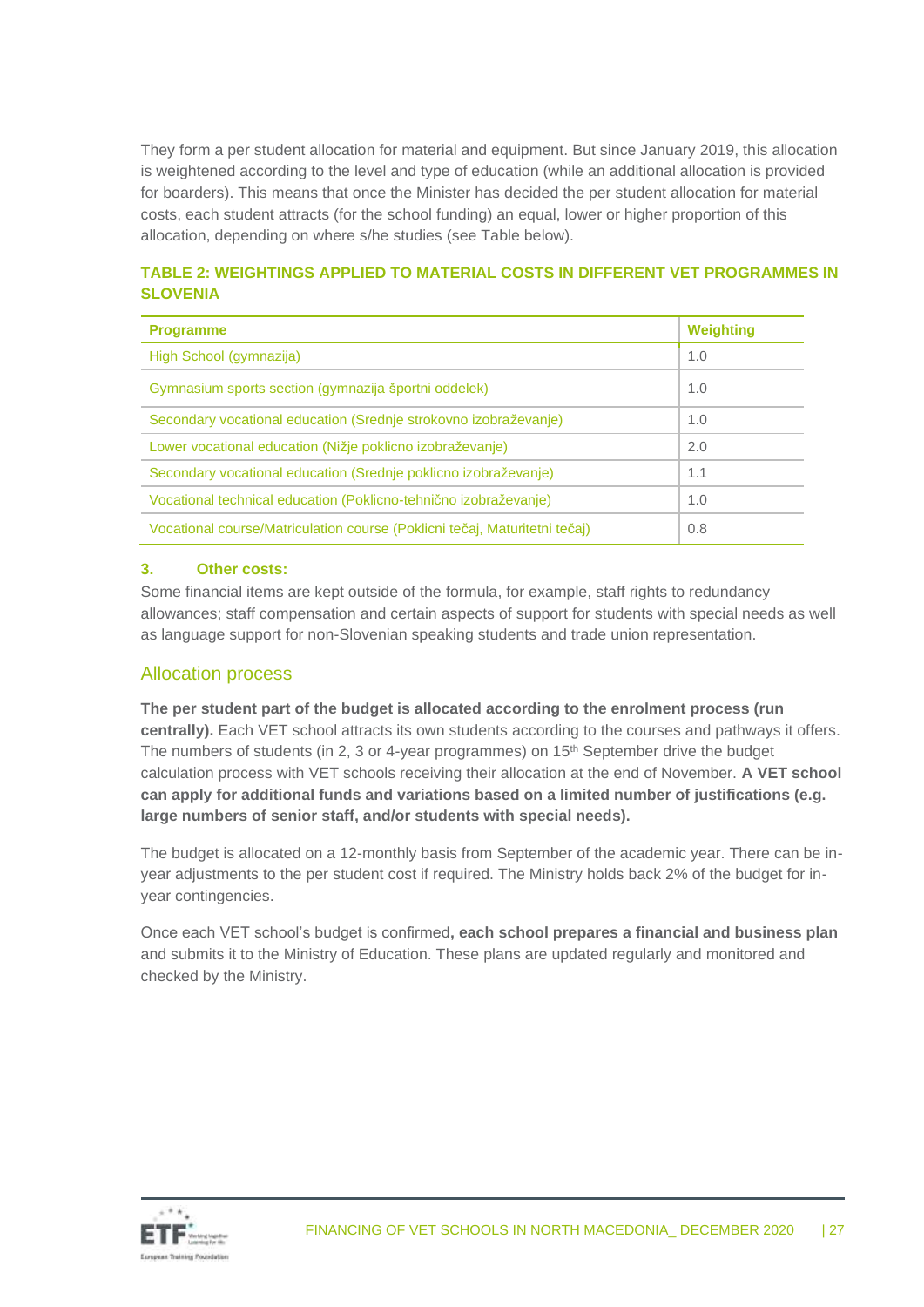#### Lessons learnt from Slovenia

- **From norms to average observed data.** The Slovenian calculations used to rely on detailed norms. Over time, the norms no longer drive the calculations of the per student cost, they have been replaced by the observed averages (which are currently lower than the norms). This alleviates heavy administrative compliance approach, but increases the need for accurate data and monitoring system.
- **Virtual school and funding stability.** the use of the 'virtual' school to make cost calculations based on past data means that as long as the total budget and total enrolment numbers remain (approximately) constant, funding stability is guaranteed for each school provided they are able to maintain their enrolments. For the record, per student price mainly considering labour costs, and material and equipment price are the two main parameters for the funding formula.
- **Enrolment versus policy objectives.** The trade-off to this calculation basis is the lack **of other factors linked to other strategic policy priorities** (for example, ensuring better adequacy of training to labour market needs or rewarding performance). This also calls for additional policy measures to accompany/give sense to this formula funding based on enrolment at school level, like enrolment planning framework, Labour market skills needs monitoring, etc.
- **Evaluation.** The new Slovenian model being in its first iteration, accurate data collection and monitoring, as a **proper evaluation will be key** to assess the effects of this new formula and model future changes.

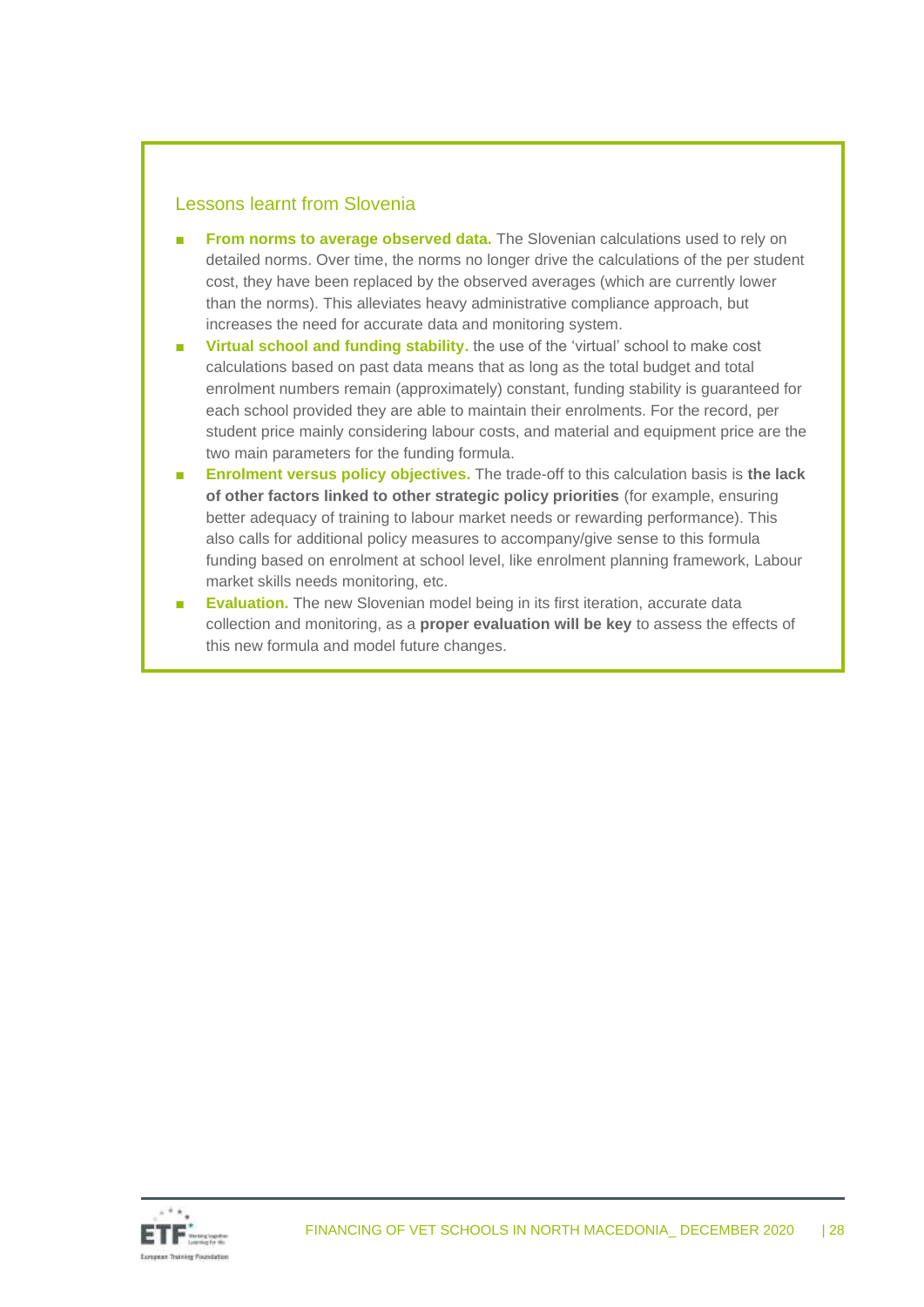

# <span id="page-28-0"></span>Case study 3: England

*Sources: ETF - Policy guidance note on formula funding (2018), British Council - the UK Skills system: an introduction (2015)*

#### **Context**

The VET system. England is one of the four nations that make up the United Kingdom (UK), in which skills are delivered through a range of organisations within the technical and vocational education and training (TVET) sector. These include: i) **schools**, which deliver a range of core skills and vocational courses particularly for learners aged 14 to 18, ii) **further education colleges**, which are at the heart of the TVET system, open to learners from the age of 14 (so for both young people and adults), iii) **universities**, where learners usually start their education from the age of 18, iv) private training providers (from 16 years olds onwards) and v) employers, many of them providing on and off-the job training opportunities, often through apprenticeships.

Many providers (except schools) are free to decide their own profile of provision in both academic and vocational qualifications for young people and adults. They operate as public corporations and are governed by a board. Whilst they have significant management autonomy, they must meet **quality standards attested through both inspections and external accreditation of the qualifications** they deliver**. All providers must deliver recognized qualifications and courses to secure public funds**. Students and trainees can choose whether they attend a school, college or other publicly funded provider and in some parts of the country schools are oversubscribed and there is intense competition between providers. Each year, qualification performance tables are published.

One specificity of England is that **further education colleges are autonomous corporations with many freedoms**.

## VET school funding

England has **one of the most transparent and longest-running examples of formula funding for VET**. As a steering mechanism, the formula is an important means to achieve VET policy. The rationales for using centralised funding formulae include simplicity (there is one formula either per budget line or per stream of providers which has universal applicability), transparency (all providers know why their budget is what it is) and fairness and objectivity (No provider can negotiate an advantage over another (or conversely be disadvantaged)).

Formulae **drive the allocation of all public financing for young people and adults** in England, regardless of where they choose to learn.

#### **Different formulae operate according to the type of learners:**

- for young people aged 16-19, where the VET is fully publicly funded
- for adults, where public VET may be fully or co-funded (with additional funding from individual participants and/or their employers).
- for apprentices (formula changed in 2017)

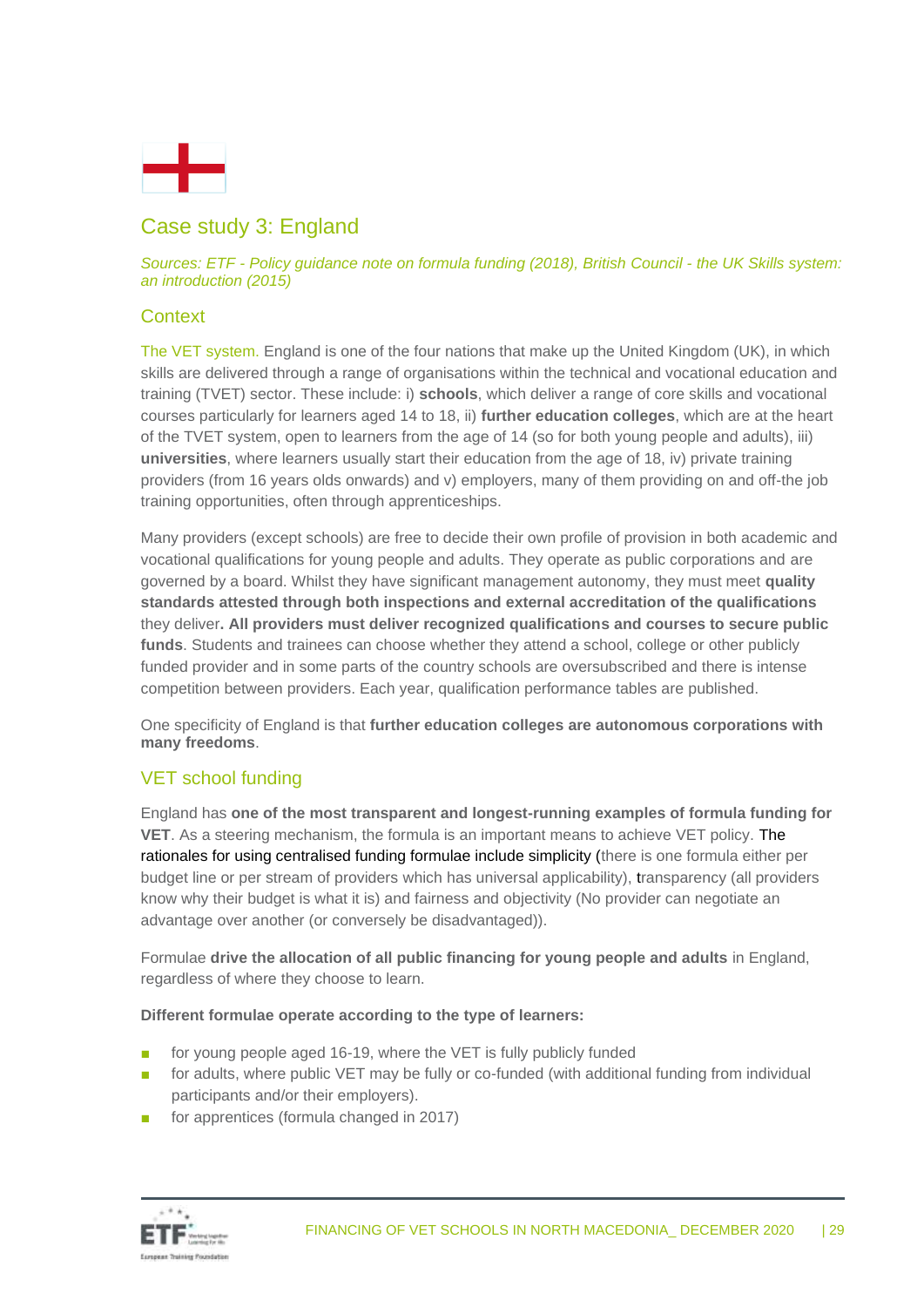These formulae are applied by the newly merged **Education and Skills Funding Agency (ESFA).**  This intermediary body, which also is the point of communication between providers and the Department for Education, distributes the budgets for young people and adults according to two separate formulae, following centralized procedures. Formulae are **decided (and can change) each year** and published in statutory regulations. The formula is used as a steering mechanism to promote quality and equity, and to target specific groups of people and/or qualifications provision.

#### **Through the parameters used, the formula ensures that:**

- the primary budgetary allocation is **based on numbers of learners**
- **disadvantages**, both of learners and providers, are taken into account
- **performance** is rewarded, hence promoted
- **government priorities** can be promoted through the adjustment of formula.

NB: This case study focuses on the first funding formula. Formula for adult education and apprenticeships will therefore not be addressed here. A box below is simply presenting some inspiring features of the adult education funding formula

#### **THE FUNDING FORMULA FOR ADULT EDUCATION IN ENGLAND**

In England, the adult education funding formula contains three main factors; each of them can be weighted or unweighted and is calculated for each participant and, in aggregate, forms the budget allocation for each provider:

- the funding rate, which is determined by time, i.e. guided learning hours (instead of the usual teaching time).
- the disadvantage uplift which provides extra funding to support disadvantaged learners. The uplift is based on social data on learners living in areas defined as 'deprived'. (+ 8% to +30%)
- the area uplift is applied to reflect the additional costs of delivering education and training in certain parts of the country; based on the postcode location, it can add up to +20% funding, e.g. for providers operating in London.

Performance is included, as the formula specifies that 20% of the payment depends on learner results, including for instance employment result for unemployed following the adult training.

#### Formula for 16-19 years olds

The **16-19 funding budget covers all provision for any student aged 16-19** (excluding those pursuing an apprenticeship) attending a school, further education college, higher education institution, independent specialist providers, commercial or charitable provider.

There are seven key aspects to the funding formula:

1. **Number of students.** This is the starting point for the formula, based on lagged data from the previous year, specified for each provider type. The principle of the formula is that it is driven by

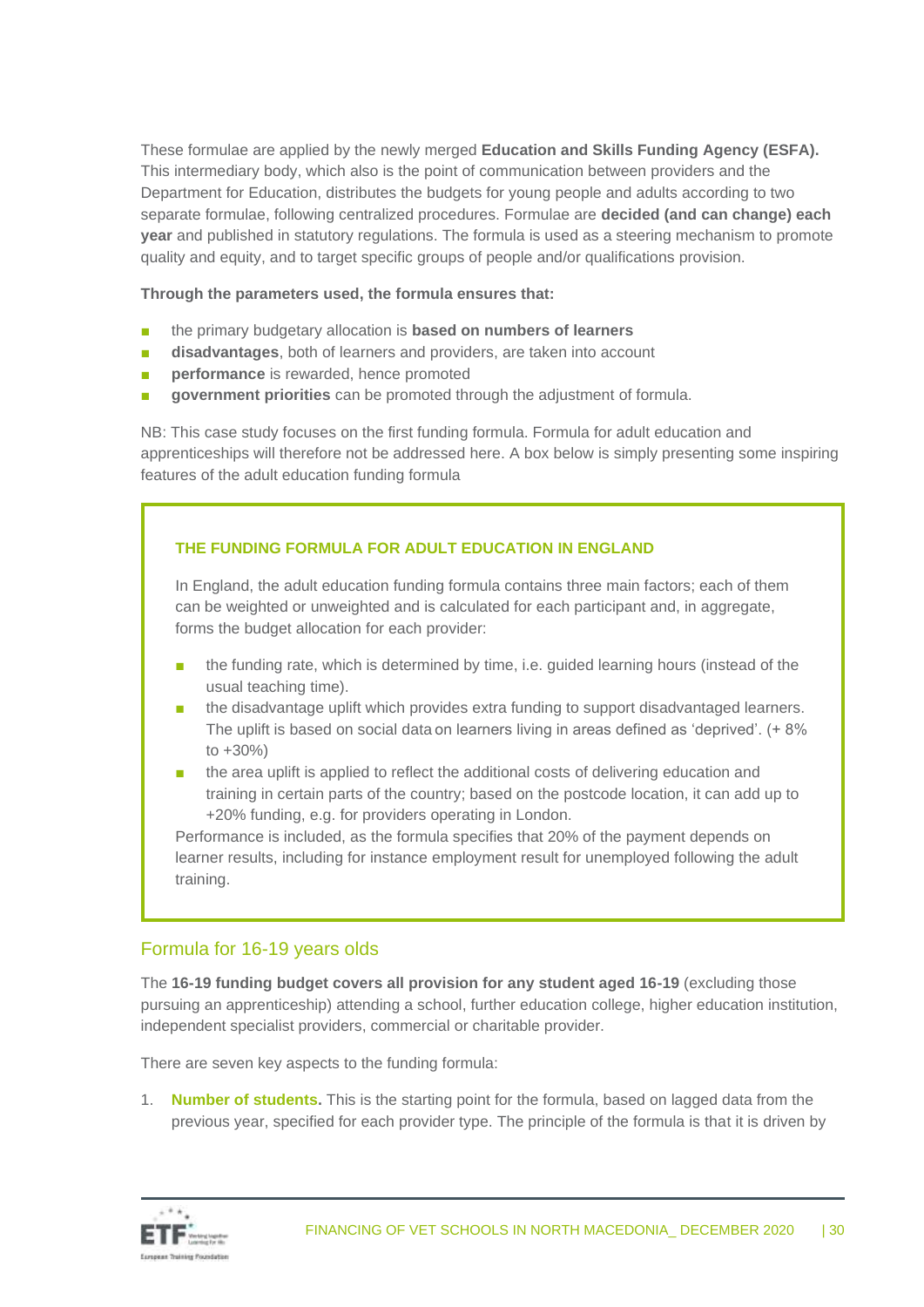student numbers and that **funding follows the student**. If a student transfers to another provider, the money follows him/her, based on detailed tracking data.

- 2. **National funding rate per student.** All full-time students are funded at the same basic rate per year based on the planned hours in a study programme, derived as a proportion of a full-time rate. Each enrolled student should have a core learning aim which defines whether the programmes is academic or vocational.
- 3. **Programme cost weighting.** These are applied to reflect that some programmes are more expensive to deliver than others. There are **4 programme weighting factors** (base = 1.0, medium = 1.2, high = 1.3, and specialist = 1.75).
- 4. **Retention factor.** Providers receive only a proportion of funding if the student leaves the course before completion.
- 5. **Disadvantage funding.** There are two blocks of funding for disadvantage, Block 1 is based on **general economic deprivation** and is calculated by the residence of the learner. Block 2 funding provides **uplifts for students with low levels of previous attainment** recognising their additional learning costs. There is more than one definition each of which triggers an additional per learner payment.
- 6. **Large programme uplift.** For certain larger programmes which stretch students, additional funding is available (10-20%), for example, for studying qualifications to progress to university.
- 7. **Area cost allowance.** A budget uplift is available to recognise the additional costs of provision in certain areas of the country, ranging from 1% to 20% depending on location.

Total programme funding =

(student numbers x national funding rate per student x retention factor x programme cost weighting + disadvantage funding + large programme uplift)

x

area cost uplift.

Nota bene: The formula no longer includes an output or outcome related payment. After many years of using an output related element within the formula it was removed due to concern that it was skewing provision towards easier to achieve courses. Instead the formula for young people is experimenting incentives for better provision and delivery.

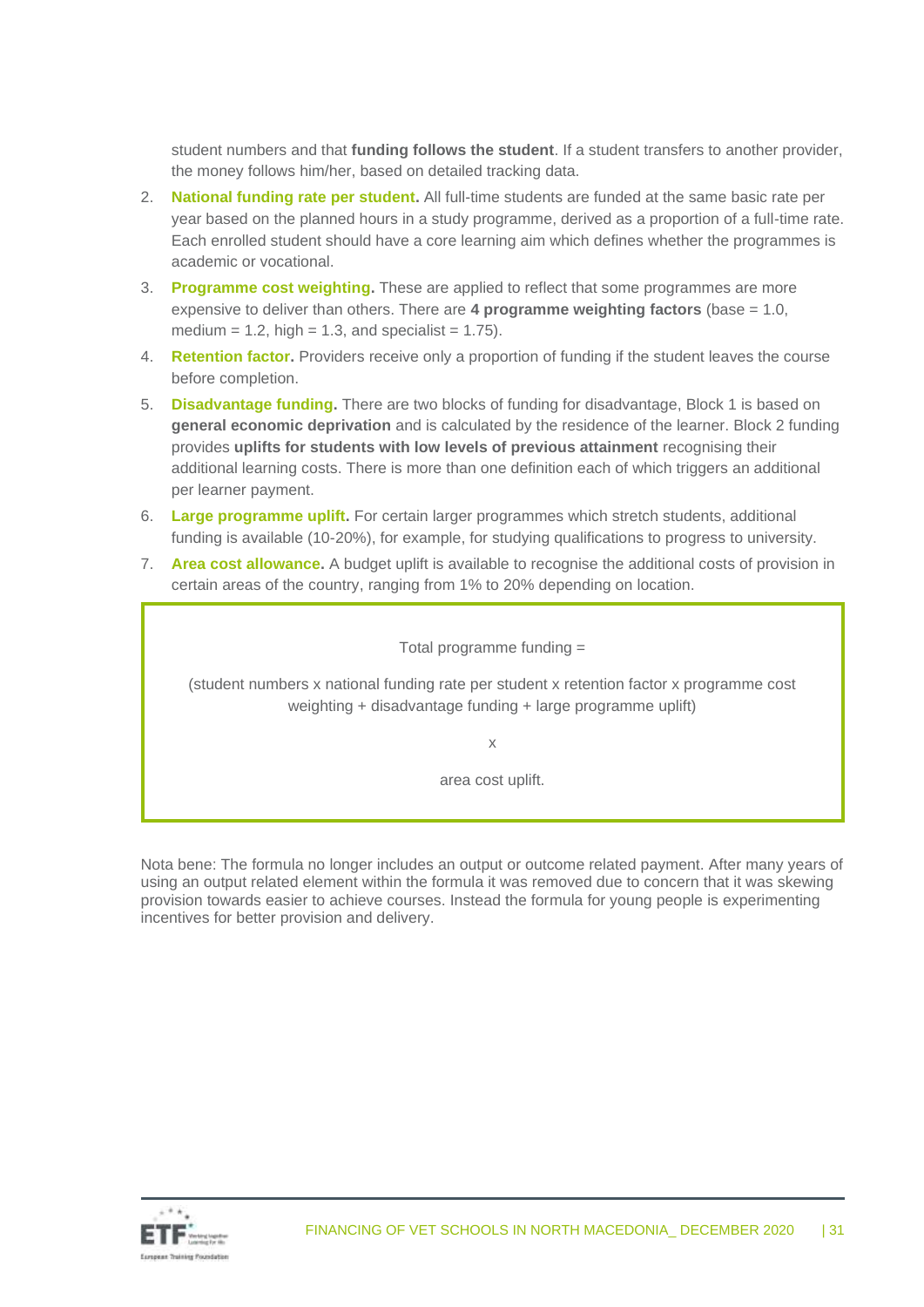#### Lessons learnt from England

Formula-funding is embedded into the English VET funding system. The following points are among the characteristics that contribute to its success:

- **Froviding choice both to providers and learners.** The funding formula is attached to the type of audience (youth, adults), not to the type of VET provider. Therefore, a provider can operate in a range of markets, and a learner can choose between providers. Despite some limitations, this enforces the principle of autonomy.
- **Funding standardisation versus learner differentiation.** The basis for the formula is the learner numbers, which is the key parameter in the formula. The type of additional needs which a learner and a provider can experience are standardized through formula additions, either uprated weightings or fixed allocations, on both the provider and learner side. There are numerous additional payments available through the formula to reflect disadvantage, both generic proxy measures and tailored to individual situation.
- **Performance-related funding.** Retention is the only "performance-related" parameter; although it relates more to internal efficiency than to outputs, it helps steer the provision towards quality.
- **Transparency.** The formula relies on data submitted by providers which is based on verifiable information. In turn, providers can see the basis for their budget calculation and can appeal or change this data, if found to be incorrect.
- **Using the formula as a policy steering mechanism.** The current formula has a number of steering elements within them, including an extra allocation is available for programmes which prepare learners for higher education (in adult education formula, there is additional funding for adult learners to incorporate basic and advanced qualifications in Maths and English).
- **Establishing data monitoring and evaluation tools and mechanisms.** Systems have been built over a number of years to collect correct and verifiable data. Regular reviews of the formula are conducted to check if factors operate as expected, if there are unintended consequences, etc. This is the basis for revising the formula.
- **Change flexibility and providers' protection.** The formula can be re-designed, and has been on many occasions. But changes in the formula impact budget allocations to many providers. Without budgetary increases, there are winners and losers, so there needs to be transitional protection for providers who lose funds (currently the case).
- **Maintaining a quality framework.** A robust system of labour market needs analysis, qualifications, certifications, accreditation and inspection enables the formula to operate. It mitigates the risks of enrolling learners for the sake of getting funds, with no attention to quality or effectiveness.

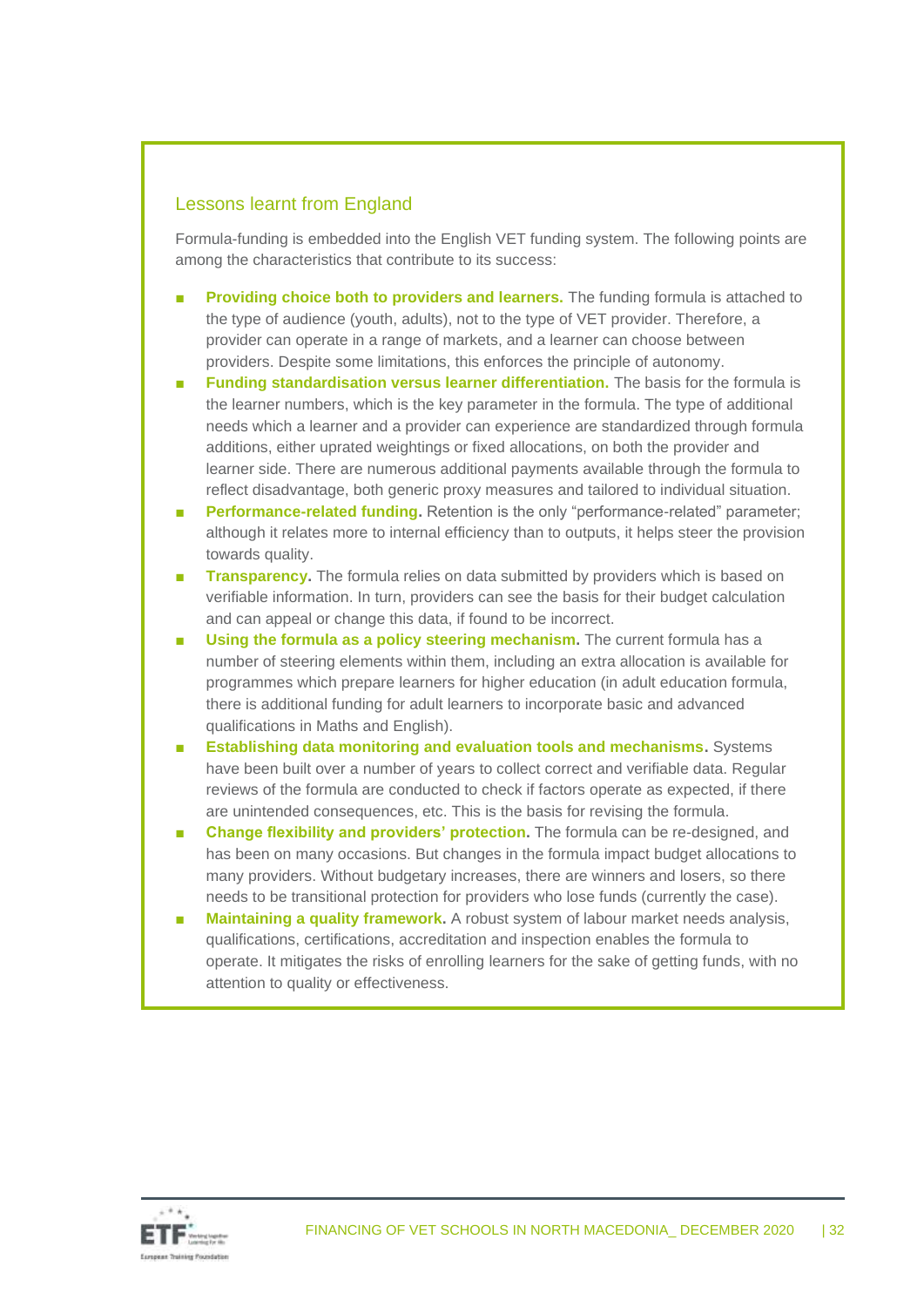

# <span id="page-32-0"></span>Case study 4: Denmark

#### *ETF - Policy guidance note on formula funding (2018), EU apprenticeship toolbox*

#### Context

A series of reforms in post-compulsory education funding took place in Denmark in the 1990s. The principle was to give VET and higher education providers more autonomy to adjust provision and be more responsive to student and learner needs. The funding approach was changed from a supply-side to a demand-side system. Budgets which had previously been calculated from staff-student ratios and linked to programme areas were reformed.

The reform took place in 1992, with the following rationale (Canton & van der Meer, 2001):

- Promote efficiency and become more results-oriented and customer focused
- Link the allocation of provider grants to student numbers and performance
- Implement a system that is simple, fair, transparent and objective
- Promote quality-based competition among providers.

With a focus on protecting educational standards and quality, the 1992 reform comprised a new funding system with delegated management. The main changes were:

- Introduction of block grant funding calculated through the taximeter principle
- Introduction of a planning process with four-year agreements based on the total number of study places per institute, rather than a single year, whereby providers can choose how they allocate student places per study programme to meet local demand. A few expensive programmes continue to have nationally planned admission.

The self-governing education and training institutions have three sources of revenue:

1. **Activity-led block grants.** 80% of the total budget is distributed through grants based on forward planning of expected student numbers (full-time equivalent calculations); and programmes which are grouped in bands and given an annually decided taximeter weighting.

**There are three activity-led grants calculated through a taximeter rate:** 

- the **teaching** grant, to cover salaries, educational equipment and materials;
- a **buildings and maintenance** grant, for capital expenses, and
- a **collective expenses** grant, to cover non-educational expenses primarily administrative costs.

A proportion of the block grant funding is held back until the end of the year on the basis of achievement of the activities specified (or outputs). **Block grants provide 92% of institutional budgets**.

2. **Own income**, including participant fees. In addition, providers can enter private training markets and use resources raised to initiate new activities.

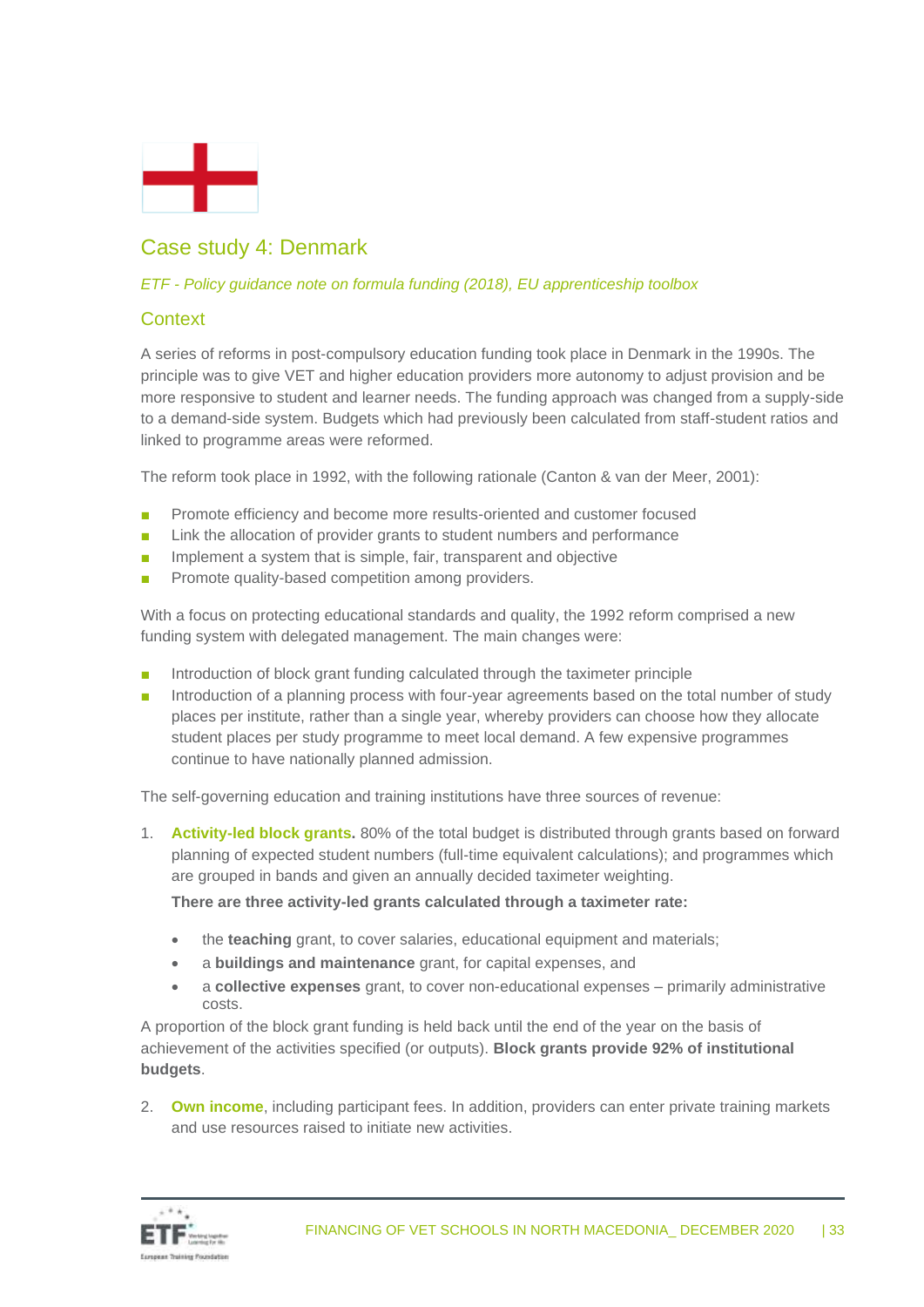3. **Basic fixed and supplementary grants and loans.** The basic grant supplements the activitybased grants at a fixed rate and **protects smaller providers and those located in remote areas**. Other supplementary grants include, for example, research and development funding and other ad hoc funds to meet various policy priorities. Loans are available, under strict supervision, to support providers in financial difficulty and restructuring their provision.

Block grants =

Planned activities, based on projected student numbers and programme

X

Politically determined taximeter rates per activity unit

The block grant appropriation is not earmarked, and providers can use them as they see fit within the financial rules of expenditure. Providers are responsible for their own financial management and for aligning their programmes to demand. The taximeter system and the size of the grants are linked to the provider's ability to attract students to participate in their programmes, measured in full-time equivalents. They have the flexibility to reduce programmes where participation is falling and to expand them where it is increasing and to protect their budgets through managing adjustments and maintaining enrolment levels. This is all calculated through 'activities' rather than through negotiation or administratively decided redistributions.

Budgetary certainty and stability are improved, for both the government and providers, by allocating funds on the basis of objectively defined activities and their taximeters, which gives a fixed unit cost. Providers can plan for maintaining stability. In the case of over-estimation of 'activities' funding can be clawed back by the government. The taximeter rates are provided in the annual Appropriations Acts and their determination is independent of an individual institution's expenses. There is limited opportunity for pressure from interested parties and there is transparency across the rates given for programme classifications.

A number of external stakeholders, including the Confederation of Danish Industries and the Danish Innovation Council, recommended that development funds should be allocated as a supplement to the taximeter system to encourage change and innovation (Schmidt et al, 2006).

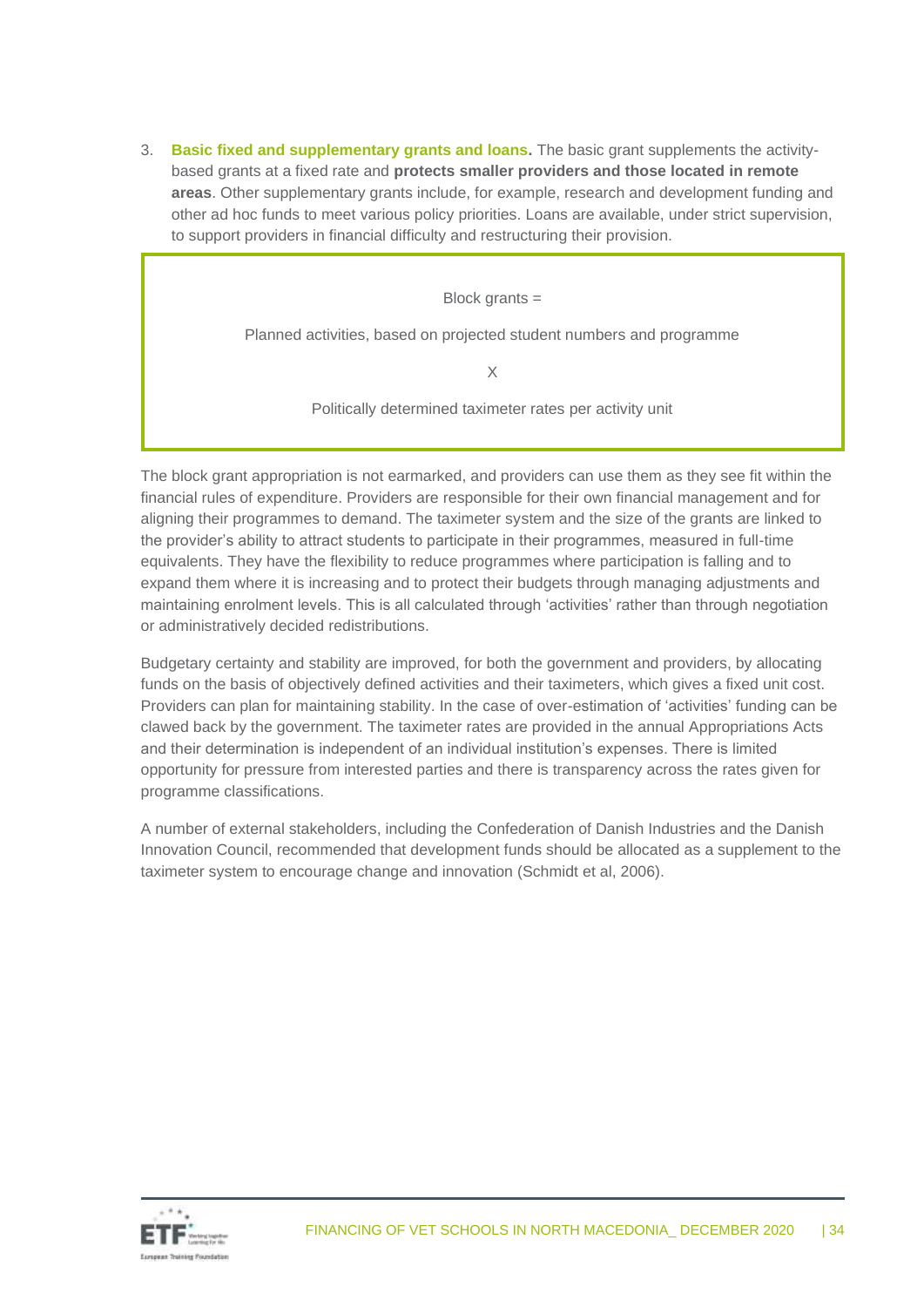#### Lessons learned from Denmark

- **Formula factors in the Danish Taximeter system:** students, outputs, programme specificities
- **Taking students' needs into consideration.** Evaluations made concluded on : increased awareness of student needs, more open attitude towards students' suggestions, for instance by taking their feedback more seriously; teachers' "professional ethic", as well as the use of external examiners, prevented them from allowing more students to pass as a response to output-based funding.
- **Focus on "value for money**". buying new equipment and assessing the value of course provision; Unprofitable activities were more rapidly discontinued, and institutions improved their ability to adjust and take up new initiatives. Educational institutions were viewed as being more inclined to provide a good service to their students, and additional effort was made to reduce dropouts.
- **Demand and productivity management.** As money follows the learner, this creates incentives for providers to meet their requirements and to increase educational activity levels. There is also an incentive to improve institutional efficiency, for example through providers linking to deliver smaller courses. **Providers can decide their own provision and adjust to demand**, rather than being required to provide courses where enrolment is falling.
- **Risks or negative effects of the taximeter system:** 
	- No incentive to quality and relevance, nor to innovation
	- The system based on freedom of choice supposes good information for students on the provision offer
	- The system tends to disadvantage less popular courses, which may be important from a societal perspective.
	- A bad year in terms of students has financial consequences for institutions for years to come

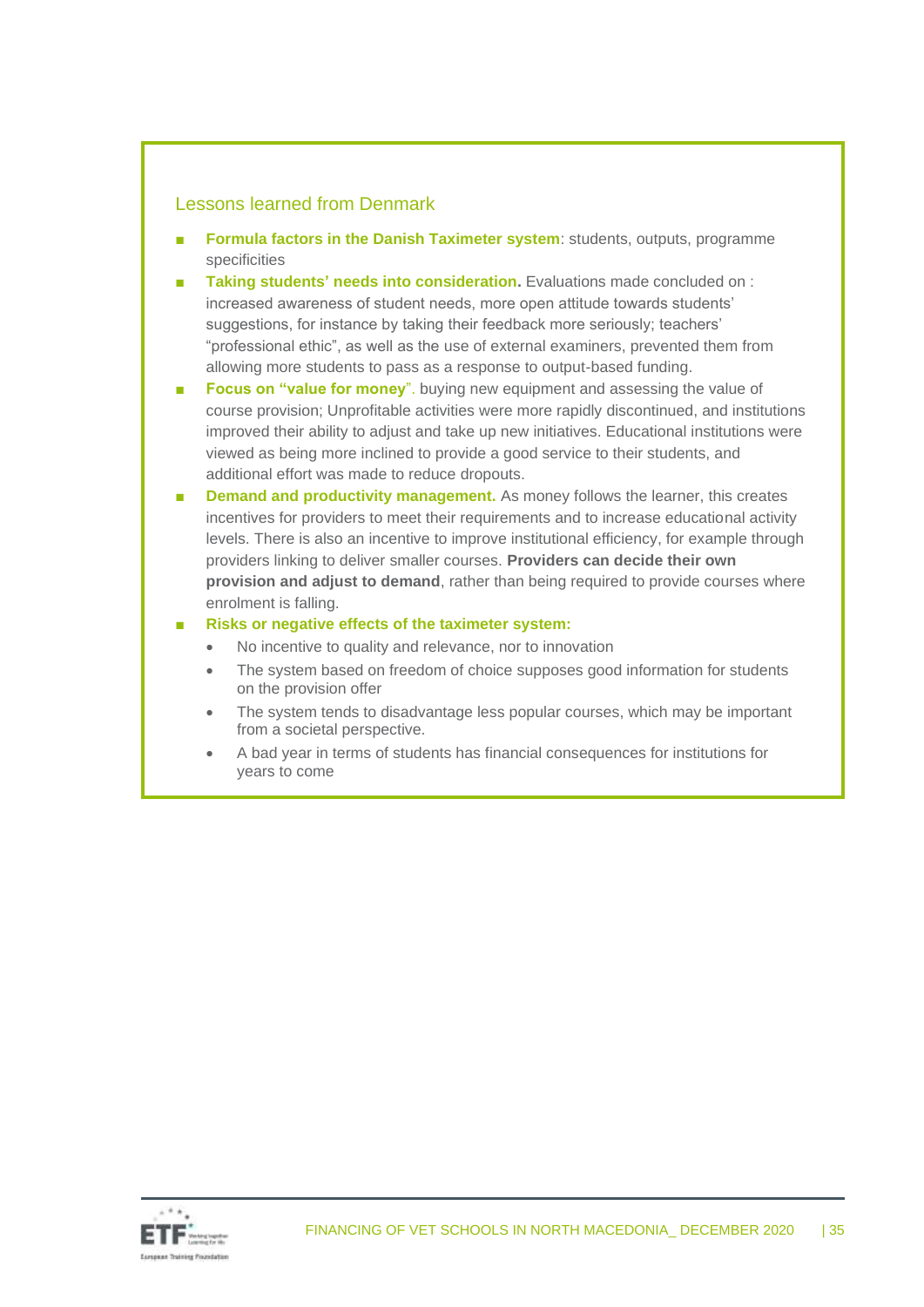# <span id="page-35-0"></span>**3. RECOMMENDATIONS FOR NORTH MACEDONIA**

The accurate analysis of VET financing in North Macedonia (Chapter I) and the review of other countries experiences in terms of VET schools' funding (Chapter II) leads us to make two types of recommendations:

- **General recommendations** identify urgent and transversal measures to take, as "key success" factors" for any type of reform of VET financing. They focus on processes, tools and systems that should be put in place to ensure not only sound design but also smooth implementation of VET reform measures, especially but not only in the financing field;
- **Thematic recommendations** dig into a limited number of topics which deserve a dedicated attention, based not only on technical work but also on "political" moments gathering the various stakeholders for evidence-based discussions on options for change.

If this path is not followed, the risk is high to go for marginal measures, including isolated changes in parameters of the school funding formula. While these could bring limited and provisional quick fixes, they would absolutely not be sufficient to ensure the expected qualitative and structural improvements that the VET system urgently needs, not only in terms of financial management, but also in terms of overall planning and management in order to ensure efficiency and impact, both for the learners and the labour market.

# <span id="page-35-1"></span>General recommendations

#### 1. Setting up an official, enabling, pragmatic framework for VET financing reform design.

If VET financing is to be granted a serious, i.e. steady and high-level political interest in North Macedonia, there are a number of key topics that should be paid priority attention. These topics, listed under the section thematic recommendations below, would benefit from setting up a combined **approach of evidence-based analysis** -which could be entrusted to members of the FEG-, **and national discussion/consultation**. It would also mean that this approach translates into an **official workplan**, which clarifies i) priority issues (topics) to work on ii) expected deliverables (e.g.: one roadmap with steps and evaluation review for the school formula funding review), iii) time frame (with deadlines, mirroring if possible national agenda opportunities) and iv) roles and responsibilities of technical and political levels.

#### 2. Ensuring a strong political leadership to make full use of existing room for manoeuvre.

Before exploring reform measures possibly needed, it is important to **identify and make full use of existing room for manoeuvre:** Opportunities for **improving the efficiency of the system** exist through a number of norms (e.g. pupil teacher ratio, rules for staff allocation…) and instruments (e.g. stipends) that are not fully applied or activated. Setting up a genuine **enrolment policy** would also help guaranteeing the relevance of budgetary expenses, as it would dimension the training provision to labour market needs, and the size of schools to effective demographic needs. While this would help steer the system towards its policy objectives, it also **requires a strong leadership from the highest level** (Prime minister office and Minister of Education).

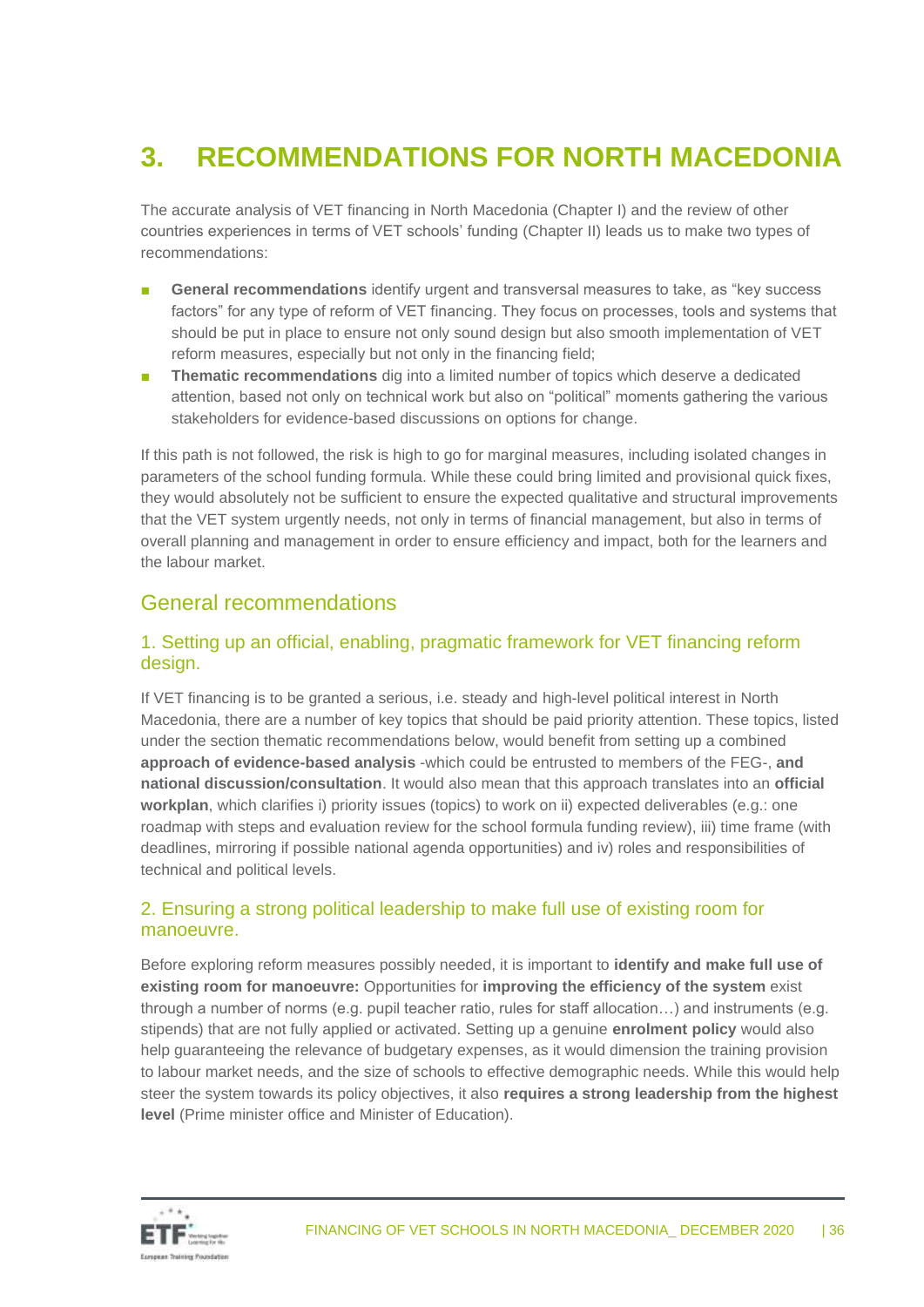#### 3. Recognizing "Data" as a key success factor, by substantial investments on improving access, reliability and use of data and information.

For the two recommendations above, as for the thematic ones after, it is crucial to be able to have reliable data, which is not currently the case. This includes to work along 2 dimensions: **the "picture" and the "movie"**.

- PICTURE: Need for a precise and holistic diagnosis of the VET sector.
- Any future decision on financing needs to build on the current situation. Today, a accurate state of play, or diagnosis, of the VET system does not exist. Detailed terms of reference should be drafted, and support sought from donors, to carry out this diagnosis. For instance, the following dimensions, which have a great impact on financing, should be documented:
	- **Efficiency and respect of the norms**: are current norms defined for the system (class size, number of teaching hours per teacher) respected?
	- **Relevance of the provision to the labour market**: Do current specialties open respond to labour market needs, and lead to employment (in link with MoL)? Is the training supply redundant in defined geographical areas? Could there be mutualization across some VET schools that are close by?
- MOVIE: Need for a monitoring framework and an information management system. This entails **information management systems** from a technical point of view, but also identifying which data, and the **workflow and processes** for producing, populating and using data, as well as roles and responsibilities at each step. Should also be decided in this regard a move to the **public availability of data at all levels of the system** (from the State to the schools), in order to improve transparency, trust and governance, increase accountability. Such a decision can only be made at the Council of Ministries, and would also demonstrate the pioneering approach of the Ministry of education, paving the way for similar efforts in other sectors.

## <span id="page-36-0"></span>Thematic recommendations

#### 4. Decentralised governance of schools: re-thinking the status of schools, their responsibilities, their network, and the role of municipalities

In theory, the legal status of all but  $3<sup>21</sup>$  of VET schools, i.e. being the property of municipalities, is interesting : it should make them closer to their environment, as the municipalities have the overview on the economic and social situation of their territory and could tailor the VET provision offer accordingly. In practice, this municipal belonging proves to be problematic.

- The local anchorage increases the risk of politicisation of schools and untransparent procedures (e.g. for the nominations of teachers, school directors, or when there is an objective need to decrease specialties numbers…). It results in schools that are not well equipped to perform correctly and efficiently.
- Municipalities lack the human resources to coordinate and supervise them
- Municipalities lack the financial resources to maintain them the transportation costs highjack the municipalities budget for other expenses ;

<sup>&</sup>lt;sup>21</sup> Recently the process of taking over of 3 schools from municipal governance and establishment of 3 regional VET centres owned by the state has begun.

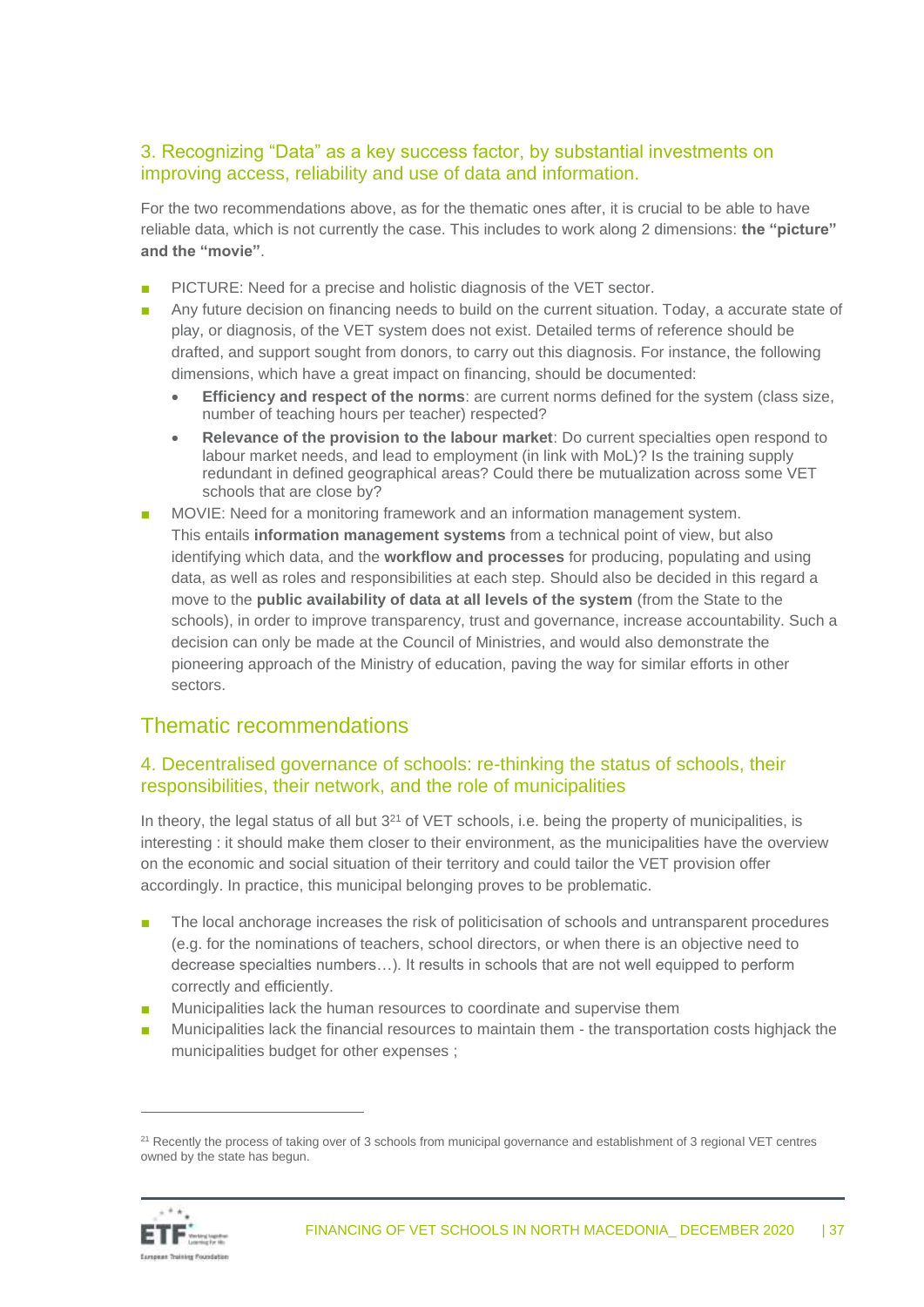In financial terms, this situation translates into the fact that many schools are in deficit, and as a consequence an importance share have their bank account, and no financial room for manoeuvre whatsoever.

Therefore, it is urgent to open a negotiation with the 83+ municipalities or their representing body. Beyond the legal status and critical issue of the debt management, these discussions could usefully cover the questions of:

- Transportation responsibility and boarding opportunities (together)
- Utility and maintenance costs, and possible options to mutualise some of these or to find incentives to reduce others (e.g.: heating)
- Investment/rehabilitation needs, and opportunities for schools' merging

It would be important to discuss transportation, boarding and rehabilitation needs together as costs are closely interdependent.

Municipalities' role could then also be revisited and recentred, to become a kind of guarantor, or spokes-institution of economic and social interests at stake in the given territory.

## 5. Access to VET: regulating VET provision according to the norms and needs

Currently, the situation is not only unoptimal for the learners, but it is also financially ineffective:

- Enrolment planning is not based on labour market needs analysis, nor are norms imposed to schools: as a consequence, it is common to observe schools keeping open VET specialties/programmes with no prospect of employment after graduation (although sometimes plebiscited by the demand because they are fashionable);
- School enrolment practices do not abide by the norms: some schools run programmes with very low student-teachers ratios (because there is little demand from learners). While they may have various reasons for these choices at internal level (e.g. keeping teachers employed, responding to the educational demand), they should not allowed by the central level, as it is highly ineffective
- VET supply is redundant across schools in certain areas, with not always a rationale for this duplication in reasonably small perimeters.

To address these inefficiencies, **the Ministry of education should roll out complementary efforts all aimed to reinforce and inform its regulating role,** at all stages of the VET systems operations (planning, implementation, and evaluation):

- School data collection and accurate monitoring school by school (identify the MoES department in charge and reinforce staffing and statistical competencies) : the database needs to be visible and accessible (type of education, qualifications, students by sex and language, teaching staff, subjects, number of classes);
- Supervision and/or inspection force mobilisation to make sure that at least the norms are abided by
- Coordination with the Ministry of Labour for a labour market information system that can feed the VET planning with accurate information on skills needs – if the LMIS is weak, and skills needs analyses need to be systematised, emergency measure could be to involve social partners (companies) in an ad hoc exercise to identify unmet current needs and new needs for qualifications.

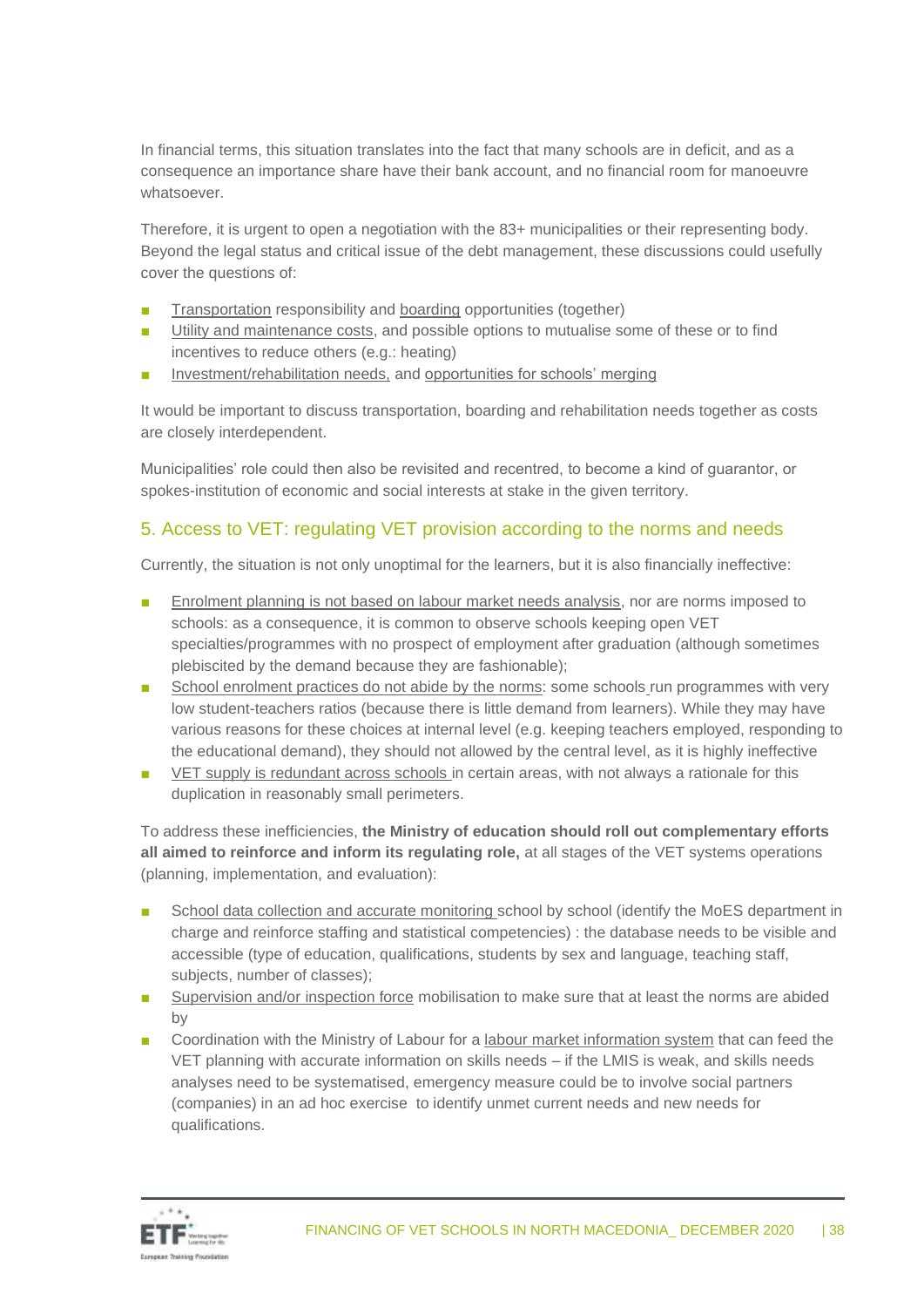In financial terms, this would naturally translate into higher value for money, and greater effectiveness of public expenses.

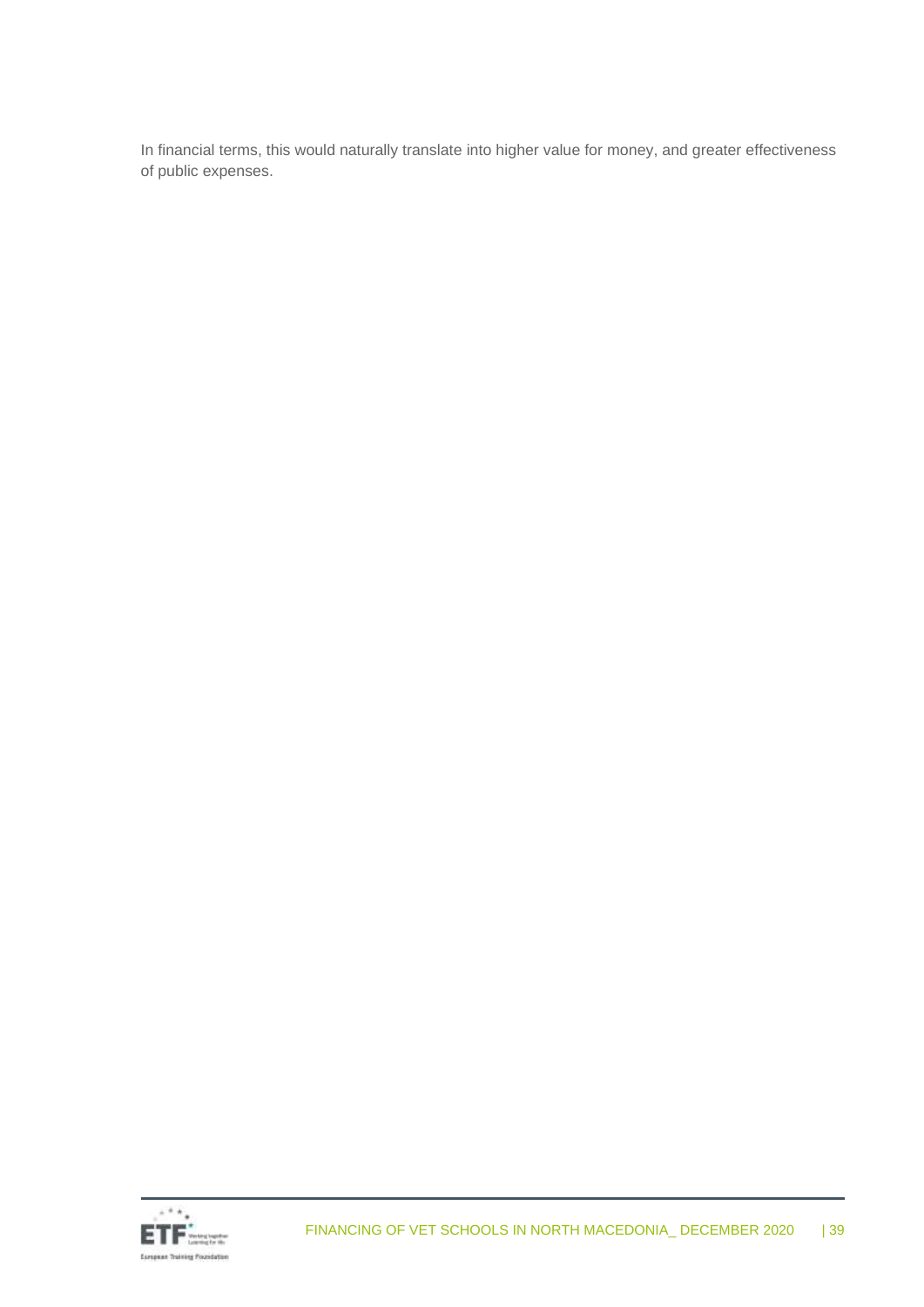#### 6. VET Schools budget and funding: organising the revision of the funding formula by steps, according to priority needs, and in relation with other critical reform measures

The strategic reflection on the VET school funding system needs to be organised and sequenced. Revision of the funding formula is part of the solution, but it will not address all the issues. Below are listed a number of ways forward:

- Define the scope of the "new" funding formula and its complementarity with other financing tools: revisit the expenses that should be taken into account through the formula funding, and those which could be covered outside, by other financing tools ; this could be namely for the reason that the parameters included in the funding formula are "diluting" the effectiveness (eg: if vulnerable children are to be incentivised to access VET, maybe specific stipends would be more effective; or if new specialties should be open to respond to labour market needs, maybe contractbased funding of schools could incentivise more strongly this additional effort, etc.)
- Agree on the current biggest weaknesses of the current funding formula, and take them as the key objectives to integrate for the new funding formula, in particular:
	- Currently, the **funding formula for VET is almost the same as the one for general secondary education**, apart from a weightening factor – this does not reflect the reality of huge cost disparities; hence there is need to disconnect the two, and a need for mixed schools to find a way to estimate respective costs even if teachers are split for instance. This is where the experience of Estonia, which disconnects the calculation of the envelop, through standard costs, from the actual use of the envelop, can be helpful.
	- Currently, the VET funding formula does not take into account the **disparities in the costs of the programmes/specialties** (eg; construction vs esthetics: highly different equipment and material costs). Therefore, the funding formula should probably include different lines of calculation, to be summed, according to the types of costs, which cannot be all related to the "per student and enrolment numbers " price' approach :

The **equipment and material costs** could be taken out of the calculation based on student numbers – which would then essentially take into account staffing costs; **digitalisation, connectivity** and other needs made burning by Covid19 should be considered and estimated here

A weightening factor to **differentiate occupations** could be introduce (as per Estonia example); while avoiding too many categories (for formula simplicity), it could help fund expensive training programmes, but also put a reward on demanded occupations. NB: This seems a more effective way than a distinction by type and level of VET (like in Slovenia) which does not solve the problem as the differences in costs are probably less linked to the VET level and type than to the type of programme/occupation prepared.

- Currently, the VET funding formula is not **performance**-based. In the current state of data systems, it is little realistic to envisage real performance i.e. output-based factors, for which data would not be easily available. What could be reflected though, as in the case of England, would be insert a retention factor (or "non **dropouts**") through a cycle, in order to encourage schools to help their students complete the programme until graduation
- Identify and advance the agenda of closely related reform measures for effective school management, and/or having financial implications for schools budget, in particular:
	- The **teaching force and the school management force**: need for an inventory of teachers and trainers, identification of skills needed by headmasters, systematization of job positions, recruitment, requalification and training needs
	- The **merging of schools**, or mutualisation of support services currently within each school for efficiency gains: which services (procurement, accounting, career guidance, other) could be mutualised, what transitional protective measures should be designed (e.g. as in England) – this should be explicitly **articulated to the roadmap for VET regional centres.**

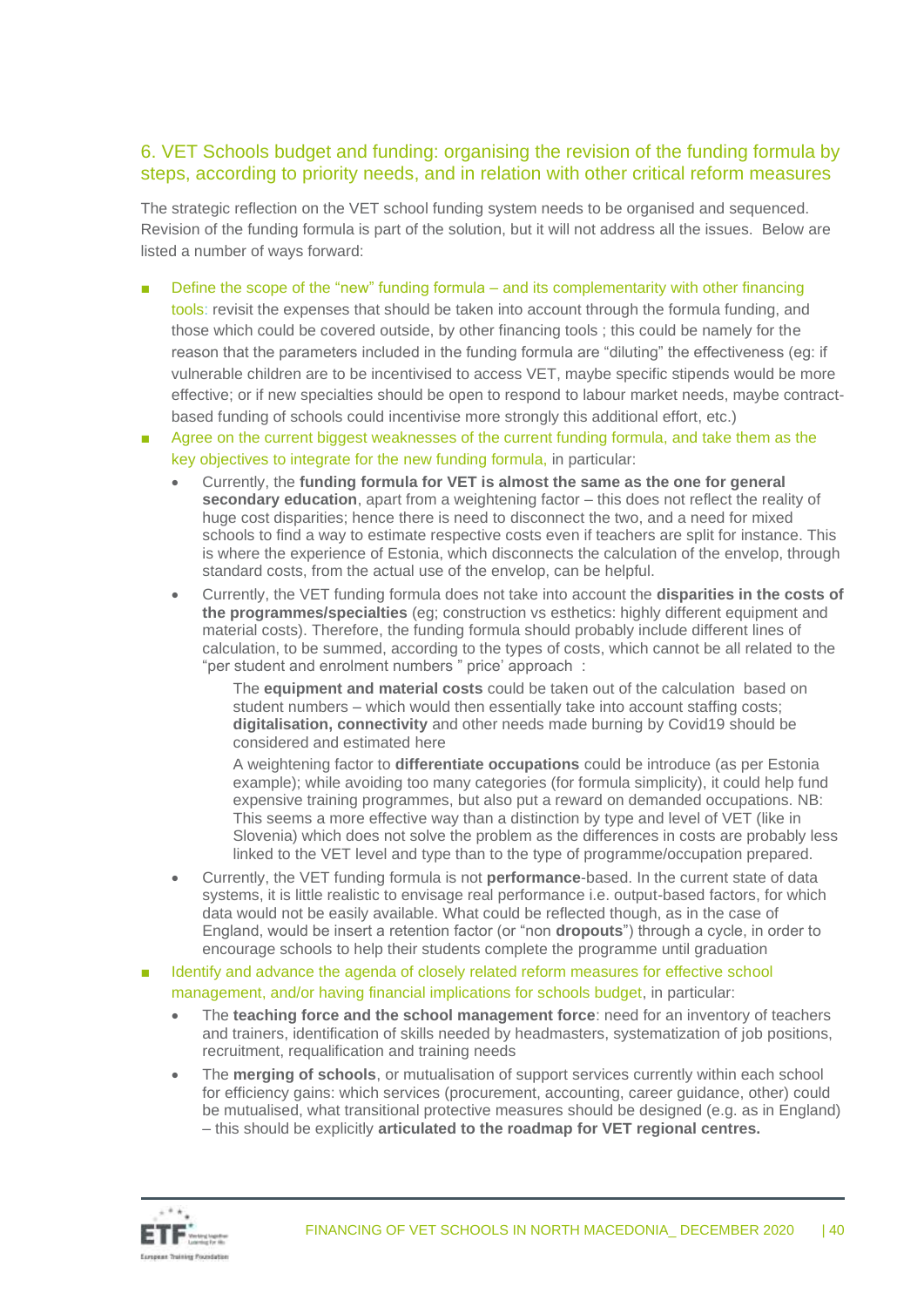- The **curricula organisation**: any room for optimizing the use of premises (double shifts, use of work-based learning organisation for alternating in class, digital/on-line learning…)
- The willingness to move towards more **school management autonomy**

#### 7. Equity in VET, and other policy priorities: making better use of existing financial instruments as tools for steering the system towards government's objectives

There are a number of financial instruments that legally exist but are currently underused. **Their legal existence is an opportunity as they could be activated quickly**, with short term and visible results.

- Stipends for students are of six types, but little used (some schemes are not even used at all). For instance, the "stipends for in-demand (or deficit) occupations" could be updated to encourage students to choose (more/other) needed professions, especially those demanded by the labour market without being attractive
- The funding formula seems to be the (almost) only topic considered when reflecting on changes for resource allocation to schools – whereas income generating activities (training with production, selling of services, or products) by schools, if better framed and incentivized, could be a topic to alleviate the financial pressure on schools, or at least to fund specific measures targeting in particular equity. The advice here is to review the legal framework for income-generating activities and organise a consultation with school headmasters on enabling measures: what needs to be changed in the current legal framework and in the Ministry of education and sciences' role to further encourage this practice while monitoring it better.

Other (non-existing yet) financing tools could also be explored, in particular:

■ If schools remain under municipalities remit, discuss the relevance of an equalization fund that would ensure equity across schools independently of the wealth of the municipality they belong to

#### 8. Other "stand-alone" recommendations

- Take the necessary measures to make data publicly available on the web, including the (financial) data by educational institution and by school, is an excellent way to increase transparency, hence trust in the system, to distil soft peer pressure for better results, and to fight against bad governance
- Bridge data gaps, namely on costs structure: important to conduct analyses to know more accurately the cost structure of schools: recurrent / capital expenditure, teaching / not teaching expenses, VET/ general education expenses in mixed schools…
- Identify the needs for capacity building actions targeting municipalities including the budget needed and the legitimate actors to provide this support- to help them better fulfil their role in the education system
- Set-up an association of school principals/Headmasters to give a stronger voice to practitioners, but also to then have a channel for capacity building and creation of a pool of VET schools "managers"
- Develop a real social communication component (by the MES): social campaigns on VET, to attract both companies and students/families (success stories…) – specific actions are needed towards enterprises, which could be under the umbrella of the work-based learning development strategy but will have implications in terms of costs incurred by companies (or incentives to engage them)

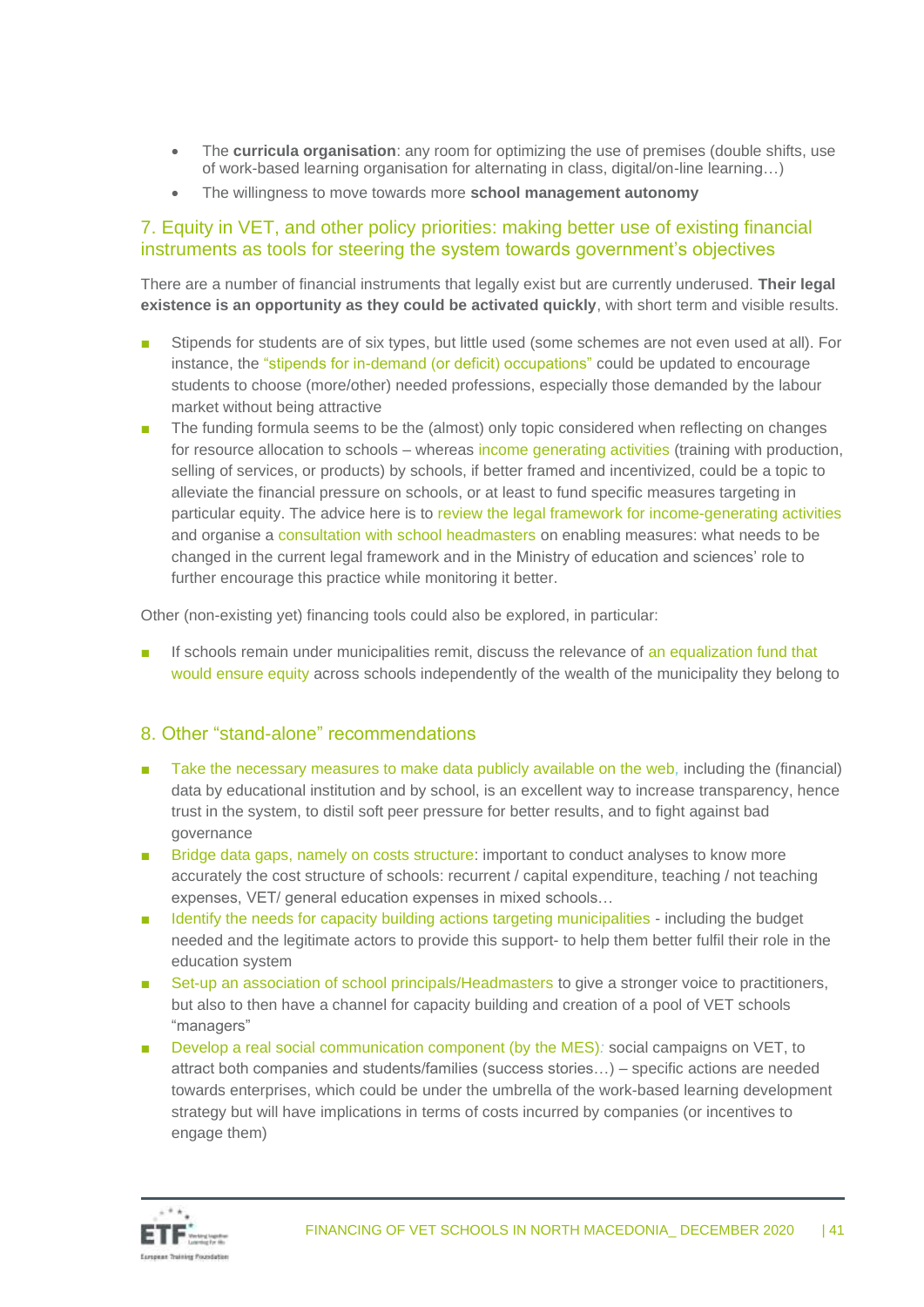#### **SUMMARY LIST OF RECOMMENDATIONS**

#### **General recommendations**

- 1. Setting up an official, enabling, pragmatic framework for VET financing reform design
- 2. Ensuring a strong political leadership to make full use of existing room for manoeuvre.
- 3. Recognizing "Data" as a key success factor, by substantial investments on improving access, reliability and use of data and information.

#### **Thematic recommendations**

- 4. Decentralised governance of schools: re-thinking the status of schools, their responsibilities, their network, and the role of municipalities
- 5. Access to VET: regulating VET provision according to the norms and needs
- 6. VET Schools budget and funding: organising the revision of the funding formula by steps, according to priority needs, and in relation with other critical reform measures
- 7. Equity in VET, and other policy priorities: making better use of existing financial instruments as tools for steering the system towards government's objectives
- 8. Other "stand-alone" recommendations

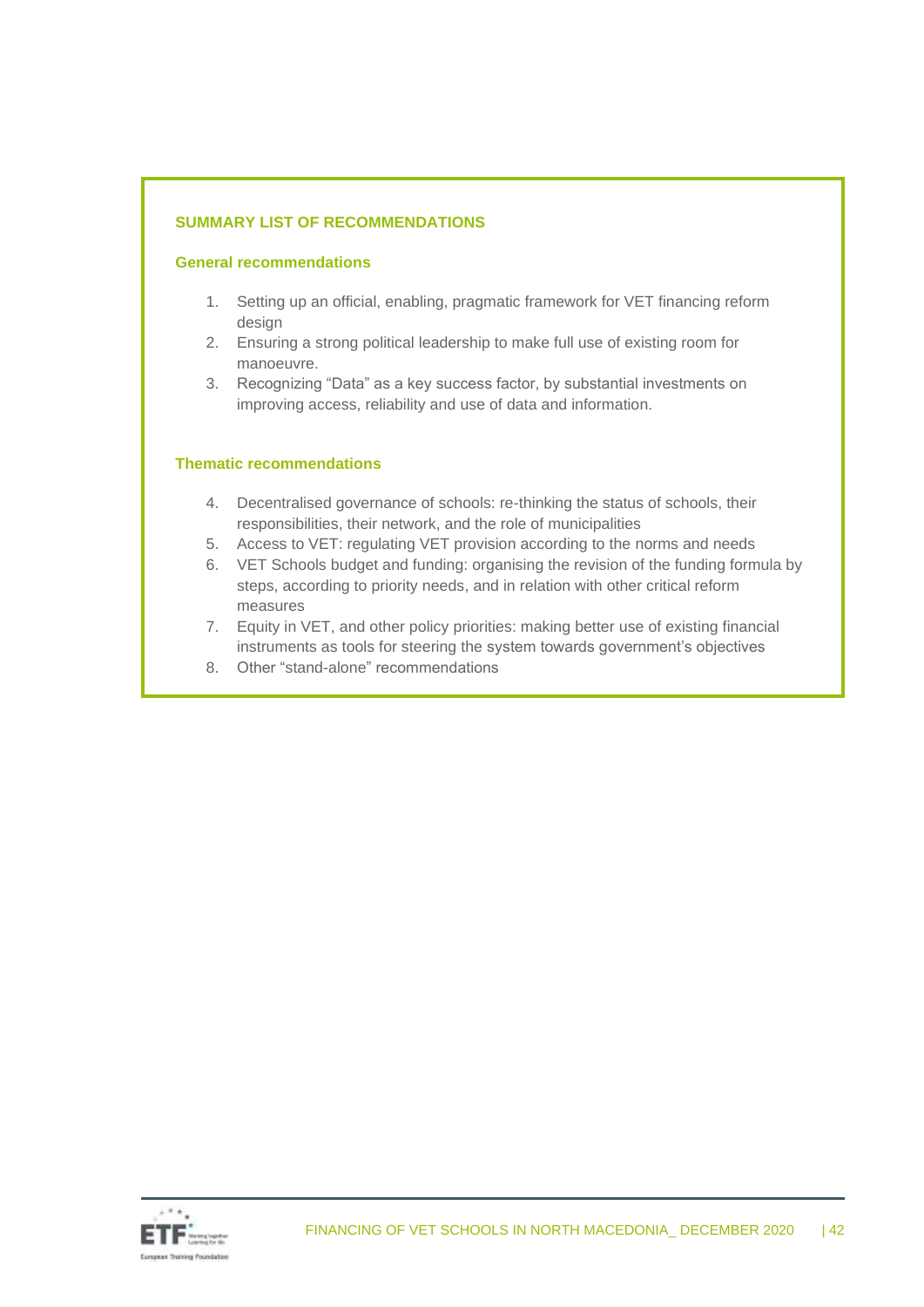# <span id="page-42-0"></span>**ANNEX 1: FEG MEMBER'S PROPOSAL FOR A FINANCING MODEL INVOLVING COMPANIES**

The following proposal, discussed by the Finance Expert Group, has been given by the representative of the Cabinet of Deputy Prime Minister for Economic Affairs.

#### <span id="page-42-1"></span>**Introduction**

The systematic organization of practical on the job training at the employer of students from secondary vocational education (VET) was, and still is part of a more significant reform process in the education system in North Macedonia. It is expected that reform will significantly affect the labour market and education in general hence contribute to: strengthening links and cooperation between educational institutions and the business sector, increase productivity of employers, greater labour force mobility, workforce with appropriate and advanced skills, reduced unemployment, reduced costs and time to balance supply and demand in the labour market, appropriate teaching in vocational schools, more efficient and financially sustainable educational process, etc. Supported by the Swiss Agency for Development and Cooperation (SDC), in the Republic of North Macedonia in March 2018, the Employment Education Project (E4E @ mk) was launched, in which one of the goals is to help institutions improve funding of VET with an emphasis on the educational process (such as work based learning, dual approach, etc.) oriented to the labour market with greater involvement of employers, especially in the realization of the practical part of education.

Starting from December 2019, the Ministry of Education and Science in North Macedonia, established a working group (Financial Expert Group - FEG) with representatives of the Cabinet of the Deputy Prime Minister of the Republic of North Macedonia in charge of economic affairs, from key ministries (education and science, labour and social policy, finance, economy, local government), institutions (centre for vocational education and training) and employers (Chamber of Craftsmen, Economic Chamber of Macedonia and the Council of Foreign Investors, as well as Economic Chamber of Northwest Macedonia). FEG, supported by E4E@mk and ETF has a mandate to propose to the Government of North Macedonia models for improving and innovating the current VET financing, with greater involvement of the business sector.

#### <span id="page-42-2"></span>**Background for the suggested model**

Considering the need to adopt industrial policy measures that will stimulate investments, economic growth and development and will be aimed at improving the competitiveness of The Macedonian economy the Law on Financial Support of Investments ("Official Gazette of the Republic of North Macedonia", number 83/18) has been adopted and is in force starting from 08.05.2018. The Law prescribes the types, height, conditions, manner and procedures for allocating financial support related to the investments of companies that will invest in the Republic of North Macedonia. The purpose of the Law is to create a legal framework for stimulating economic growth and development through Government support in order to increase competitiveness of the economy and increase employment.

In order to increase the economic security of business entities that want to invest, the procedures of this Law related to obtaining financial support, provide transparency, precision, simplicity and which are standardized or the same for all subjects.

Article 14 of the Law on Financial Support stipulates that state support can be obtained for: new employments, cooperation with suppliers, technological development and research, investment projects of significant economic interest, increase of capital investments and revenues, purchase of